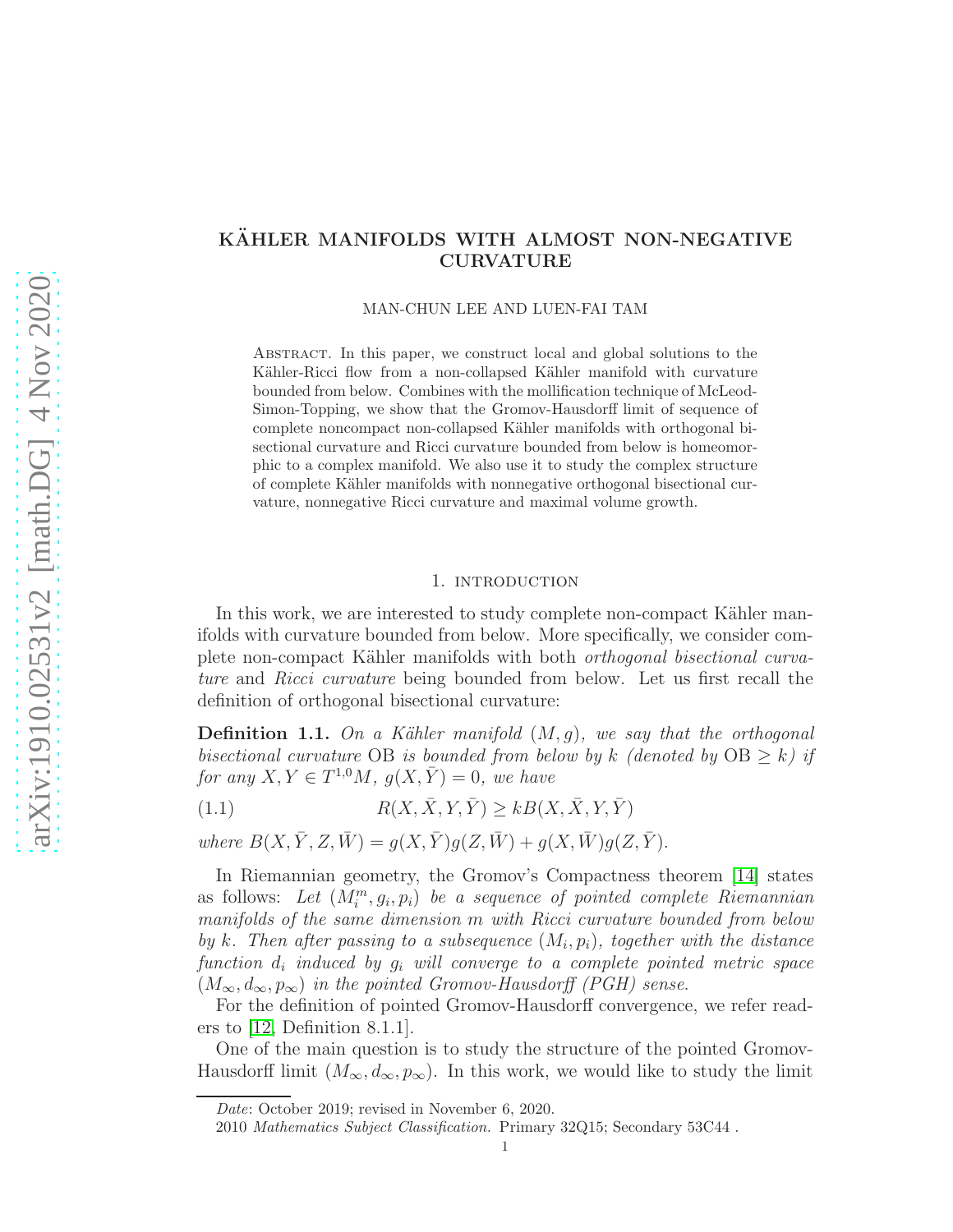space in the case when each  $(M_i, g_i, p_i)$  is Kähler with  $OB(g_i)$  and  $Ric(g_i)$ both being bounded from below by a constant  $k$  independent of  $i$  and is noncollapsing in the sense that  $V_{g_i}(p_i, 1) = Vol_{g_i}(B_{g_i}(p_i, 1)) \geq v$  for some  $v > 0$ for all i. By rescaling, we may assume  $k = -1$  and we obtain the following:

# <span id="page-1-0"></span>Theorem 1.1.

- (I) Suppose  $(M_i^n, g_i)$  is a sequence of pointed complete non-compact Kähler manifolds with  $p_i \in M_i$ , such that for all  $i \in \mathbb{N}$ 
	- (a)  $OB(g_i) \geq -1$  on  $M_i$ ;
	- (b) Ric $(g_i) \geq -1$  on  $M_i$ ;
	- (c)  $V_{g_i}(p_i, 1) \ge v > 0$  for some  $v > 0$  independent of i (weakly noncollapsed).

Then there exist a complex manifold  $(M_{\infty}, J_{\infty}), p_{\infty} \in M_{\infty}$  and a complete distance metric  $d_{\infty}: M_{\infty} \times M_{\infty} \to [0, +\infty)$  generating the same topology as  $M_{\infty}$  such that after passing to a subsequence in i we have

$$
(M_i, d_{g_i}, p_i) \to (M_\infty, d_\infty, p_\infty)
$$

in the pointed Gromov-Hausdorff sense. Moreover, there exist an increasing sequence  $a_l > 0$ , a decreasing sequence  $T_l > 0$  and a smooth Kähler-Ricci flow solution  $g_{\infty}(t)$  defined on  $\bigcup_{l=1}^{\infty} B_{d_{\infty}}(p_{\infty}, l) \times (0, T_l]$ such that for all  $l \in \mathbb{N}$ ,

$$
\begin{cases}\n\operatorname{Ric}(g_{\infty}(t)) \ge -a_{l}; \\
\operatorname{OB}(g_{\infty}(t)) \ge -a_{l}; \\
|\operatorname{Rm}(g_{\infty}(t))| \le a_{l}t^{-1}; \\
\operatorname{inj}_{g_{\infty}(t)}(x) \ge \sqrt{a_{l}^{-1}t}\n\end{cases}
$$

on  $B_{d_{\infty}}(p_{\infty}, l) \times (0, T_l].$ 

(II) Suppose in addition,  $V_{g_i}(x,1) \ge v > 0$  for some  $v > 0$  independent of i and  $x \in M_i$  (uniformly non-collapsed), then we can choose  $a_l$  and  $T_l$  to be constants independent of l. In particular, the limit space  $M_{\infty}$ admits a complete Kähler metric  $g_{\infty}$  with bounded curvature so that the distance metric induced by  $g_{\infty}$  is quasi-isometric to  $d_{\infty}$ .

We will use techniques in Kähler-Ricci flow to prove these results following the ideas by Simon-Topping [\[49\]](#page-31-0), Bamler–Cabezas-Rivas–Wilking [\[1\]](#page-29-2), Hochard [\[18\]](#page-30-0), Lai [\[19\]](#page-30-1) and McLeod-Topping [\[29,](#page-30-2) [30\]](#page-30-3), where limit spaces of Riemannian manifolds have been studied using Ricci flow. Their results say that the limit spaces are smooth manifolds under conditions on lower bounds of various curvatures together with non-collapsing. By the stability theorem of Perelman [\[39\]](#page-30-4), the same result is true under the condition that the sectional curvature is bounded from below. In the K¨ahler setting, Donaldson-Sun [\[42\]](#page-31-1) proved that the Gromov-Hausdorff limit of a sequence of non-collapsed, polarized compact Kähler manifolds with bounded Ricci curvature, is a normal projective variety. It was generalized by Liu-Szèkelyhidi in  $[27]$  by removing the Ricci upper bound. For non-compact K¨ahler manifolds, using Gromov-Hausdorff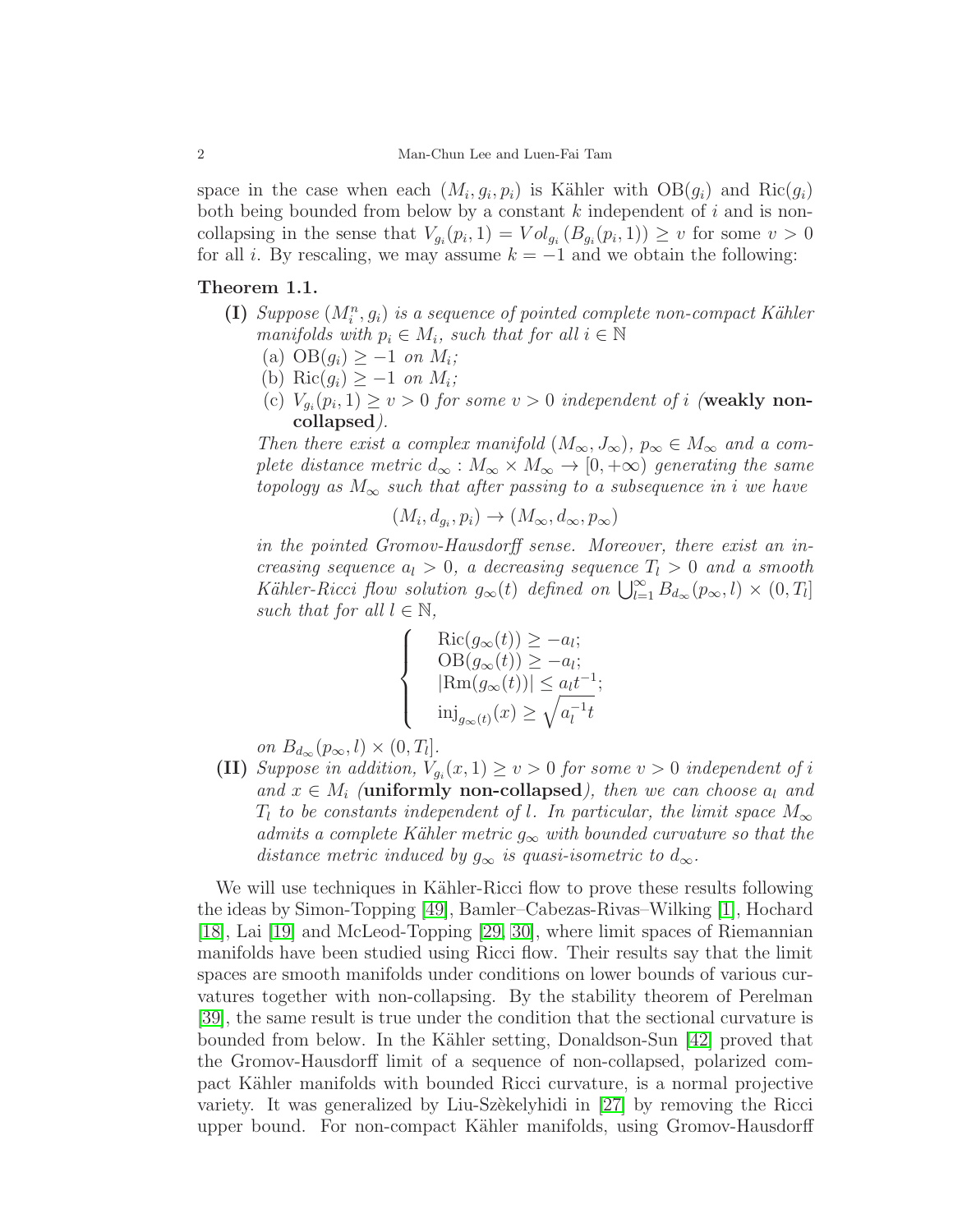convergence theory by Cheeger-Colding, assuming that bisectional curvature of the sequence satisfies  $BK(g_i) \geq -1$  together with non-collapsing, Liu [\[26,](#page-30-6) [25\]](#page-30-7) proved that the limit space is homeomorphic to a normal complex analytic space so that the singular set is of complex codimension at least 4. Recall that a Kähler metric is said to have bisectional curvature bounded from below by k (denote it by  $BK \ge k$ ) if [\(1.1\)](#page-0-0) holds for any  $X, Y \in T^{1,0}M$ . Clearly,  $BK \ge k$ implies  $OB > k$  and Ric  $\geq (n+1)k$ . Part (I) of the theorem is a generalization of Liu's result. This can also be viewed as complex analogue to the results in Riemannian case mentioned above.

From the arguments in [\[29,](#page-30-2) [30\]](#page-30-3), in order to prove Theorem [1.1](#page-1-0)  $(I)$ , we need to construct a pyramid solution to the Kähler-Ricci flow which is in parallel with [\[30,](#page-30-3) Theorem 1.3]. In order to prove Theorem [1.1](#page-1-0)( $\text{II}$ ), we need to construct a global solution with precise estimates on lifespan, curvature and injectivity radius. In this regard, we have the following:

# <span id="page-2-0"></span>Theorem 1.2.

- (I) For any  $n, v_0 > 0$ , there exist non-decreasing sequences  $a_k, \beta_k \geq 1$  and non-increasing sequence  $S_k > 0$  such that the following holds: Suppose  $(M^n, g_0)$  is a complete non-compact Kähler manifold and  $p \in M$  so that
	- (a) Ric $(g_0) \geq -1$  on M;
	- (b)  $OB(g_0) \geq -1$  on M;
	- (c)  $V_{g_0}(p,1) \ge v_0$ .

Then for any  $m \in \mathbb{N}$ , there is a solution to the Kähler-Ricci flow  $g_m(t)$ defined on a subset  $D_m$  of space-time given by

$$
D_m = \bigcup_{k=1}^m (B_{g_0}(p, k) \times [0, S_k]),
$$

with  $g_m(0) = g_0$  such that  $g_m(t)$  satisfies

 $\sqrt{ }$  $\Big\}$  $\overline{\mathcal{L}}$  $\text{Ric}(g_m(t)) \geq -\beta_k;$  $OB(g_m(t)) \geq -\beta_k;$  $|\text{Rm}(g_m(t))| \leq a_k t^{-1};$  $\mathrm{inj}_{g_m(t)}(x) \geq$  $\sqrt{ }$  $a_k^{-1}$  $\overline{k}^{-1}t$ 

on each  $B_{g_0}(p, k) \times (0, S_k]$ .

(II) If in addition,  $V_{g_0}(x,1) \ge v_0 > 0$  for all  $x \in M$ , then there is  $a(n,v_0)$ ,  $T(n, v_0), L(n, v_0) > 0$  and a complete solution to the Kähler-Ricci flow  $g(t)$  defined on  $M \times [0,T]$  so that for all  $(x,t) \in M \times (0,T]$ ,

$$
\begin{cases}\n\operatorname{Ric}(g(t)) \ge -L; \\
\operatorname{OB}(g(t)) \ge -L; \\
|\operatorname{Rm}(g(t))| \le at^{-1}; \\
\operatorname{inj}_{g(t)}(x) \ge \sqrt{a^{-1}t}.\n\end{cases}
$$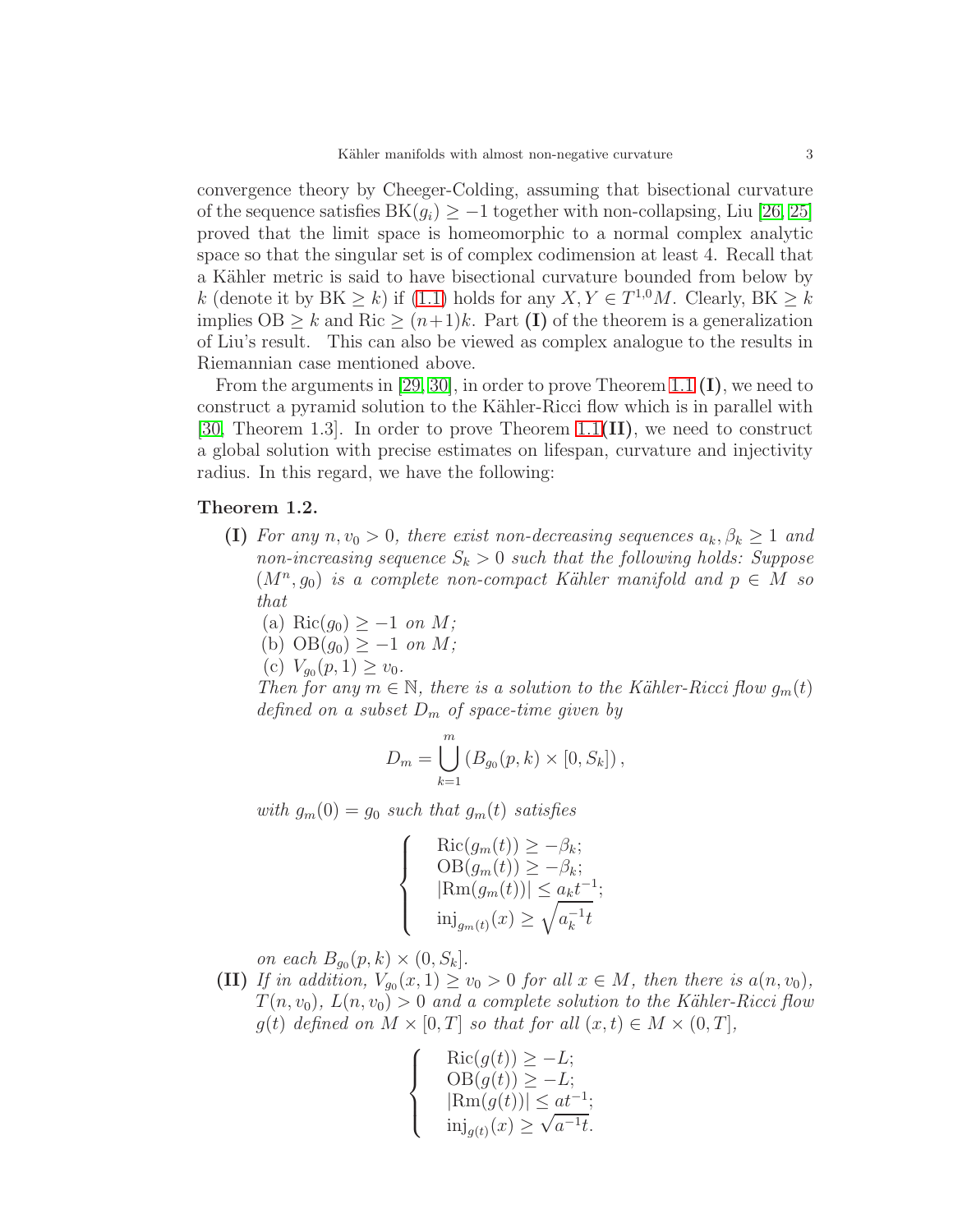The pyramid Kähler-Ricci flow in part  $(I)$  of the above theorem has uniform estimates on geodesic balls of any fixed radius. This enables us to take local Hamilton's compactness to construct local smooth limits in the proof of The-orem [1.1.](#page-1-0) The global limiting manifold  $M_{\infty}$  in Theorem [1.1](#page-1-0) will be obtained by gluing all local smooth limits.

To construct the pyramid solutions in the theorem, the main ingredient is to construct local solutions to the Kähler-Ricci flow on any geodesic balls with uniform estimates on lifespan, curvature and injectivity radius. This can be done by using techniques of Chern-Ricci flows on Hermitian manifolds which were introduced by Gill [\[13\]](#page-29-3) and Tosatti-Weinkove [\[50\]](#page-31-2) and extending the local construction and local estimates in [\[21\]](#page-30-8), by adopting the Hochard's idea [\[17\]](#page-30-9) of partial Ricci flow to the Chern-Ricci flow setting. This improves the result in [\[20\]](#page-30-10). One of the main new ingredient is a local maximum principle by Hochard [\[18\]](#page-30-0) building on the heat kernel estimates in [\[1\]](#page-29-2). Modifying the argument by Simon-Topping [\[49\]](#page-31-0) as in [\[20\]](#page-30-10), we obtain the following extension result which will be used to construct pyramid Kähler-Ricci flows:

<span id="page-3-1"></span>**Theorem 1.3.** For all  $\beta_0, B \ge 1$  and  $v > 0$ , there exist  $a(n, v, \beta_0) \ge 1$  and  $T_0(n, v, \beta_0, B) > 0$  such that the following is true: Suppose  $(M^n, g_0)$  is a Kähler manifold with complex dimension n. Let  $p \in M$  so that  $B_{g_0}(p, R+2) \in M$  for some  $R \ge 1$  and for all  $x \in B_{g_0}(p, R+1)$ ,

- (i) Ric $(g_0) \geq -\beta_0$ ;
- (ii)  $OB(q_0) > -\beta_0;$
- (iii)  $V_{g_0}(x, 1) \ge v$ .

If there is  $S > 0$  and a smooth Kähler-Ricci flow solution  $\tilde{q}(t)$  defined on  $B_{g_0}(p, R + 1) \times [0, S]$  with  $\tilde{g}(0) = g_0$  and satisfies  $|\text{Rm}(\tilde{g}(t))| \leq Bt^{-1}$  and  $\inf_{\tilde{g}(t)} (x) \geq \sqrt{B^{-1}t}$ , then there is a smooth Kähler-Ricci flow  $g(t)$  solution on  $B_{g_0}(p, R) \times [0, T_0]$  such that  $g(t) = \tilde{g}(t)$  on  $B_{g_0}(p, R) \times [0, S \wedge T_0]$  with

(1) 
$$
|\text{Rm}(g(t))| \leq at^{-1}
$$
;  
(2)  $\text{inj}_{g(t)}(x) \geq \sqrt{a^{-1}t}$ 

for all  $(x, t) \in B_{g_0}(p, R) \times [0, T_0]$ .

In particular, the theorem implies a local existence of Kähler-Ricci flow on geodesic balls, see Lemma [3.3](#page-15-0) for details. Theorem [1.2](#page-2-0) (II) also has an application on the complex structure of complete non-compact Kähler manifold with  $OB \geq 0$ , Ric  $\geq 0$  and of maximal volume growth.

<span id="page-3-0"></span>Corollary 1.1. Suppose  $(M^n, g_0)$  is a complete non-compact Kähler manifold with non-negative orthogonal bisectional curvature, non-negative Ricci curvature and maximal volume growth, then M is biholomorphic to a pseudoconvex domain in  $\mathbb{C}^n$  which is homeomorphic to  $\mathbb{R}^{2n}$ . Moreover, M admits a nonconstant holomorphic function with polynomial growth.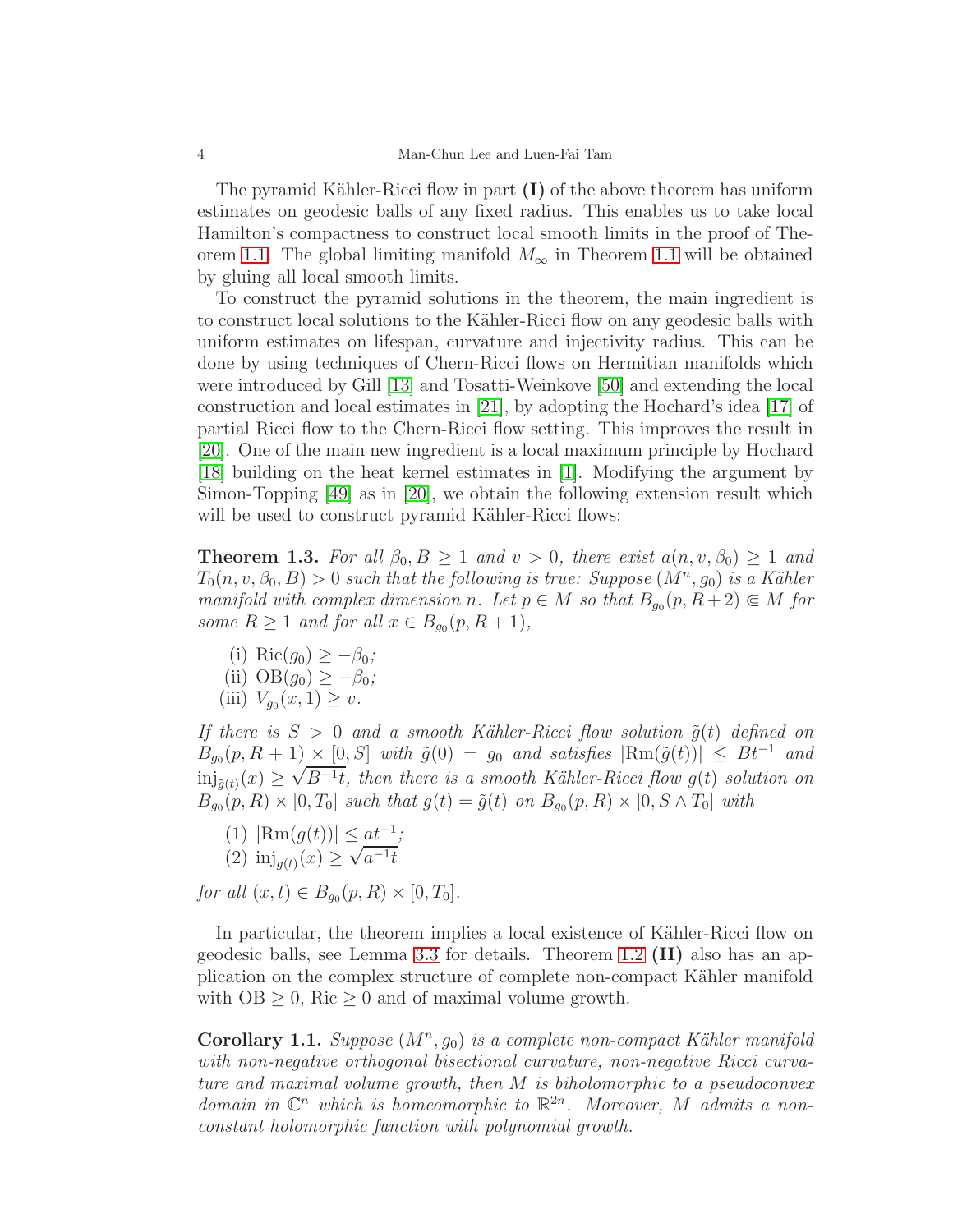The first part of corollary is related to the uniformization conjecture by Yau which states that a complete non-compact Kähler manifold with positive bisectional curvature must be biholomorphic to  $\mathbb{C}^n$ . In general,  $BK \geq 0$  implies  $OB \geq 0$ , Ric  $\geq 0$ . However, the converse is false in general. In particular, Ni and Zheng had constructed examples of complete  $U(n)$ -invariant Kähler metric which has non-negative Ricci curvature, non-negative orthogonal bisectional curvature and maximal volume growth but has negative holomorphic sectional curvature somewhere, see [\[37,](#page-30-11) section 7]. Under  $BK \geq 0$ , the uniformization conjecture of Yau was proved recently by Liu [\[26\]](#page-30-6) under an extra assumption of maximal volume growth, see also [\[5,](#page-29-4) [20\]](#page-30-10) for a different approach using the Kähler-Ricci flow. It will be interesting to know if one can obtain the full biholomorphism to  $\mathbb{C}^n$  under this weaker assumption. Note that the condition on Corollary [1.1](#page-3-0) is strictly weaker than that in [\[26,](#page-30-6) [20\]](#page-30-10). We also would like to remark that in a recent work of Liu-Sz $\acute{e}$ kelyhidi [\[27\]](#page-30-5), it was shown that a complete non-compact Kähler manifold is biholomorphic to  $\mathbb{C}^n$  under  $Ric \geq 0$  and almost Euclidean asymptotic volume ratio. The second part of the corollary is a generalization of [\[24,](#page-30-12) Theorem 1.4] by Liu which states that a complete non-compact Kähler manifold with non-negative bisectional curvature and maximal volume growth supports a non-trivial holomorphic function with polynomial growth.

The paper is organized as follows: In section 2, we will derive some a-priori estimates for the Kähler-Ricci flow. In section 3, we will construct local and global solutions to the Kähler-Ricci flow and prove Theorem [1.3](#page-3-1) and Theorem [1.2.](#page-2-0) In section 4, we will use the solutions of the Kähler-Ricci flow to prove Theorem [1.1](#page-1-0) and Corollary [1.1.](#page-3-0) In the appendix, we will collect some useful results which will be used in the main part of the paper. We will also show that the examples constructed by Ni-Zheng has OB, Ric  $\geq 0$  and maximal volume growth but  $BK < 0$  somewhere.

Acknowledgement: The authors are grateful to Raphaël Hochard for sending us his thesis and generously sharing his ideas. The authors would like to thank the referee for some useful comments. Part of the works was done when the first author visited the Institute of Mathematical Sciences at The Chinese University of Hong Kong, which he would like to thank for the hospitality. M.-C. Lee is supported in part by NSF grant 1709894. L.-F. Tam is supported in part by Hong Kong RGC General Research Fund #CUHK 14301517.

### 2. curvature estimates

In this section, we will derive local curvature estimates of the Kähler-Ricci flow. We will prove that under some assumptions which are invariant under parabolic rescaling, the almost non-negativity of the orthogonal bisectional curvature and Ricci curvature will be preserved along the flow locally. We will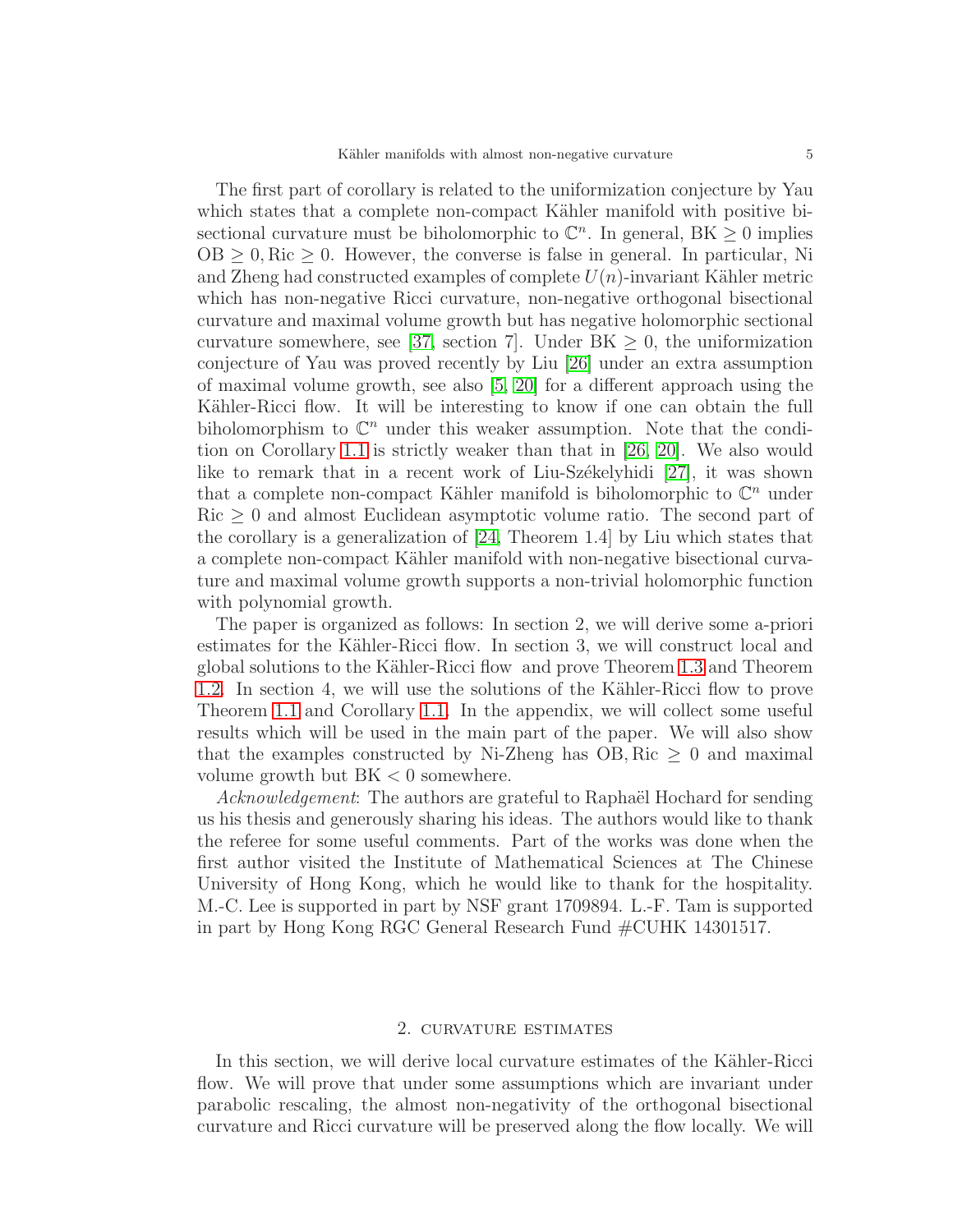first need the following lemma from [\[38,](#page-30-13) Theorem 1.1] stating that almost nonnegativity of orthogonal bisectional curvature will imply almost non-negativity of scalar curvature.

<span id="page-5-0"></span>**Lemma 2.1.** Let  $(M, q)$  be a Kähler manifold and  $p \in M$ . If  $OB(q(p))$  >  $-\mu$  for some  $\mu \geq 0$ . Then the scalar curvature  $R_q(p) \geq -C_n\mu$  for some dimensional constant  $C_n > 0$ .

Now we will show that the lowest eigenvalue of Ricci curvature can be controlled along the flow if the orthogonal bisectional curvature is bounded from below by some constant  $-k$  along the flow. In the compact case with  $k = 0$ , it was proved by Chen [\[8\]](#page-29-5).

For notational convenience, we will use  $a \wedge b$  to denote  $\min\{a, b\}$  for  $a, b \in \mathbb{R}$ .

<span id="page-5-2"></span>**Proposition 2.1.** Suppose  $(M^n, g(t)), t \in [0, T]$  is a smooth solution to the Kähler-Ricci flow such that for some  $p \in M$ ,  $r > 0$ , we have  $B_t(p,r) \subseteq M$  for all  $t \in [0, T]$ . If there is  $a, \mu_0, k > 0$  such that

- (1)  $|\text{Rm}(x, t)| \leq at^{-1}$  on  $B_t(p, r)$ ,  $t \in (0, T]$ ;
- (2) Ric $(g(0)) \ge -\mu_0 r^{-2}$  on  $B_{g_0}(p,r)$ ;
- (3)  $OB(g(t)) \geq -kr^{-2}$  on  $B_t(p,r)$ ,  $t \in [0, T]$ .

Then there is  $T_1(n, a, \mu_0, k) > 0$  depending only on n and the upper bounds of  $a, k, \mu_0$  such that for all  $x \in B_t(p, \frac{r}{8})$  and  $t \in [0, T \wedge (r^2T_1)],$ 

$$
Ric(x, t) \ge -c_n r^{-2} (k(a + kt) + \mu_0 + 1) g_{i\bar{j}}.
$$

Here we denote  $a \wedge b = \min\{a, b\}.$ 

*Proof.* Here and below,  $c_i$ ,  $i = 1, 2, ...$  will denote distinct positive constants depending only on n. By parabolic rescaling, we may assume  $r = 1$ . By [\[40,](#page-30-14) Lemma 8.3] and the curvature assumption, the distance function  $d_t(x, p)$ satisfies

(2.1) 
$$
\left(\frac{\partial}{\partial t} - \Delta\right) d_t(x, p) \ge -\frac{c_2 a}{\sqrt{t}}
$$

in the sense of barrier whenever  $d_t(x, p) \ge \sqrt{t}$ . Let  $\phi$  be a cutoff function on  $[0, +\infty)$  such that  $\phi$  is identical 1 on  $[0, \frac{1}{4}]$  $\frac{1}{4}$ , vanishes outside  $[0, \frac{3}{4}]$  $\frac{3}{4}$  and satisfies

(2.2) 
$$
100 \le \phi' \le 0, \ \phi'' \ge -100.
$$

Let  $\Phi(x,t) = e^{-100mt} \phi^m(\eta(x,t))$  where  $\eta(x,t) = d_t(x,p) + 2c_2 a \sqrt{t}$  and  $m \in \mathbb{N}$ is a large integer to be fixed later. Then the cutoff function  $\Phi$  satisfies

<span id="page-5-1"></span>(2.3) 
$$
\left(\frac{\partial}{\partial t} - \Delta\right) \Phi \le 0
$$

in the sense of barrier. We may assume  $\Phi$  to be smooth when we apply maximum principle, see [\[48,](#page-31-3) section 7] for detailed exposition (see also [\[16\]](#page-29-6)).

By Lemma [2.1,](#page-5-0) we have  $R_{g(t)} \geq -c_1k$  in  $B_t(p, 1)$  for  $t \in [0, T]$ . Let

$$
(2.4) \t\t R = R + c_1 k \ge 0
$$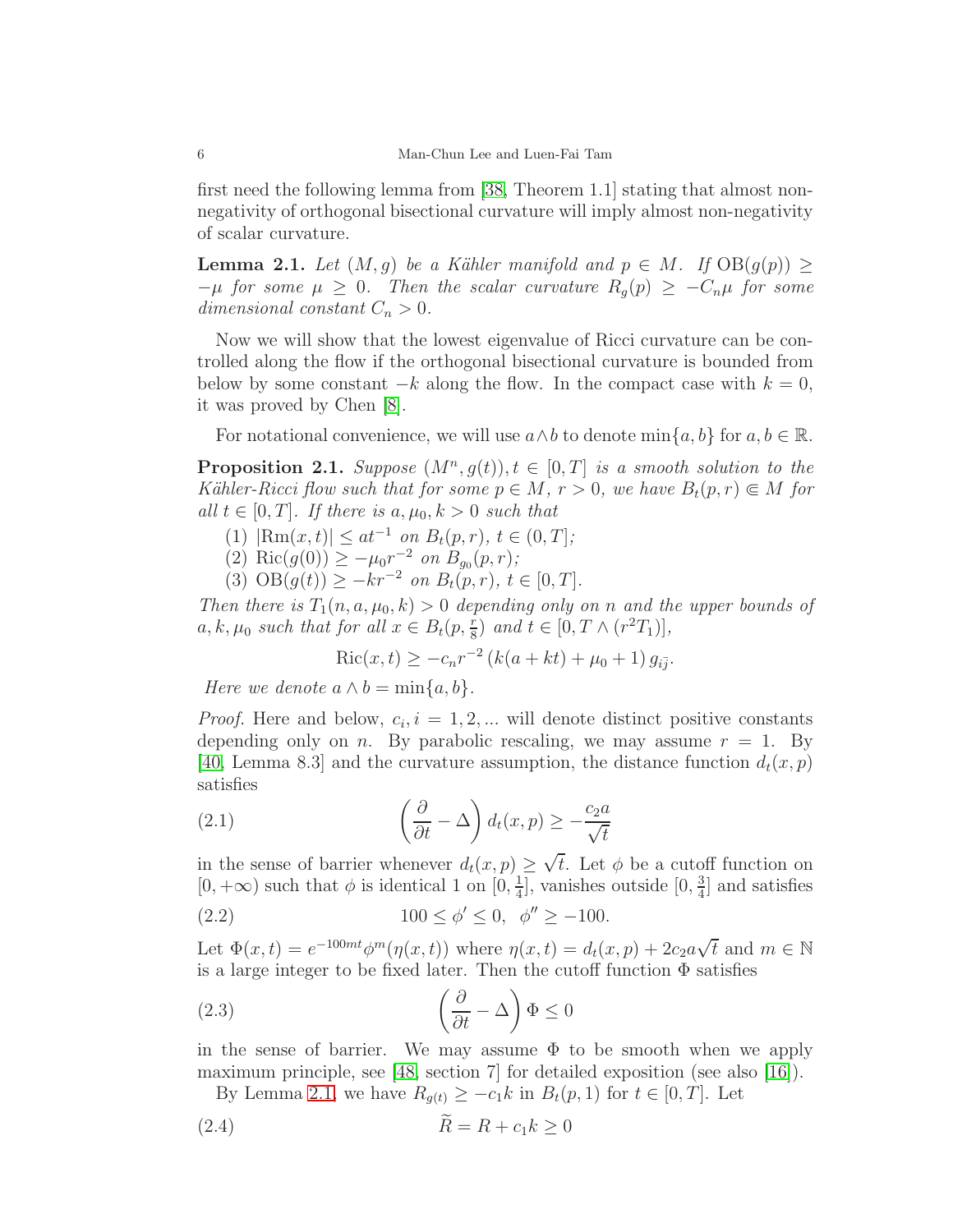For any  $\varepsilon > 0$ , let  $\mu(x, t) = ktR + \frac{1}{4}$  $\frac{1}{4}t^{\frac{1}{4}} + \mu_0 + \varepsilon$  and consider the modified Ricci tensor  $A_{i\bar{j}} = \Phi R_{i\bar{j}} + \mu g_{i\bar{j}}$ . We want to prove that  $A_{i\bar{j}} \geq 0$  on  $[0, T_1 \wedge T]$ , for some  $T_1(n, k, a, \mu_0) > 0$  depending only on n and the upper bounds of  $k, a, \mu_0.$ 

Clearly,  $A_{i\bar{j}} > 0$  for t sufficiently small and outside the support of  $\Phi$ . Hence if  $A_{i\bar{j}} \leq 0$  somewhere, then there is  $t_0 \in (0, T \wedge T_1]$  and  $x_0$  in which  $\Phi(x_0, t_0) > 0$ ,  $u \in T_{x_0}^{1,0}M$  so that be such that  $A > 0$  on  $[0, t_0)$  and for so that  $A_{u\bar{u}}(x_0, t_0) = 0$ . We may assume  $g_{u\bar{u}}(x_0, t_0) = 1$  by rescaling. Extend u around  $(x_0, t_0)$  such that  $\nabla u = 0$  and  $\left(\frac{\partial}{\partial t} - \Delta\right) u = 0$  at  $(x_0, t_0)$ . Then at  $(x_0, t_0)$ , we have

<span id="page-6-0"></span>(2.5) 
$$
0 \ge \left(\frac{\partial}{\partial t} - \Delta\right) A_{u\bar{u}} = R_{u\bar{u}} \left(\frac{\partial}{\partial t} - \Delta\right) \Phi + \Phi \left(\frac{\partial}{\partial t} - \Delta\right) R_{u\bar{u}} - 2 \text{Re} \left(g^{i\bar{j}} \Phi_i \cdot \partial_{\bar{j}} R_{u\bar{u}}\right) + \left(\frac{\partial}{\partial t} - \Delta\right) \mu - \mu R_{u\bar{u}}.
$$

We want to estimate each terms in the last line above. Since  $A_{u\bar{u}} = 0$  at  $(x_0, t_0)$ ,  $R_{u\bar{u}}$  must be negative. Combines this with [\(2.3\)](#page-5-1), we have

(2.6) 
$$
R_{u\bar{u}}\left(\frac{\partial}{\partial t} - \Delta\right)\Phi \geq 0.
$$

At  $(x_0, t_0)$ , we choose an unitary frame  $e_i$  such that  $e_1 = u$  and  $R_{i\bar{j}} = \lambda_i \delta_{ij}$ with  $\lambda_n \geq \lambda_{n-1} \geq \cdots \geq \lambda_1 = R_{11}$ . This is possible because u is the eigenvector of A corresponding to the lowest eigenvalue 0 at  $(x_0, t_0)$ . Hence,

$$
\Phi\left(\frac{\partial}{\partial t} - \Delta\right) R_{1\bar{1}} - \mu R_{1\bar{1}} = \Phi \sum_{i=1}^{n} R_{1\bar{1}i\bar{i}} \lambda_i - \Phi \sum_{j=1}^{n} R_{1\bar{j}} R_{j\bar{1}} - \mu \lambda_1
$$
  
\n
$$
= \Phi \sum_{i=1}^{n} (R_{1\bar{1}i\bar{i}} + k) \lambda_i - \Phi k \sum_{i=1}^{n} \lambda_i - \Phi \lambda_1^2 - \mu \lambda_1
$$
  
\n
$$
\geq \lambda_1 \Phi \sum_{i=1}^{n} (R_{1\bar{1}i\bar{i}} + k) - \Phi kR
$$
  
\n
$$
= \Phi \lambda_1^2 + \Phi k \lambda_1 - \Phi kR
$$
  
\n
$$
\geq - \Phi kR - \frac{1}{4}k^2.
$$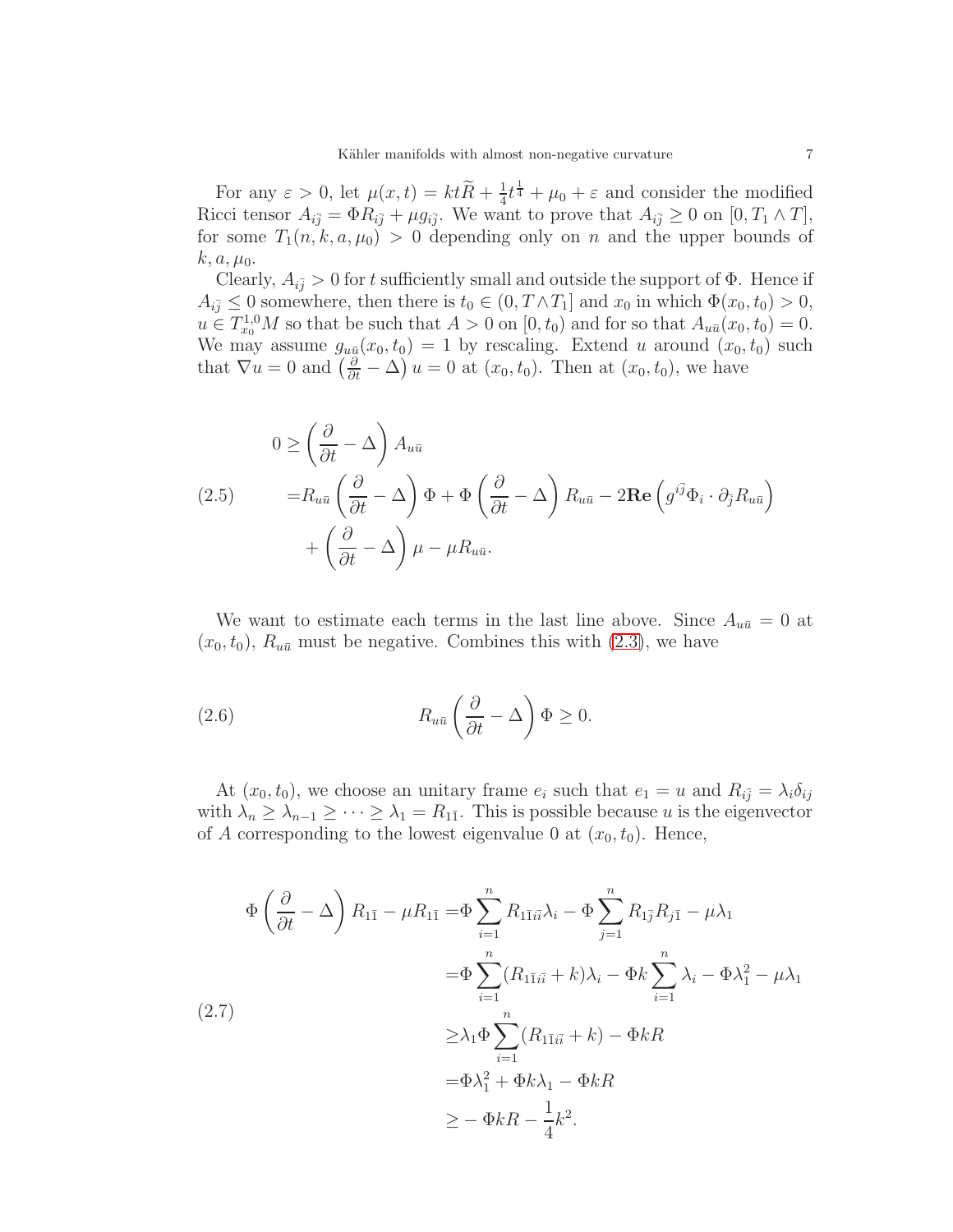Here we have used  $A_{1\bar{1}} = 0$  and hence  $\Phi \lambda_1 + \mu = 0$  at  $(x_0, t_0)$ . Using the fact that  $\nabla A_{u\bar{u}} = 0$  and  $A_{u\bar{u}} = 0$  at  $(x_0, t_0)$ , we have

$$
-2\mathbf{Re}\left(g^{i\bar{j}}\Phi_{i}\cdot\partial_{\bar{j}}R_{u\bar{u}}\right) = 2\frac{|\nabla\Phi|^{2}}{\Phi}R_{u\bar{u}} + \frac{2}{\Phi}\mathbf{Re}\left(g^{i\bar{j}}\mu_{i}\Phi_{\bar{j}}\right)
$$
  
\n
$$
\geq -2\frac{|\nabla\Phi|^{2}}{\Phi^{2}}\mu - 2\frac{|\nabla\Phi||\nabla\mu|}{\Phi}
$$
  
\n(2.8)  
\n
$$
\geq -\frac{c_{3}m^{2}\mu}{\Phi^{\frac{2}{m}}}\frac{c_{3}m|\nabla\mu|}{\Phi^{\frac{1}{m}}}
$$
  
\n
$$
\geq -\frac{c_{4}a^{\frac{2}{m}}m^{2}\mu_{0}^{1-\frac{2}{m}}}{t_{0}^{\frac{2}{m}}}\frac{c_{4}ma^{\frac{1}{m}}|\nabla\mu|}{t_{0}^{\frac{1}{m}(1+\frac{1}{4})}}
$$

where we have used the fact that at  $(x_0, t_0)$ ,  $-\Phi R_{1\bar{1}} = \mu$  and the assumption  $|\text{Rm}(g(t))| \leq a/t$  at  $(x_0, t_0)$  so that

$$
\Phi \ge ca^{-1}t_0\mu \ge \frac{1}{4}ca^{-1}t_0^{1+\frac{1}{4}}
$$

at  $(x_0, t_0)$ , for some constant c depending only on n.

<span id="page-7-0"></span>(2.9) 
$$
\left(\frac{\partial}{\partial t} - \Delta\right)\mu = k\widetilde{R} + t_0^{-\frac{3}{4}} + kt_0|\text{Ric}|^2 \geq k\widetilde{R} + t_0^{-\frac{3}{4}}.
$$

On the other hand, by Shi's estimate [\[44\]](#page-31-4) (see also [\[2,](#page-29-7) Theorem 1.4]), we may assume that  $|\nabla \text{Rm}| \leq C(n, a)t^{-3/2}$  on  $B_t(p, \frac{3}{4}), t \in (0, T \wedge T_1].$  Hence by  $(2.5)-(2.9)$  $(2.5)-(2.9)$  $(2.5)-(2.9)$ , at  $(x_0, t_0)$  we have

<span id="page-7-1"></span>
$$
(2.10)
$$
\n
$$
0 \geq -\Phi k R - \frac{1}{4}k^2 - \frac{c_4 a^{\frac{2}{m}} m^2 \mu_0^{1 - \frac{2}{m}}}{t_0^{\frac{2}{m}}} - \frac{c_4 m a^{\frac{1}{m}} |\nabla \mu|}{t_0^{\frac{1}{m}(1 + \frac{1}{4})}} + k\widetilde{R} + t_0^{-\frac{3}{4}}
$$
\n
$$
\geq -\frac{1}{4}k^2 - \frac{c_4 a^{\frac{2}{m}} m^2 \mu_0^{1 - \frac{2}{m}}}{t_0^{\frac{2}{m}}} - \frac{D_1 c_4 m a^{\frac{1}{m}}}{t_0^{\frac{1}{m}(1 + \frac{1}{4}) + \frac{1}{2}}} + t_0^{-\frac{3}{4}}
$$

where  $D_1$  is a constant depending only on  $n, a$ .

Therefore, if we choose  $m = 10$ , then  $(2.10)$  implies  $t_0 \geq T_1(n, k, \mu_0, a)$ which is a positive constant depending only on the  $n$  and the upper bounds of  $k, \mu_0, a$ . Hence we have  $A_{i\bar{j}} \geq 0$  on  $B_t(p, \frac{1}{8})$  and  $t \in [0, T_1 \wedge T]$ . Since  $|\text{Rm}(g(t))| \leq at^{-1}$ , we conclude that in  $B_t(p, \frac{1}{8})$  and  $t \in [0, T_1 \wedge T]$ , we have

$$
R_{i\bar{j}} \ge -\mu g_{i\bar{j}}\ge \left(-tk(c_5a\frac{1}{t} + c_1k) - \mu_0 - \frac{1}{4}t^{\frac{1}{4}} - \varepsilon\right)g_{i\bar{j}}= -c_6(k(a + kt) + \mu_0 + 1) g_{i\bar{j}} - \varepsilon g_{i\bar{j}}.
$$

provided  $T_1 \leq 1$ . This completes the proof by letting  $\varepsilon \to 0$ .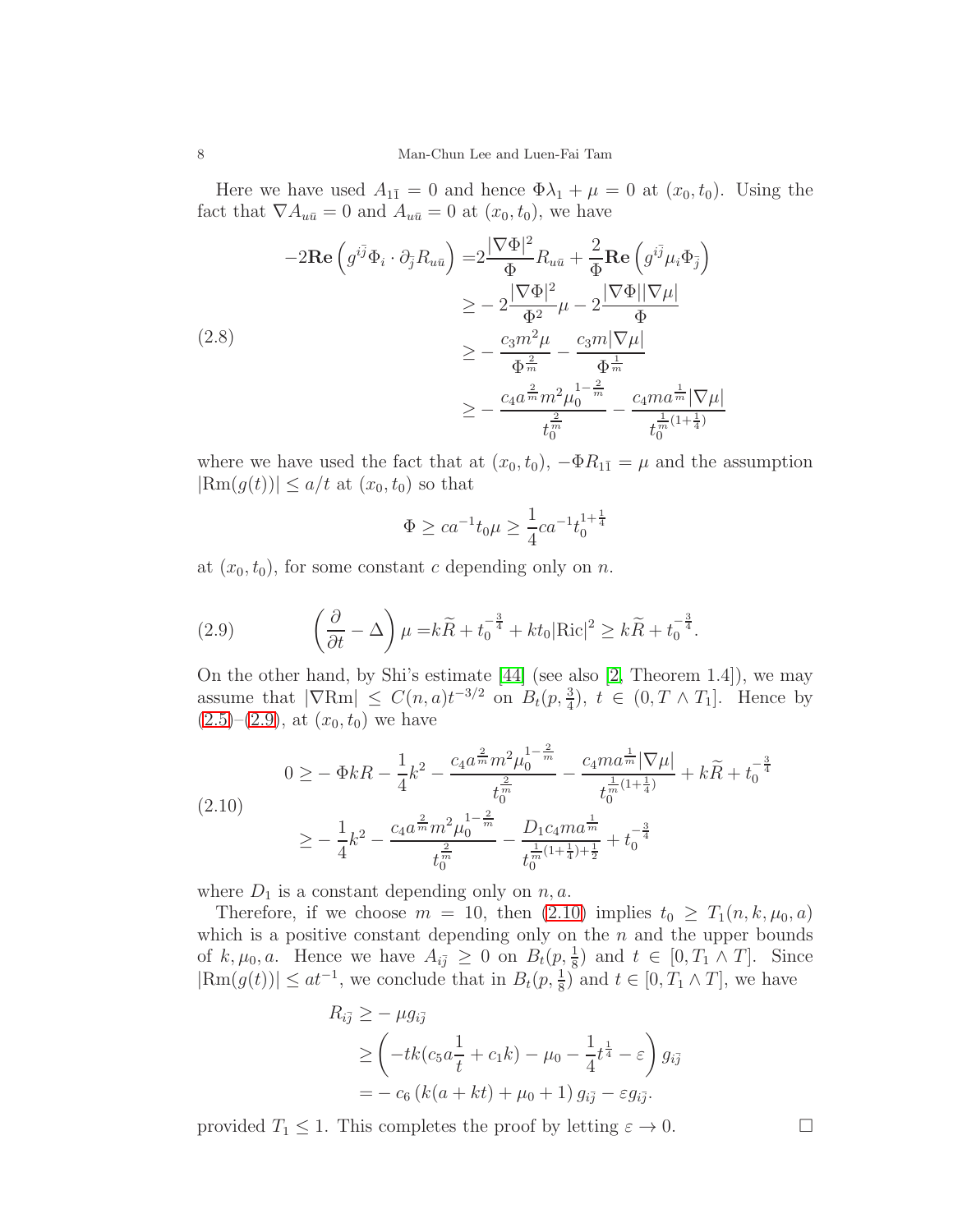Before we state the next curvature estimate, let us recall the following local maximum principle, which was implicitly proved in [\[18,](#page-30-0) Proposition II.2.6]. For a more direct proof, we refer interested readers to [\[22,](#page-30-15) Section 4].

<span id="page-8-0"></span>**Lemma 2.2.** For  $m \in \mathbb{N}, \alpha > 0, c_0 > 0$ , there is  $A(m, \alpha, \lambda) > 0$  such that the following holds: Suppose  $M^m$  is a m-dimensional manifold and  $g(t)$  is a smooth solution to the Ricci flow with  $g(0) = g_0$ . Let  $p \in M$  so that  $B_{g_0}(p, 1) \in M$ . Suppose for all  $(x,t) \in B_{g_0}(p,1) \times [0,T]$ ,

- (1) Ric $(g(0)) \geq -1;$
- (2)  $|\text{Rm}(g(t))| \leq \alpha t^{-1}$ ;
- (3)  $\text{inj}_{g(t)}(x) \ge \sqrt{\alpha^{-1}t}$ .

Then for any nonnegative Lipschitz function  $\varphi$  on  $B_{g_0}(p,1) \times [0,T]$ , satisfying

$$
\left(\frac{\partial}{\partial t} - \Delta\right)\varphi \leq \mathcal{R}\varphi + \lambda\varphi^2,
$$

in the sense of barrier such that

$$
\begin{cases} \varphi \leq \alpha t^{-1}, & \text{on } B_{g_0}(p,1) \times (0,T]; \\ \varphi(0) \leq 1, & \text{on } B_{g_0}(p,1). \end{cases}
$$

where  $\mathcal{R}(x,t)$  is the scalar curvature of  $g(t)$ . Then  $\varphi(x,t) \leq A\rho^{-2}(x)$  for  $(x,t) \in B_{g_0}(p,1) \times [0,T]$  where  $\rho(x) = \sup\{r \in (0,1] : B_{g_0}(x,r) \in B_{g_0}(p,1)\}.$ 

We have the following local persistence of curvature conditions. In the complete bounded curvature case, the preservation of nonnegative orthogonal bisectional was first discovered by Cao-Hamilton, see [\[3\]](#page-29-8).

<span id="page-8-1"></span>**Proposition 2.2.** For any  $n, L > 0$ , there exist  $C_0(n, L) > 1, T_2(n, L) >$ 0 such that the following holds: Suppose  $(M^n, g(t)), t \in [0, T]$  is a smooth solution to the Kähler-Ricci flow with complex dimension n. Let  $p \in M$  be such that  $OB(g_0(x)) \ge -kr^{-2}$  and  $\text{Ric}(g_0)(x) \ge -kr^{-2}$  on  $B_{g_0}(p, k^{-\frac{1}{2}}r) \subseteq M$ for some  $k > 0$ . Suppose that for all  $(x, t) \in B_{g_0}(p, k^{-\frac{1}{2}}r) \times (0, T]$ , we have

- (1)  $|\text{Rm}(x,t)| \leq \underline{Lt^{-1}};$
- (2)  $\text{inj}_{g(t)}(x) \ge \sqrt{L^{-1}t}$ .

Then for all  $t \in T \wedge (k^{-1}r^2T_2)$ , we have

- (a) OB  $(g(p, t)) \geq -C_0(n, L)kr^{-2}$ ;
- (b) Ric $(g(p, t)) \geq -C_0(n, L)kr^{-2}$ .

*Proof.* By rescaling, we may assume that  $kr^{-2} = 1$ . For  $(x, t) \in B_{g_0}(p, 1) \times$  $[0, T]$ , let

$$
\ell(x,t) = \inf\{l \ge 0 | \text{ OB}(g_t(x,t)) \ge -l\}.
$$

By [\[23,](#page-30-16)  $(6.3)$ ],  $\ell(x, t)$  satisfies

(2.11) 
$$
\left(\frac{\partial}{\partial t} - \Delta\right)\ell \leq \mathcal{R}\ell + c_n\ell^2
$$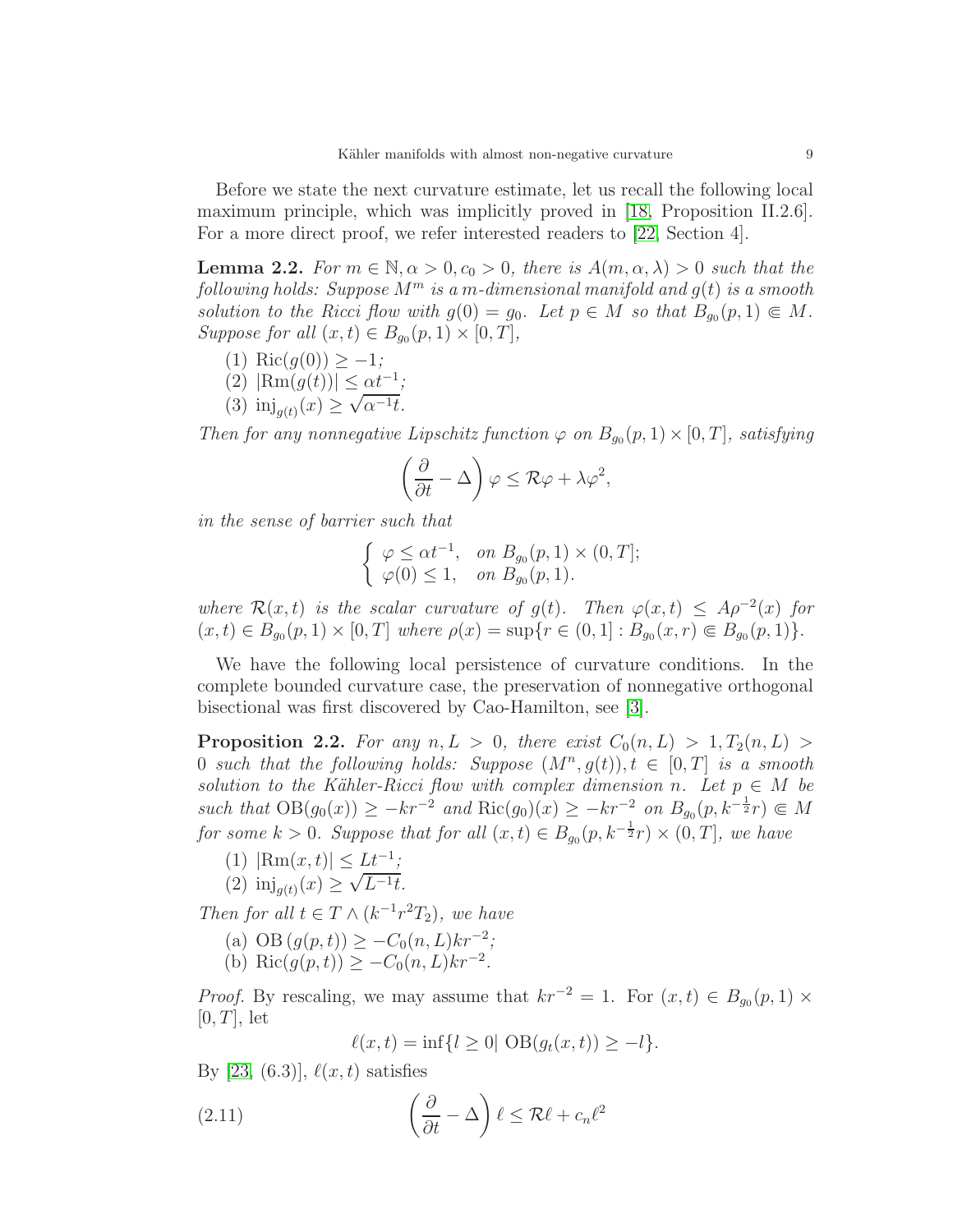in the sense of barrier. Here  $\mathcal{R}(x,t)$  is the scalar curvature and  $c_n$  is a positive constant depending only on  $n$ . Then  $(a)$  follows from Lemma [2.2.](#page-8-0) And  $(b)$ follows from  $(a)$ , the shrinking ball Lemma [A.3](#page-27-0) and Proposition [2.1.](#page-5-2)  $\Box$ 

By letting  $k \to 0$ , we have the following:

<span id="page-9-1"></span>Corollary 2.1. Let  $(M^n, g(t)), t \in [0, T]$  be a smooth complete solution to the Kähler-Ricci flow with complex dimension n with  $g(0) = g_0$ . Suppose  $OB(g_0) \geq 0$ , Ric $(g_0) \geq 0$  and suppose

 $|\text{Rm}(g(t))| \leq L t^{-1}$ ,  $\text{inj}_{g(t)}(x) \geq \sqrt{L^{-1}t}$ 

for all  $(x, t) \in M \times (0, T]$ . Then  $OB(g(t)) \geq 0$ , Ric $(g(t)) \geq 0$ .

Remark 2.1. By modifying the method in [\[21\]](#page-30-8), one can prove that the nonnegativity of orthogonal bisectional curvature will be preserved under the Kähler-Ricci flow  $g(t)$  which satisfies  $|\text{Rm}(g(t))| \leq a/t$  for  $t > 0$  without the assumption on injectivity radius.

The following curvature estimates of Kähler-Ricci flow can be proved using work by Ni [\[36\]](#page-30-17) and Ni-Li [\[23\]](#page-30-16) on the classification of ancient Kähler-Ricci flow solutions with non-negative curvature.

<span id="page-9-0"></span>**Proposition 2.3.** For any  $n, v > 0$ , there is  $T_3(n, v)$ ,  $L(n, v) > 0$  so that the following holds. Suppose  $(M^n, g(t)), t \in [0, T]$  is a smooth solution to the Kähler-Ricci flow (not necessarily complete) such that for some  $p \in M$ ,  $r > 0$ , we have  $B_t(p,r) \in M$  for all  $t \in [0,T]$  and

- (a)  $V_{g_0}(p,r) \geq v r^{2n}$ ;
- (b)  $\text{Ric}(g(t)) \ge -r^{-2}$  on  $B_t(p,r)$  for all  $t \in [0,T]$ ;
- (c)  $OB(g(t)) \geq -r^{-2}$  on  $B_t(p,r)$  for all  $t \in [0,T]$ .

Then for all  $t \in [0, T \wedge (r^2T_3)]$  and  $x \in B_t(p, \frac{r}{2}),$ 

 $|\text{Rm}(x,t)| \leq \frac{L}{t}$ .

Moreover for  $x \in B_t(p, \frac{r}{4})$  and  $t \in [0, T \wedge (r^2T_3)],$ 

- (1)  $|\nabla \text{Rm}(x, t)| \leq L t^{-3/2}$
- (2)  $\text{inj}_{g(t)}(x) \ge \sqrt{L^{-1}t}$

*Proof.* The proof on the estimates of  $|\text{Rm}(g(t))|$  follows verbatim from that in [\[48,](#page-31-3) Lemma 2.1]. For reader's convenience, we sketch the proof here. We first establish the estimate of  $|\text{Rm}(x,t)|$ . By parabolic rescaling, it suffices to consider the case  $r = 1$ . Suppose the conclusion is false, then for any  $L_k \to +\infty$ , there exists sequence of Kähler-Ricci flow  $(M_k^n, g_k(t), p_k)$ ,  $t \in [0, T_k]$ so that the curvature conclusion fail in an arbitrarily short time. We may assume  $L_kT_k \to 0$ . By smoothness of each Kähler-Ricci flow, we can choose  $t_k \in (0, T_k]$  so that

(i) 
$$
B_{g_k(t)}(p_k, 1) \in M_k
$$
 for  $t \in [0, t_k]$ ;  
(ii)  $V_{(k)}(p_k, 1) > w$ :

(ii)  $V_{g_k(0)}(p_k, 1) \geq v;$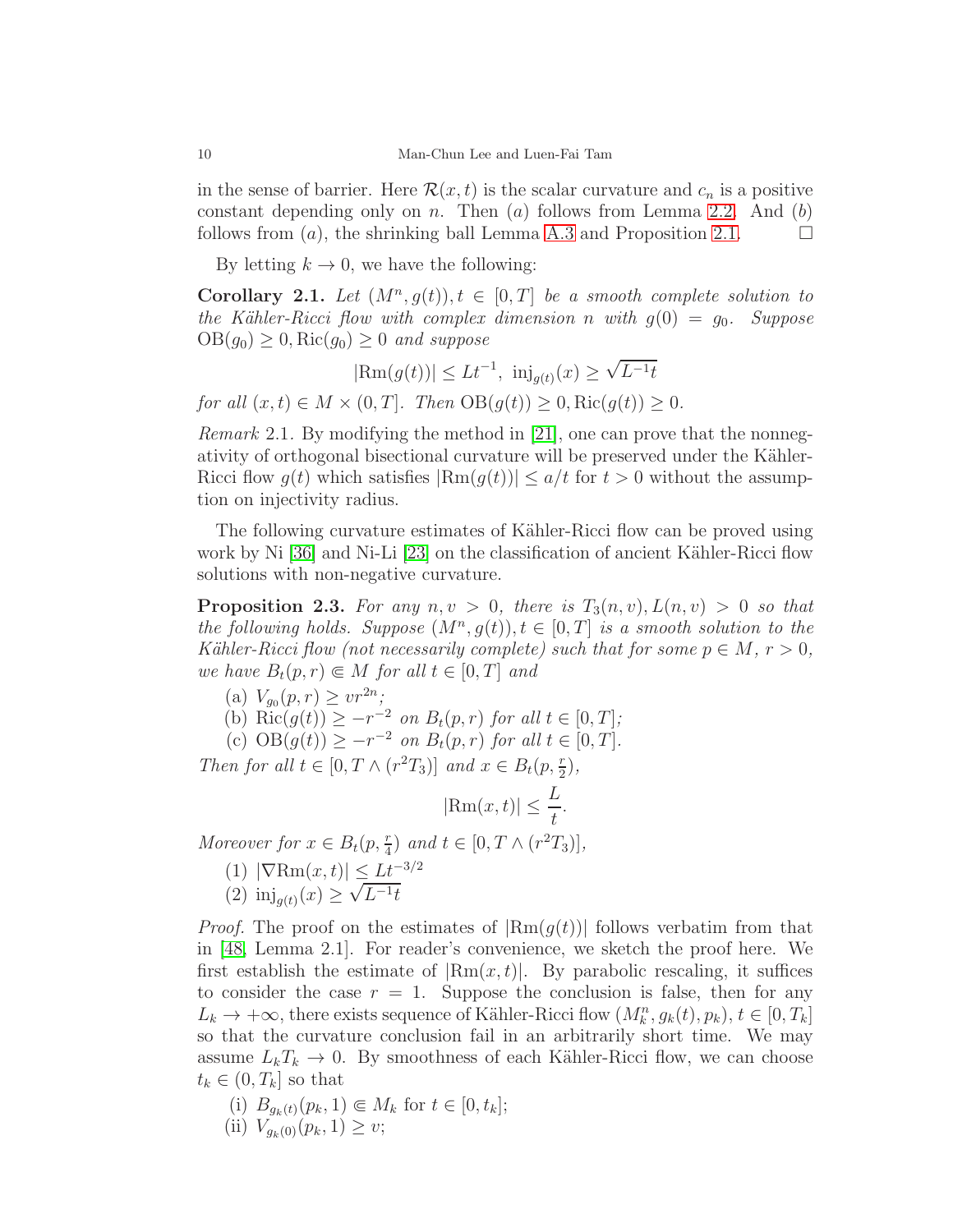Kähler manifolds with almost non-negative curvature 11

- (iii) Ric $(g_k(t)) \geq -1$  on  $B_{g_k(t)}(p_k, 1), t \in [0, t_k];$
- (iv)  $OB(g_k(t)) \ge -1$  on  $B_{g_k(t)}(p_k, 1), t \in [0, t_k];$
- (v)  $|\text{Rm}(g_k(t))| < L_k t^{-1}$  on  $B_{g_k(t)}(p_k, \frac{1}{2})$  $(\frac{1}{2}), t \in (0, t_k);$
- (vi)  $|\text{Rm}(g_k(z_k, t_k))| = L_k t_k^{-1}$  $\frac{-1}{k}$  for some  $z_k \in B_{g_k(t_k)}(p_k, \frac{1}{2})$  $(\frac{1}{2})$ .

By [\[48,](#page-31-3) Lemma 2.3], we may adjust  $T_k$  (depending also on  $L_k$ ) such that in addition we could have

$$
(2.12) \t\t V_{g_k(t)}(p_k, 1) \ge v_1(n, v) > 0
$$

for  $t \in [0, T_k]$ . By (vi) and  $L_k t_k \to 0$ , [\[48,](#page-31-3) Lemma 5.1] implies that for k sufficiently large, we can find  $\tilde{t}_k \in (0, t_k]$  and  $x_k \in B_{g_k(\tilde{t}_k)}(p_k, \frac{3}{4} - \frac{1}{2})$  $\frac{1}{2}\beta_n\sqrt{L_k\tilde{t}_k}$ such that

<span id="page-10-1"></span>(2.13) 
$$
|\text{Rm}(g_k(x,t))| \le 4|\text{Rm}(g_k(x_k, \tilde{t}_k)| = 4Q_k
$$

whenever  $d_{g_k(\tilde{t})}(x, x_k) < \frac{1}{8}$  $\frac{1}{8}\beta_n L_k Q_k^{-1/2}$  $\tilde{t}_k - \frac{1}{8}$  and  $\tilde{t}_k - \frac{1}{8}$  $\frac{1}{8}L_kQ_k^{-1} \leq t \leq \tilde{t}_k$  where  $\tilde{t}_kQ_k \geq$  $L_k \to +\infty$ .

By Ricci lower bound of  $g_k(t)$  and volume comparison, we may infer that for all  $r \in (0, \frac{1}{4})$  $(\frac{1}{4}),$ 

<span id="page-10-0"></span>(2.14) 
$$
\frac{V_{g_k(\tilde{t}_k)}(x_k, r)}{r^{2n}} \ge v_2(n, v) > 0.
$$

Consider the parabolic rescaling centred at  $(x_k, \tilde{t}_k)$ , namely  $\tilde{g}_k(t) = Q_k g(\tilde{t}_k +$  $Q_k^{-1}$  $\frac{1}{k}$  for  $t \in \left[-\frac{1}{8}\right]$  $\frac{1}{8}L_k$ , 0 so that  $|\text{Rm}_{\tilde{g}_k(0)}(x_k)| = 1$ . By [\(2.14\)](#page-10-0) and the result of Cheeger-Gromov-Taylor [\[9\]](#page-29-9), the injectivity radius of  $\tilde{g}_k(0)$  at  $x_k$  is bounded from below uniformly. Together with the curvature estimates inherited from  $(2.13)$ , we may apply Hamilton's compactness [\[15\]](#page-29-10) so that  $(M_k, \tilde{g}_k(t), x_k)$  converges in the Cheeger-Gromov sense to  $(M_{\infty}, g_{\infty}(t), x_{\infty})$  which is a complete non-flat ancient solution to the Kähler-Ricci flow with bounded curvature. By (iii) and (iv),  $g_{\infty}(t)$  has nonnegative orthogonal bisectional curvature and Ricci curvature. By  $(2.14)$ ,  $g_{\infty}(t)$  is also of maximal volume growth which contradicts with [\[23,](#page-30-16) Proposition 6.1]. This proves the curvature estimates.

The higher order estimate on ball of smaller radius follows from Shi's higher order local estimate [\[44\]](#page-31-4) by choosing a larger  $L$ , see [\[2,](#page-29-7) Theorem 1.4] for the version that we used. By  $[48, \text{ Lemma } 2.3]$  (see also  $[47, \text{ Corollary } 6.2]$ ) and further shrinking  $T_3$ , we have  $V_{g(t)}(p,1) \ge v_1(n,v)$  for  $t \in [0,T_3]$ . By volume comparison, we may further conclude that  $V_{g(t)}(x, r) \ge v_2(n, v)r^{2n}$  for all  $x \in B_{g(t)}(p, \frac{1}{4}), t \in [0, T_3]$  and  $r \in (0, \frac{1}{4})$  $\frac{1}{4}$ . The injectivity radius lower bound can be proved using curvature upper bound and the result of Cheeger-Gromov-Taylor [\[9\]](#page-29-9).  $\Box$ 

# 3. EXISTENCE OF KÄHLER-RICCI FLOW

3.1. Existence of Kähler-Ricci flow on  $B_{g_0}(R) \times [0,T]$ . In this section, we will prove the following slightly more general pyramid extension of Kähler-Ricci flow which in turn implies Theorem [3.1.](#page-16-0) This can be viewed as a Kähler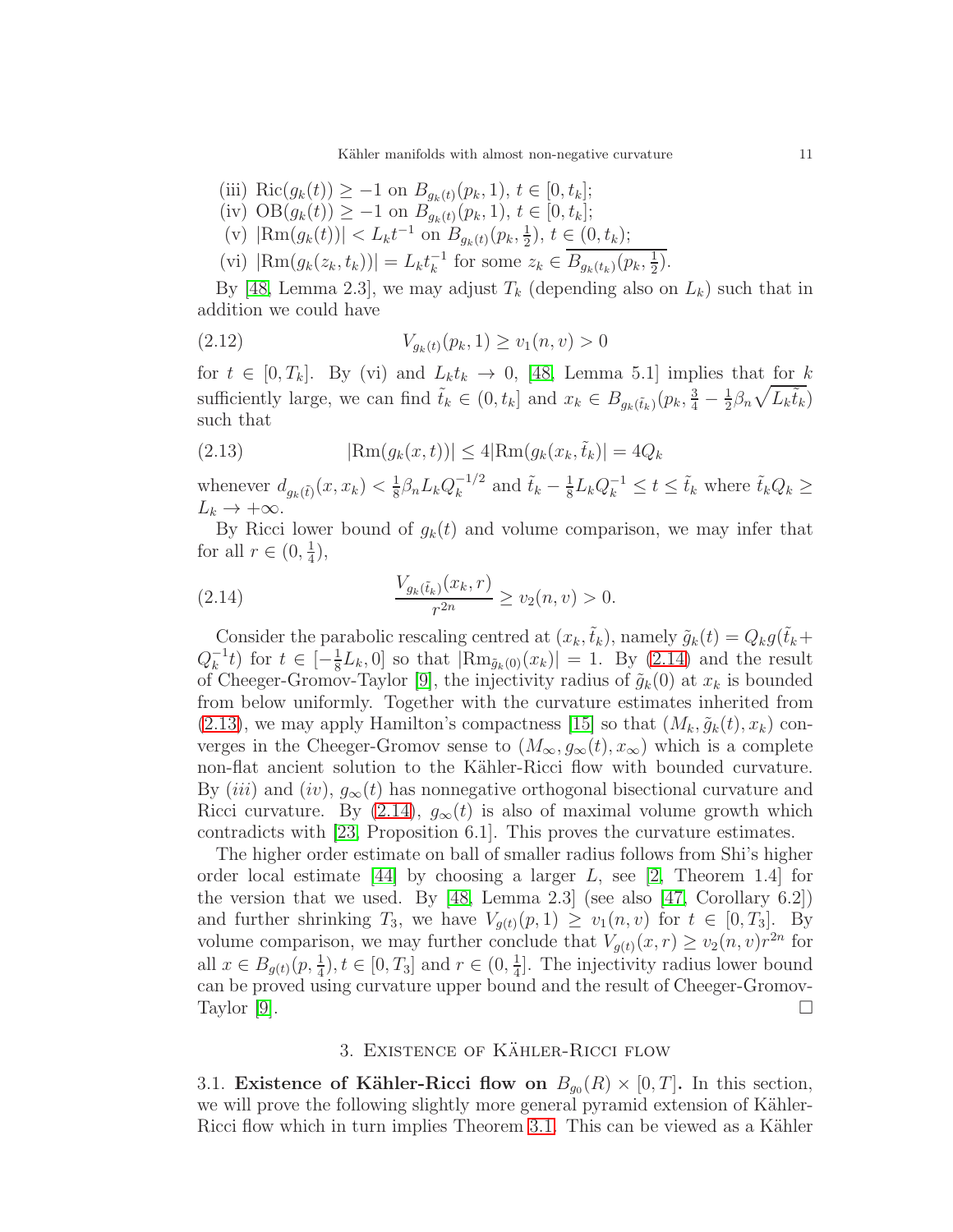analogy to [\[30,](#page-30-3) Lemma 4.1], see also [\[29,](#page-30-2) Lemma 2.1] for three manifolds with Ricci curvature bounded from below. We proceed as in [\[20\]](#page-30-10).

<span id="page-11-5"></span>**Lemma 3.1.** (Extension Lemma) For all  $\beta_0 \geq 1$  and  $v > 0$ , there exist  $a(n, v, \beta_0) \geq 1, T(n, v, \beta_0) > 0, \ \lambda(n, v, \beta_0) > 0$  and  $\mu(n, v, \beta_0) > 0$ , such that the following is true:

Suppose  $(M^n, g_0)$  is a Kähler manifold with complex dimension n and  $p \in M$ so that  $B_{g_0}(p, R+1) \in M$  for some  $R > 0$  and for all  $x \in B_{g_0}(p, R)$ ,

- (1) Ric $(g_0)(x) \geq -\beta_0$ ;
- (2)  $OB(q_0)(x) > -\beta_0;$
- (3)  $V_{g_0}(x,1) \geq v$ .

Suppose  $g(t)$  is a smooth Kähler-Ricci flow on  $B_{g_0}(p, R) \times [0, t_0]$  with  $0 < t_0 < T$ so that

(i) 
$$
|\text{Rm}(g(t))| \leq \underline{at^{-1}};
$$

(ii) 
$$
\text{inj}_{g(t)}(x) \ge \sqrt{a^{-1}t}
$$

on  $B_{g_0}(p, R) \times [0, t_0]$ . Then  $g(t)$  can be extended to a smooth solution to the Kähler-Ricci flow on  $B_{g_0}(p, R - 5\lambda t_0^2) \times [0, (1 + \mu)^2 t_0)]$  so that (i) and (ii) are still true, provided that  $R - 5\lambda t_0^{\frac{1}{2}} > 0$ .

*Proof.* Let  $a(n, v, \beta_0) > 1, T(n, v, \beta_0) > 0, \mu(n, v, \beta_0) > 0, \lambda(n, v, \beta_0) > 0$  to be determined. In the following,

- $c_i$  will denote positive constants depending only on n, the lower bound of v and upper bound of  $\beta_0$ ; and
- <span id="page-11-1"></span>•  $C_i$  will denote positive constants depending only on  $n, a$ .

By volume comparison, we have

(3.1) 
$$
V_{g_0}(x,r) \ge c_1 r^{2n}
$$

for all  $0 < r \leq 1$ . Suppose  $t_0 < T$  and  $R - 5\lambda t_0^{\frac{1}{2}} > 0$ .

For  $x \in B_{g_0}(p, R - \lambda t_0^{\frac{1}{2}}), B_{g_0}(x, \lambda t_0^{\frac{1}{2}}) \in B_{g_0}(p, R)$ . By Proposition [2.2,](#page-8-1) there exists  $T_1(a, n) > 0$  and  $C_1(n, a) > 1$  such that if  $\lambda$  and  $T$  satisfy

<span id="page-11-3"></span>(3.2) 
$$
(\lambda T^{\frac{1}{2}})^{-1} \ge \beta_0^{\frac{1}{2}}
$$

which implies  $OB(g_0) \ge -\beta_0 \ge -(\lambda T^{\frac{1}{2}})^{-2}$ , Ric $(g_0) \ge \beta_0 \ge -(\lambda T^{\frac{1}{2}})^{-2}$  in  $B_{g_0}(x, \lambda t_0^{\frac{1}{2}}),$  we have

<span id="page-11-0"></span>(3.3) 
$$
\text{OB}(g(x,t)) \ge -C_1(\lambda^2 t_0)^{-1}; \text{Ric}(g(x,t)) \ge -C_1(\lambda^2 t_0)^{-1}
$$

for all  $t \le t_0 \wedge (\lambda^2 t_0 T_1) = t_0$ , and  $x \in B_{g_0}(p, R - 2\lambda t_0^{\frac{1}{2}})$  provided  $\sqrt{2T}$   $\sim$  1

<span id="page-11-4"></span>
$$
\lambda^2 T_1 \ge 1.
$$

Also, by Lemma [A.3,](#page-27-0) we have

<span id="page-11-2"></span>(3.5) 
$$
B_{g(t)}(x, \frac{1}{2}\lambda t_0^{\frac{1}{2}}) \subset B_{g_0}(x, \lambda t_0^{\frac{1}{2}})
$$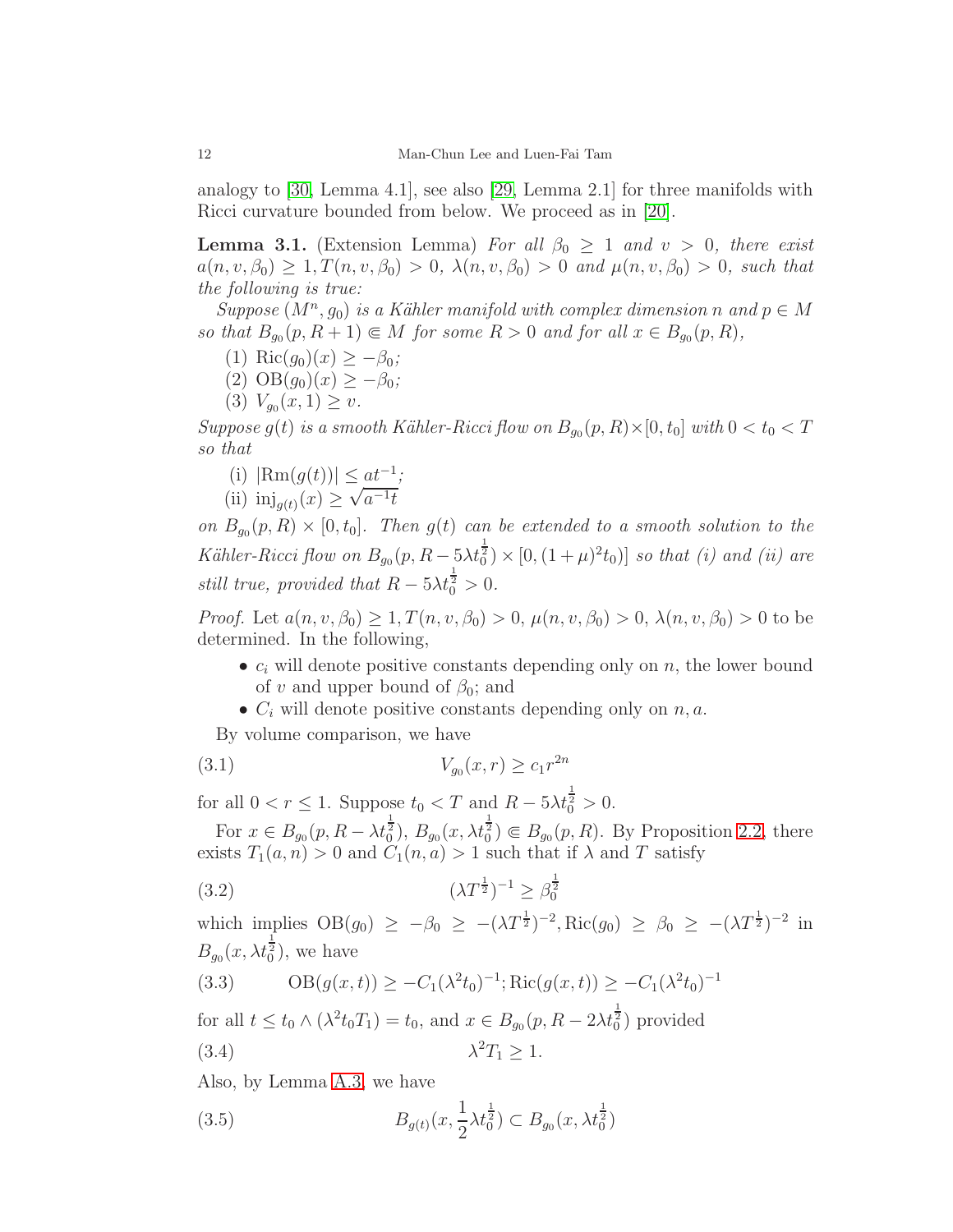for  $t \leq t_0$ , provided that

(3.6) 
$$
\beta a^{\frac{1}{2}} \leq \frac{1}{2} \lambda.
$$

where  $\beta$  is a positive constant depending only on n. For  $x \in B_{g_0}(p, R-3\lambda t_0^{\frac{1}{2}})$ ,  $t \in [0, t_0],$ 

<span id="page-12-4"></span><span id="page-12-3"></span>
$$
B_{g(t)}(x, \frac{1}{2}\lambda t_0^{\frac{1}{2}}C_1^{-\frac{1}{2}}) \subset B_{g(t)}(x, \frac{1}{2}\lambda t_0^{\frac{1}{2}}) \subset B_{g_0}(x, \lambda t_0^{\frac{1}{2}})
$$

because  $C_1 > 1$ . Moreover,  $r = \frac{1}{2} \lambda t_0^{\frac{1}{2}} C_1^{-\frac{1}{2}} \le 1$  if

$$
\frac{1}{2}\lambda T^{\frac{1}{2}} \le 1.
$$

By Proposition [2.3](#page-9-0) and by [\(3.3\)](#page-11-0), [\(3.1\)](#page-11-1), there exist  $T_2(n, v, \beta_0) > 0$  and  $c_2(n, v, \beta_0)$ such that

(3.8) 
$$
\begin{cases}\n|\text{Rm}(x,t)| \leq c_2 t^{-1}; \\
|\nabla \text{Rm}(x,t)| \leq c_2^{\frac{3}{2}} t^{-3/2}; \\
\text{inj}_{g(t)}(x) \geq \sqrt{c_2^{-1}t}.\n\end{cases}
$$

for all  $x \in B_{g_0}(p, R - 3\lambda t_0^{\frac{1}{2}})$  and  $t \le t_0 \wedge r^2T_2 = t_0$  provided

<span id="page-12-5"></span><span id="page-12-1"></span>
$$
t_0 \le r^2 T_2 = \frac{1}{4} \lambda^2 t_0 C_1^{-1} T_2,
$$

or

$$
\lambda^2 T_2 \ge 4C_1.
$$

Let  $U = B_{g_0}(p, R - 3\lambda t_0^{\frac{1}{2}})$  and let  $\rho = \sqrt{c_2^{-1}t_0}$ . By Lemma [A.1,](#page-26-0) we can find a solution to the Kähler-Ricci flow  $h(s)$  defined on  $U_\rho \times [0, \alpha c_2^{-1} t_0]$ , where  $\alpha = \alpha(n)$  is a positive constant depending only on n, and

<span id="page-12-2"></span>
$$
U_{\rho} = \{x : B_{g(t_0)}(x,\rho) \in B_{g_0}(p, R - 3\lambda t_0^{\frac{1}{2}})\}\
$$

with  $h(0) = g(t_0)$  and

(3.10) 
$$
\alpha h(0) \le h(s) \le \alpha^{-1} h(0)
$$

on  $U_{\rho}$ . We claim

(3.11) 
$$
U_{\rho} \supset B_{g_0}(p, R - 4\lambda t_0^{\frac{1}{2}}).
$$

In fact for  $x \in B_{g_0}(p, R - 4\lambda t_0^{\frac{1}{2}})$ ,

<span id="page-12-0"></span>
$$
B_{g(t_0)}(x,\rho) = B_{g(t_0)}(x,\sqrt{c_2^{-1}t_0}) \in B_{g(t_0)}(x,\frac{1}{2}\lambda t_0^{\frac{1}{2}})
$$

provided

(3.12) 
$$
c_2^{-\frac{1}{2}} < \frac{1}{2}\lambda.
$$

By [\(3.5\)](#page-11-2), we conclude that the claim is true.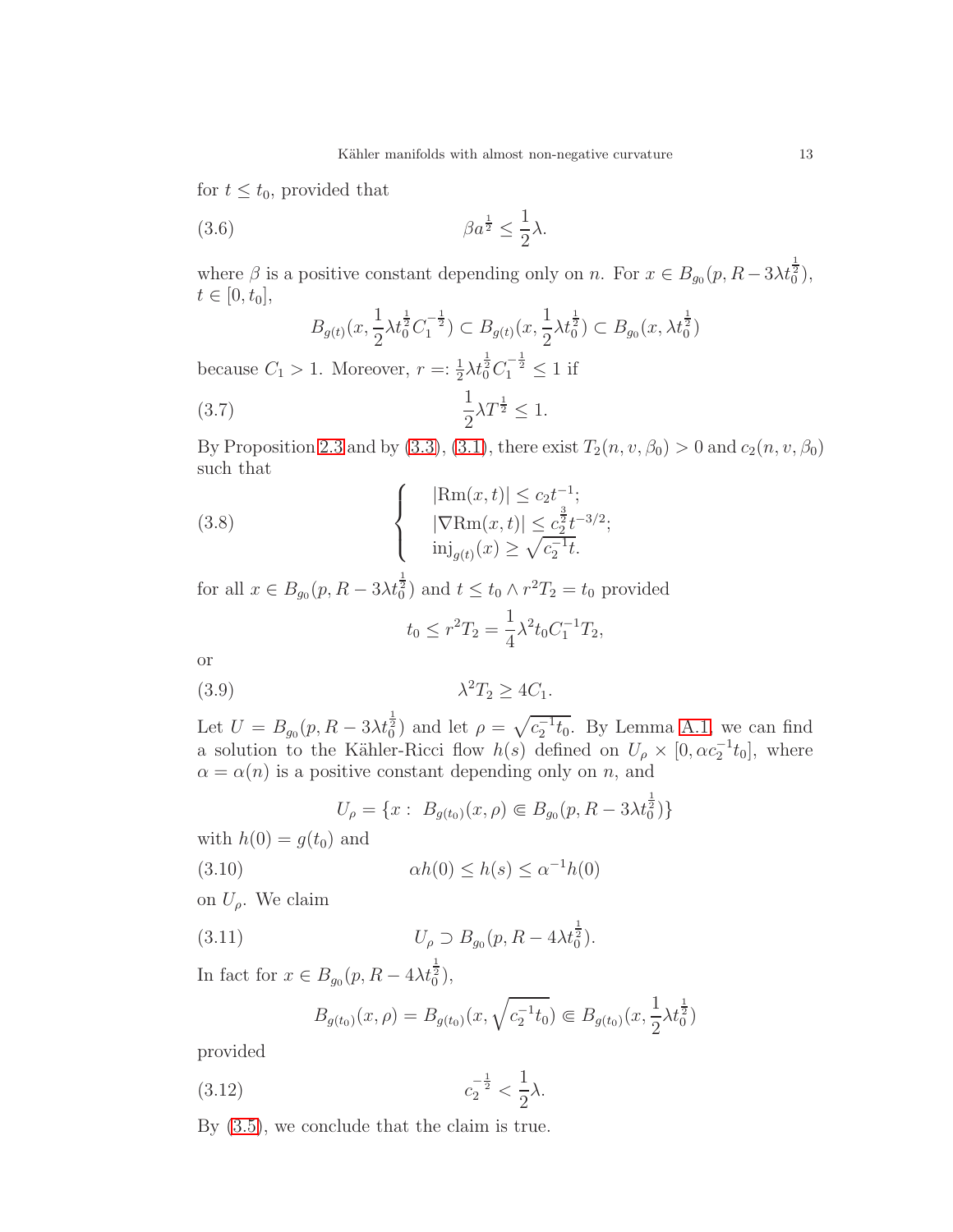By Lemma [A.2,](#page-27-1) by [\(3.11\)](#page-12-0), [\(3.5\)](#page-11-2) and the definition of  $U_{\rho}$ , there exists  $A =$  $A(n)$  such that for  $x \in B_{g_0}(p, R - 5\lambda t_0^{\frac{1}{2}})$ ,

$$
|\text{Rm}(h(x,s))| \le A\rho^{-2} = \frac{c_2 A}{t_0} \le \frac{c_2 A (1+\mu)^2}{(1+\mu)^2 t_0} \le \frac{c_2 A (1+\mu)}{t}
$$

for all  $t \leq (1 + \mu)^2 t_0$ , provided

$$
\mu \leq \alpha c_2^{-1}.
$$

We will choose  $\mu \leq 1$ . Hence we can extend  $g(t)$  on  $B_{g_0}(p, R - 5\lambda t_0^{\frac{1}{2}})$  to a Kähler-Ricci flow defined on  $[0,(1+\mu)t_0]$  if we define  $g(t) = h(s+t_0)$  for  $t \geq t_0$ . Moreover the curvature of  $q(t)$  satisfies

<span id="page-13-1"></span><span id="page-13-0"></span>
$$
|\text{Rm}(g(x,t))| \le \frac{a}{t}
$$

on  $B_{g_0}(p, R - 5\lambda t_0^{\frac{1}{2}}) \times [0, (1 + \mu)^2 t_0]$  provided that, (3.14)  $c_2A(1+\mu)^2 \le a$ 

By [\(3.8\)](#page-12-1) and [\(3.10\)](#page-12-2), we conclude that the injectivity radius of  $h(s)$  at  $x \in$  $B_{g_0}(p, R - 5\lambda t_0^{\frac{1}{2}}),$ 

<span id="page-13-2"></span>
$$
\text{inj}_{h(s)}(x) \ge \sqrt{c_3^{-1} t_0}
$$

for some constant  $c_3$  depending only on  $c_2, \alpha, n$  which implies that  $c_3$  depends only on  $n, v, \beta_0$  by [\[9\]](#page-29-9). Hence  $\text{inj}_{g(t)}(x) \ge \sqrt{a^{-1}t}$  for  $t \ge t_0$  provided,

$$
(3.15) \t\t a \ge c_3.
$$

Hence the lemma is true, provided  $a, T, \mu, \lambda$  can be chosen so that conditions [\(3.2\)](#page-11-3), [\(3.4\)](#page-11-4), [\(3.6\)](#page-12-3), [\(3.7\)](#page-12-4), [\(3.9\)](#page-12-5), [\(3.13\)](#page-13-0), [\(3.14\)](#page-13-1), [\(3.15\)](#page-13-2) are satisfied. Let us list the conditions below:

$$
\begin{cases}\n\mu \le \alpha_n c_2^{-1}, \mu \le 1, \ c_2 = c_2(n, v, \beta_0); \\
a \ge c_3; \ c_3 = c_3(n, v, \beta_0); \\
c_2 A (1 + \mu)^2 \le a, \ c_2 = c_2(n, v, \beta_0), A = A(n); \\
\lambda^2 T_1 \ge 1, T_1 = T_1(n, a); \\
\beta a^{\frac{1}{2}} \le \frac{1}{2} \lambda, \ \beta = \beta(n); \\
\lambda^2 T_2 \ge 4C_1; \ T_2 = T_2(n, v, \beta_0), \ C_1 = C_1(n, a); \\
(\lambda T^{\frac{1}{2}})^{-1} \ge \beta_0^{\frac{1}{2}}; \\
\frac{1}{2} \lambda T^{\frac{1}{2}} \le 1;\n\end{cases}
$$

Choose  $\mu(n, v, \beta_0) > 0$  small enough so that the first inequality is true. Now choose  $a = a(n, v, \beta_0) > 1$  large enough so that  $a \geq c_3$  and  $a \geq 4c_2A$ , then the second and the third inequalities are true. [\(3.13\)](#page-13-0) and [\(3.14\)](#page-13-1) are satisfied. Then one can choose  $\lambda(n, v, \beta_0) > 0$  large enough so that the fourth, fifth and sixth inequalities are true. Finally, Choose  $T(n, v, \beta_0) > 0$  so that the last two inequalities are true. This completes the proof of the lemma.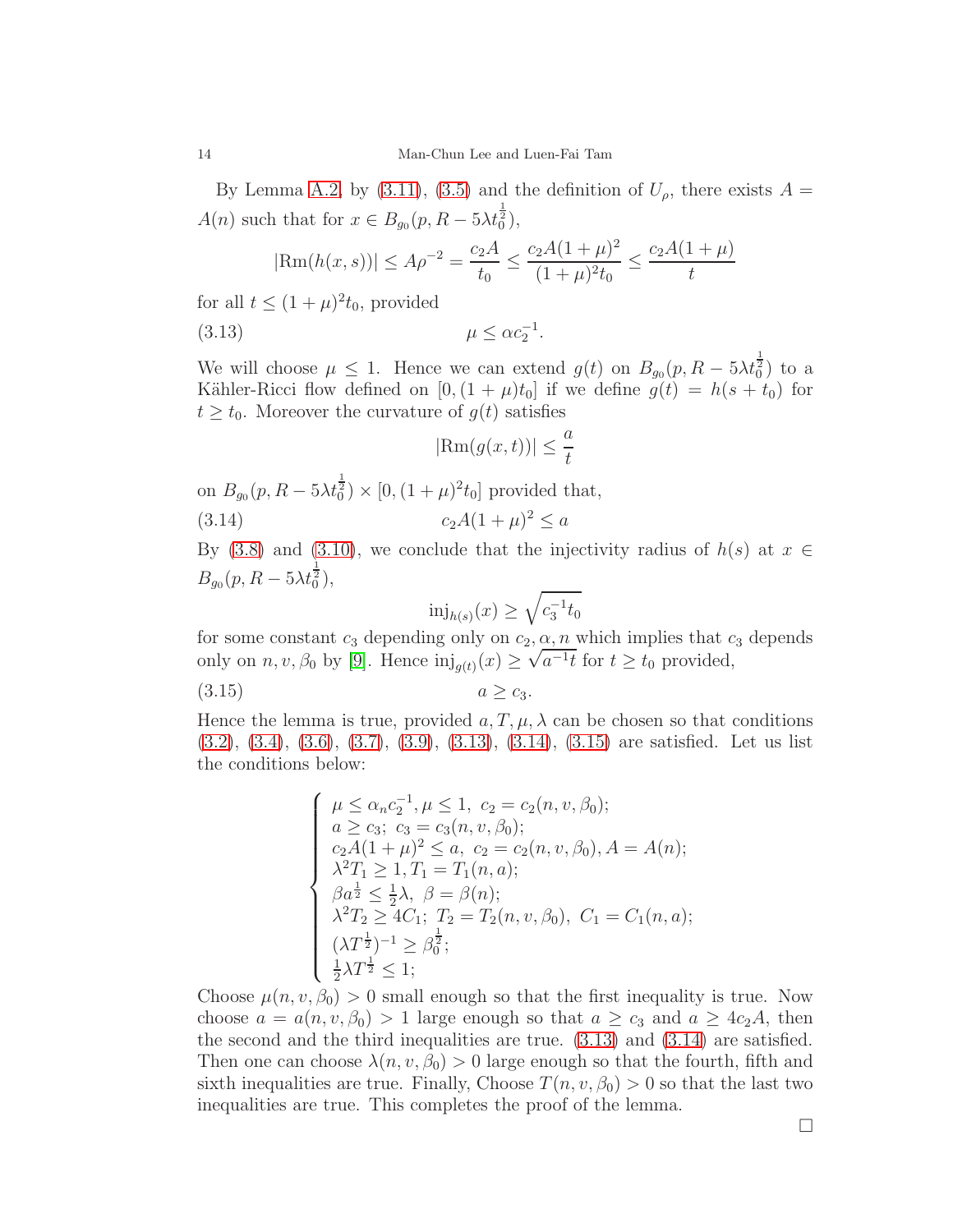<span id="page-14-0"></span>**Lemma 3.2.** For all  $\beta_0 \geq 1$  and  $v > 0$ , there exist  $T(n, v, \beta_0, B) > 0$  and  $L(n, v, \beta_0) > 0$  such that the following is true:

Suppose  $(M^n, g_0)$  is a Kähler manifold with complex dimension n and  $p \in M$ so that  $B_{g_0}(p, R) \in M$  for some  $R > 1$  and for all  $x \in B_{g_0}(p, R)$ ,

- (1) Ric $(g_0)(x) \geq -\beta_0$ ;
- (2)  $OB(g_0)(x) \ge -\beta_0;$
- (3)  $V_{g_0}(x,r) \geq vr^{2n}$ , for  $r \leq 1$  and  $B_{g_0}(x,r) \subset B_{g_0}(p,R)$ .

Suppose  $g(t)$  is a smooth Kähler-Ricci flow on  $B_{g_0}(p, R) \times [0, S]$ 

- (i)  $|\text{Rm}(g(t))| \leq Bt^{-1}$ ;
- (ii)  $\text{inj}_{g(t)}(x) \ge \sqrt{B^{-1}t}$

Then we also have

(i) 
$$
|\text{Rm}(g(t))| \leq \underline{Lt^{-1}};
$$

(ii) 
$$
\text{inj}_{g(t)}(x) \ge \sqrt{L^{-1}t}
$$

in  $B_{g_0}(p, R-\frac{1}{2})$  $(\frac{1}{2})$  and  $0 \leq t \leq S \wedge T$ .

*Proof.* We may assume that  $\beta_0 > 100$ . By Proposition [2.2,](#page-8-1) there exist  $C_1 =$  $C_1(n, B) > 1, T_1 = T_1(n, B) > 0$  with  $r = (\sqrt{\beta_0})^{-1}$  such that

$$
OB(g(x,t)) \geq -C_1\beta_0; \text{Ric}(g(x,t)) \geq -C_1\beta_0
$$

for all  $x \in B_{g_0}(p, R - 2\beta_0^{-\frac{1}{2}})$  for all  $0 \le t \le S \wedge \beta_0^{-1}T_1$ . Here we have used the fact that  $r < \frac{1}{3}$ .

By Proposition [2.3](#page-9-0) and Lemma [A.3,](#page-27-0) there exist  $L(n, v) > 0$ ,  $T_2(n, v, B) > 0$ for all  $x \in B_{g_0}(p, R - (2 + C_1^{-\frac{1}{2}})\beta_0^{-\frac{1}{2}})$  so that  $B_{g_0}(x, (C_1\beta_0)^{-\frac{1}{2}}) \subseteq M$ , we have  $B_{g(t)}(x, \frac{1}{2}(C_1\beta_0)^{-\frac{1}{2}})$  for  $t \in S \wedge (C_1\beta_0)^{-1}T_2$  and hence

$$
|\text{Rm}(g(x,t))| \le \frac{L}{t}; \text{inj}_{g(t)}(x) \ge \sqrt{L^{-1}t}
$$

for all  $0 \le t \le S \wedge \beta_0^{-1} T_1 \wedge (C_1 \beta_0)^{-1} T_2$ . Since  $\beta_0 > 100$ ,  $C_1 > 1$ , we have  $(2+C_1^{-\frac{1}{2}})\beta_0^{-\frac{1}{2}} < \frac{1}{2}$  $\frac{1}{2}$ . From this it is easy the lemma is true.

 $\Box$ 

<span id="page-14-1"></span>*Remark* 3.1. Since the constant  $L(n, v)$  in Lemma [3.2](#page-14-0) depends only on v, n, by the proof of Lemma [3.1,](#page-11-5) we may assume that  $a$  in the Lemma [3.1](#page-11-5) also satisfies  $a \geq L$ .

We are ready to prove Theorem [1.3.](#page-3-1)

*Proof of Theorem [1.3.](#page-3-1)* Let  $a, T, \lambda, \mu$  as in Lemma [3.1.](#page-11-5) By Lemma [3.2](#page-14-0) and Remark [3.1,](#page-14-1) there exists  $T_1(n, v, \beta_0, B) > 0$  such that

(3.16) 
$$
\begin{cases} |\text{Rm}(g(t))| \leq at^{-1};\\ \text{inj}_{g(t)}(x) \geq \sqrt{a^{-1}t} \end{cases}
$$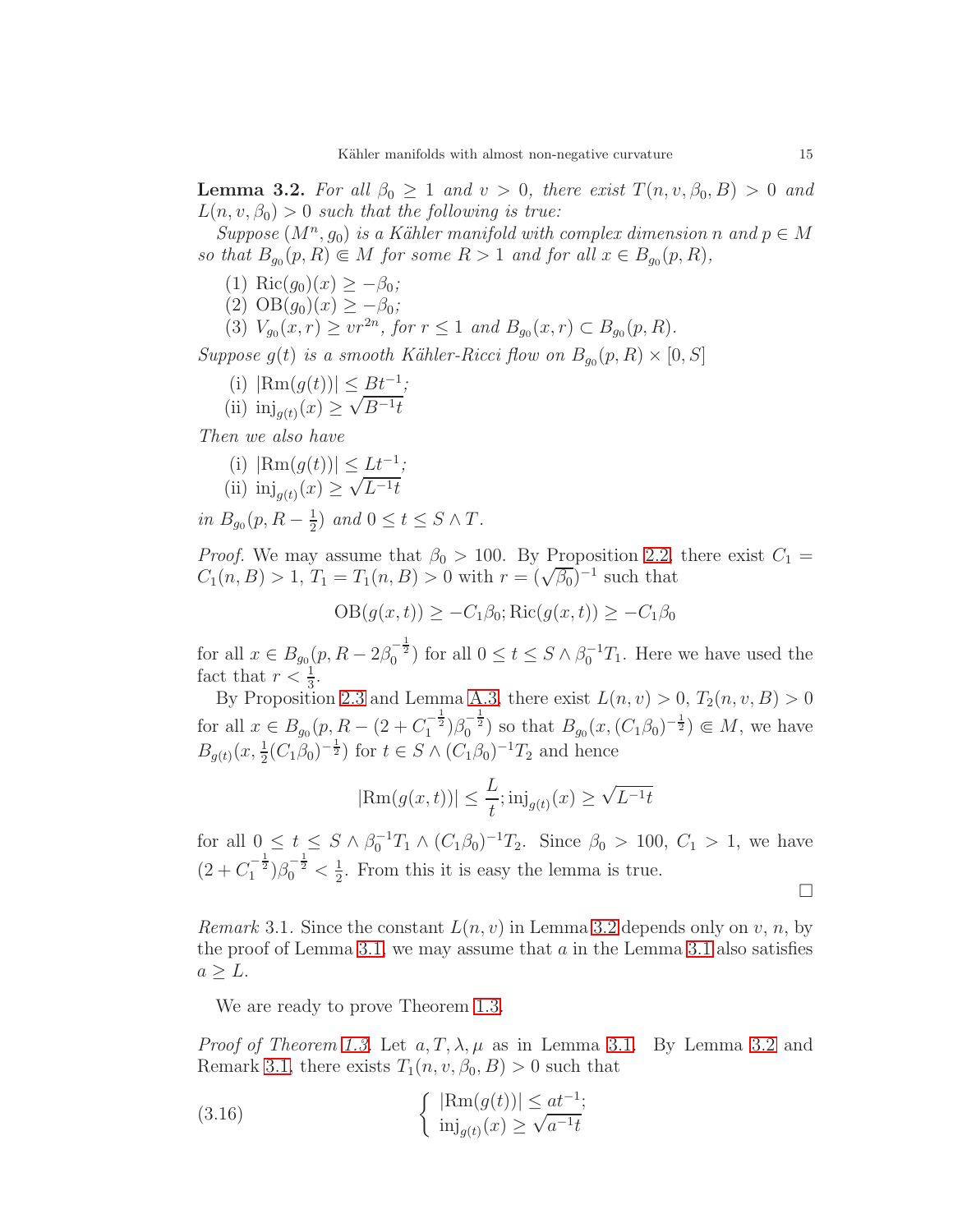in  $B_{g_0}(p, R+\frac{1}{2})$  $(\frac{1}{2}) \times [0, S \wedge T_1] \supset B_{g_0}(p, R + \frac{1}{2})$  $(\frac{1}{2}) \times [0, S \wedge T_0],$  where  $T_0 = T_1 \wedge T$ . Suppose  $S \geq T_0$ , then the theorem is obviously true. Suppose  $S < T_0$ . Let

$$
R_0 = R + \frac{1}{2}, t_0 = S
$$

and let

$$
t_{k+1} = (1+\mu)^2 t_k, R_{k+1} = R_k - 5\lambda t_k^{\frac{1}{2}}
$$

for  $k \geq 0$ . For  $k = 0$ , then  $R_0 = R + \frac{1}{2} > R$  and  $t_0 = S < T_0$ . Since  $t_k \uparrow \infty$ , there is  $k_0 \geq 1$  such that  $t_k < T_0$  and  $R_k > R$  for all  $k < k_0$ . Moreover,  $t_{k_0} \geq T_0$  or  $R_{k_0} \leq R$ . Clearly,  $k_0 \geq 1$ . By Lemma [3.1,](#page-11-5) we conclude that  $g(t)$ can be extended to  $B_{g_0}(p, R_{k_0-1}) \times [0, t_{k_0-1}]$  satisfying the conditions (1) and (2).

Suppose  $R_{k_0} \leq R$ , then

$$
\frac{1}{2} \le \sum_{k=0}^{k_0 - 1} 5\lambda t_k^{\frac{1}{2}}
$$

$$
= 5\lambda t_{k_0}^{\frac{1}{2}} \sum_{i=1}^{k_0} (1 + \mu)^{-i}
$$

$$
\le 5\lambda \mu^{-1} t_{k_0}^{\frac{1}{2}}.
$$

So

$$
t_{k_0} \ge \left(\frac{1}{10}\mu\lambda^{-1}\right)^2.
$$

and

$$
t_{k_0-1} = (1+\mu)^{-2} t_{k_0} \ge (1+\mu)^{-2} (\frac{1}{10}\mu\lambda^{-1})^2 \ge T_0
$$

if  $T_0$  is adjusted so that  $T_0 \n\t\leq (1+\mu)^{-2} \left(\frac{1}{10}\mu\lambda^{-1}\right)^2$ . Since  $R_{k_0-1} > R$ , we conclude that  $g(t)$  can be extended to  $[0, T_0]$  on  $B_{g_0}(p, R)$  satisfying (1) and (2).

If  $R_{k_0} > R$  and  $t_{k_0} \geq T_0$ . Then  $R_{k_0-1} > R$  and  $t_{k_0-1} < T_0$  by the definition of  $k_0$ . By Lemma [3.1,](#page-11-5)  $g(t)$  can be extended to  $[0, t_{k_0}] \supset [0, T_0]$  on  $B_{g_0}(p, R_{k_0}) \supset$  $B_{g_0}(p, R)$  satisfying (1) and (2). This completes the proof of the theorem.

□

3.2. Existence of Kähler-Ricci flow on  $M \times [0, T]$ . The following is a consequence of Theorem [1.3:](#page-3-1)

<span id="page-15-0"></span>**Lemma 3.3.** For any  $\beta_0 \geq 1$ ,  $v > 0$ , there exist  $a(n, v, \beta_0) \geq 1$ ,  $T(n, v, \beta_0) >$ 0, and  $C(n, v, \beta_0) \geq 0$  such that the following is true:

 $Suppose (M<sup>n</sup>, g<sub>0</sub>)$  is a Kähler manifold with complex dimension n. Let  $p \in M$ so that  $B_{g_0}(p, R+4) \in M$  for some  $R > 1$  and for all  $x \in B_{g_0}(p, R+3)$ ,

- (i) Ric $(g_0) \geq -\beta_0$ ;
- (ii)  $OB(g_0) \geq -\beta_0;$
- (iii)  $V_{g_0}(x,1) \geq v$ .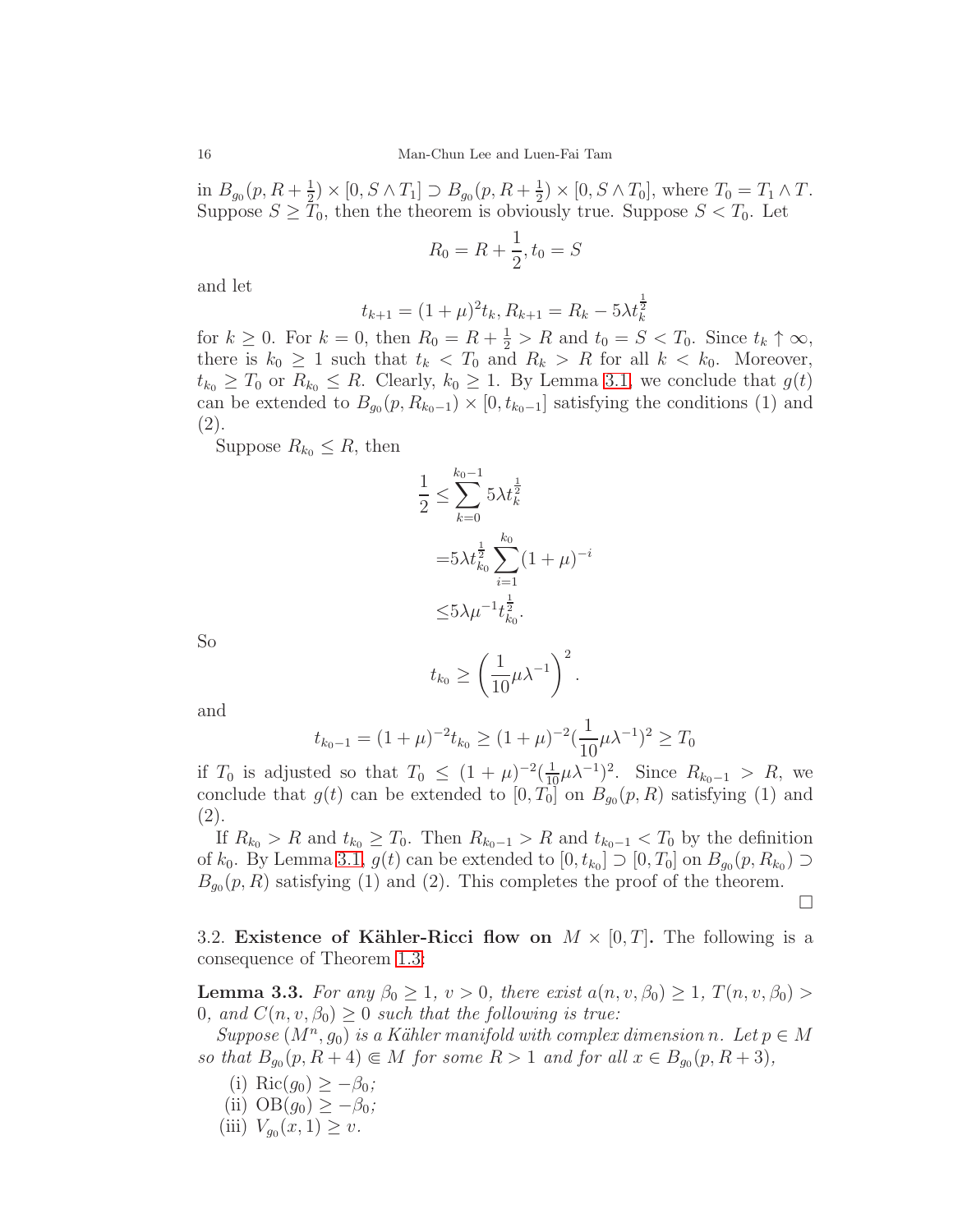Then there is a smooth Kähler-Ricci flow  $g(t)$  solution on  $B_{g_0}(p, R) \times [0, T]$ such that

(1)  $|\text{Rm}(g(t))| \leq \underline{at^{-1}};$ (2)  $\text{inj}_{g(t)}(x) \ge \sqrt{a^{-1}t}$ ; and (3)  $\overrightarrow{OB}(g(x,t)) \geq -C(n, v, \beta_0);$  Ric $(g(x,t)) \geq -C(n, v, \beta_0).$ 

*Proof.* Let  $a(n, v, \beta_0)$  be the constant obtained from Theorem [1.3.](#page-3-1) On  $B_{g_0}(p, R+$ 4), choose  $1 >> \rho > 0$  small enough so that for all  $x \in B_{g_0}(p, R+3)$ ,

(3.17) 
$$
\begin{cases}\nB_{g_0}(x,\rho) \in M; \\
|\text{Rm}(g_0)| \le \rho^{-2}; \\
\text{inj}_{g_0}(x) \ge \rho.\n\end{cases}
$$

Then we may apple Lemma [A.1](#page-26-0) with  $N = M$ ,  $U = B_{g_0}(p, R + 3)$  to get a solution to the Kähler-Ricci flow  $\tilde{g}(t)$  with  $\tilde{g}(0) = g_0$  defined on  $B_{g_0}(p, R +$  $2) \times [0, \alpha_n \rho^2]$ . By smoothness of  $\tilde{g}(t)$ , we may choose  $\rho$  small enough so that so that for all  $(x, t) \in B_{g_0}(p, R+2) \times [0, \alpha_n \rho^2]$ ,

(3.18) 
$$
\begin{cases} |\text{Rm}(\tilde{g}(t))| \leq at^{-1};\\ \text{inj}_{\tilde{g}(t)}(x) \geq \sqrt{a^{-1}t}. \end{cases}
$$

By Theorem [1.3,](#page-3-1)  $\tilde{q}(t)$  can be extended to a solution to the Kähler-Ricci flow on  $B_{g_0}(p, R+1) \times [0, T]$  for some  $T(n, v, \beta_0) > 0$  so that  $g(t)$  satisfies (1) and (2) in the lemma. Property (3) in the lemma follows from Proposition [2.2](#page-8-1) by choosing a possible smaller  $T > 0$  which depends only on  $n, v, \beta_0$ , since a depends only on  $n, v, \beta_0$ .

 $\Box$ 

Now Theorem [1.2](#page-2-0) (II) follows from Lemma [3.3](#page-15-0) using exhaustion argument. We restate it for reader's convenience.

<span id="page-16-0"></span>**Theorem 3.1.** For any  $n \in \mathbb{N}, v > 0$ , there exist  $T(n, v), a(n, v), L(n, v) >$ 0 such that the following holds. Suppose  $(M, g_0)$  is a complete noncompact Kähler manifold with

- (a) Ric $(g_0) \geq -1$  on M;
- (b)  $OB(g_0) \geq -1$  on M;
- (c)  $V_{g_0}(x,1) \ge v$  for all  $x \in M$ ,

then there is a complete solution  $g(t)$  to the Kähler-Ricci flow starting from  $g_0$ such that

(3.19) 
$$
\begin{cases}\n\operatorname{Ric}(g(t)) & \geq -L; \\
\operatorname{OB}(g(t)) & \geq -L; \\
|\operatorname{Rm}(g(t))| & \leq at^{-1}; \\
\operatorname{inj}_{g(t)}(x) & \geq \sqrt{a^{-1}t}\n\end{cases}
$$

on  $M \times (0,T]$ .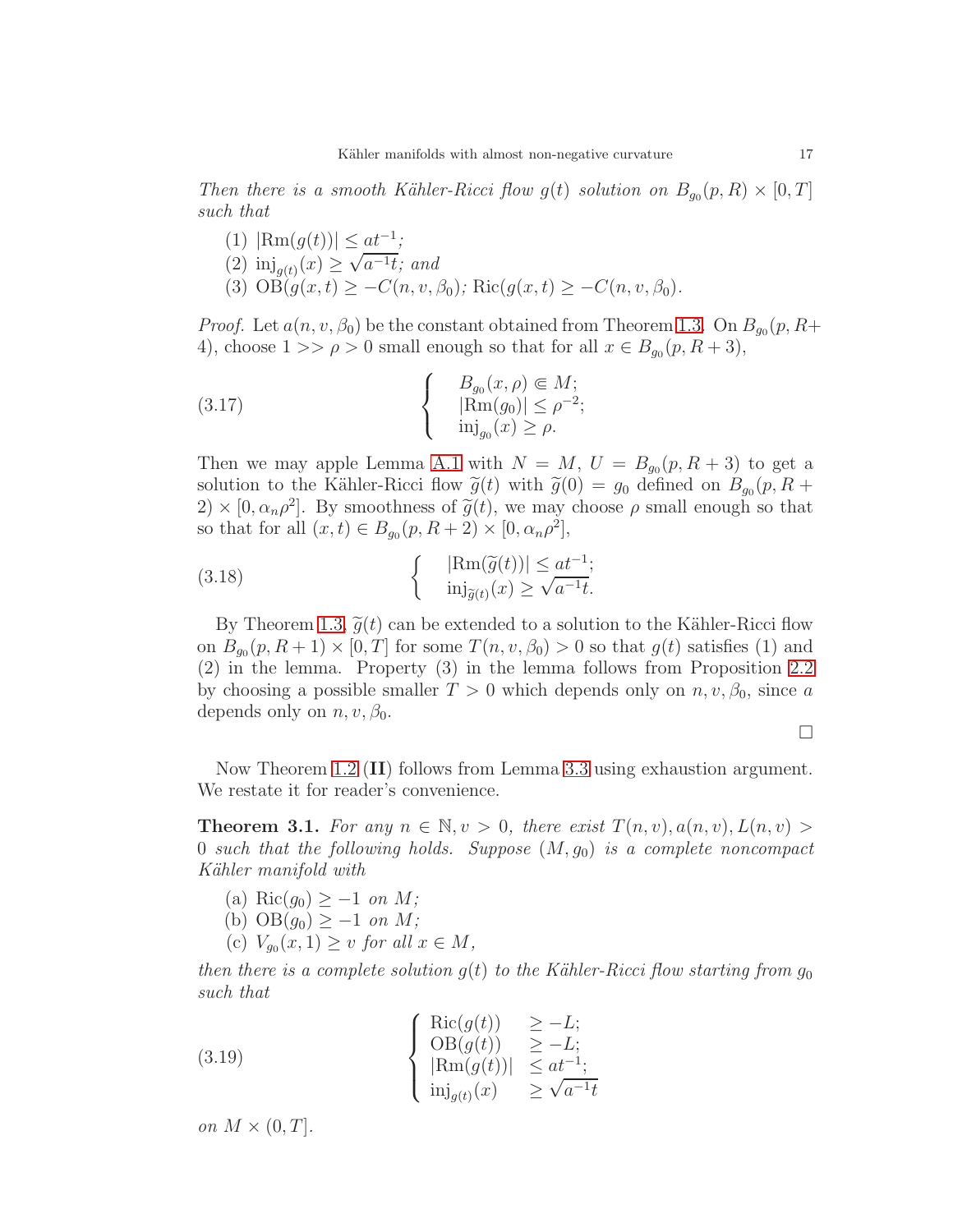*Proof.* Fix  $p \in M$  and denote  $\Omega_i = B_{g_0}(p, i)$ ,  $i \in \mathbb{N}$  with  $i \geq 5$ . By Lemma [3.3,](#page-15-0) there exist  $T(n, v, \beta_0) > 0, a(n, v, \beta_0) > 0, C(n, v, \beta_0) > 0$  such that for all  $i \in \mathbb{N}$ , we can find a Kähler-Ricci flow  $g_i(t)$ ,  $t \in [0, T]$  defined on each  $\Omega_i$  which satisfies

(3.20) 
$$
\begin{cases}\n\operatorname{Ric}(g_i(x,t) \geq -C(n, v, \beta_0); \\
\operatorname{OB}(g_i(x,t) \geq -C(n, v, \beta_0); \\
|\operatorname{Rm}(g_i(t))| \leq at^{-1} \\
\operatorname{inj}_{g_i(t)}(x) \geq \sqrt{a^{-1}t}.\n\end{cases}
$$

for  $(x, t) \in \Omega_i \times [0, T]$ .

By [\[6,](#page-29-11) Corollary 3.2] (see also [\[46\]](#page-31-6)) and the modified Shi's higher order estimate [\[11,](#page-29-12) Theorem 14.16], we infer that for any  $j, k \in \mathbb{N}$ , we can find  $C(n, k, \Omega_j, g_0, v, \beta_0) > 0$  so that for all  $i > j$ ,

(3.21) 
$$
\sup_{\Omega_{j-1}\times[0,T]} |\nabla^k \text{Rm}(g_i(t))| \le C(n,k,\Omega_j,g_0,v,\beta_0).
$$

By working on coordinate charts and Ascoli-Arzelà Theorem, we may pass to a subsequence to obtain a smooth solution  $g(t) = \lim_{i \to +\infty} g_i(t)$  of the Kähler-Ricci flow on  $M \times [0, T]$  with  $g(0) = g_0$  so that  $|\text{Rm}| \leq at^{-1}$  on  $M \times (0, T]$ and

(3.22) 
$$
\begin{cases} \text{OB}(g(x,t)) \geq -C(n, v, \beta_0); \\ \text{Ric}(g(x,t)) \geq -C(n, v, \beta_0). \end{cases}
$$

for all  $(x, t) \in M \times [0, T]$ . Moreover, it is a complete solution by Lemma [A.3.](#page-27-0)<br>This completes the proof of the theorem. This completes the proof of the theorem.

3.3. Partial Kähler-Ricci flow. Next we want to prove the existence of partial Kähler-Ricci flow, namely Theorem [1.2](#page-2-0)  $(I)$  which will be used to study Gromov Hausdorff limit of complete Kähler manifolds with almost nonnegative curvature as in [\[29,](#page-30-2) [30\]](#page-30-3). We prove a more general version:

<span id="page-17-0"></span>**Theorem 3.2.** For any  $n, v_0 > 0$  and any nondecreasing positive function  $f(r) : [0, \infty) \to (1, \infty)$ , there exist nondecreasing sequence  $a_k, \beta_k \geq 1$  and nonincreasing sequence  $S_k > 0$  such that the following holds:

 $Suppose (M<sup>n</sup>, g<sub>0</sub>)$  is a complete non-compact Kähler manifold and  $p \in M$  so that

- (1) Ric $(g_0) \geq -f(r)$  on  $B_{g_0}(p,r)$  for all  $r > 0$ ;
- $(2)$   $OB(g_0) \geq -f(r)$  on  $B_{g_0}(p,r)$  for all  $r > 0$ ;
- (3)  $V_{g_0}(p,1) \ge v_0$ .

Then for any  $m \in \mathbb{N}$ , there is a solution to the Kähler-Ricci flow  $g_m(t)$  defined on a subset  $D_m$  of spacetime given by

$$
D_m = \bigcup_{k=1}^m (B_{g_0}(p, k) \times [0, S_k]),
$$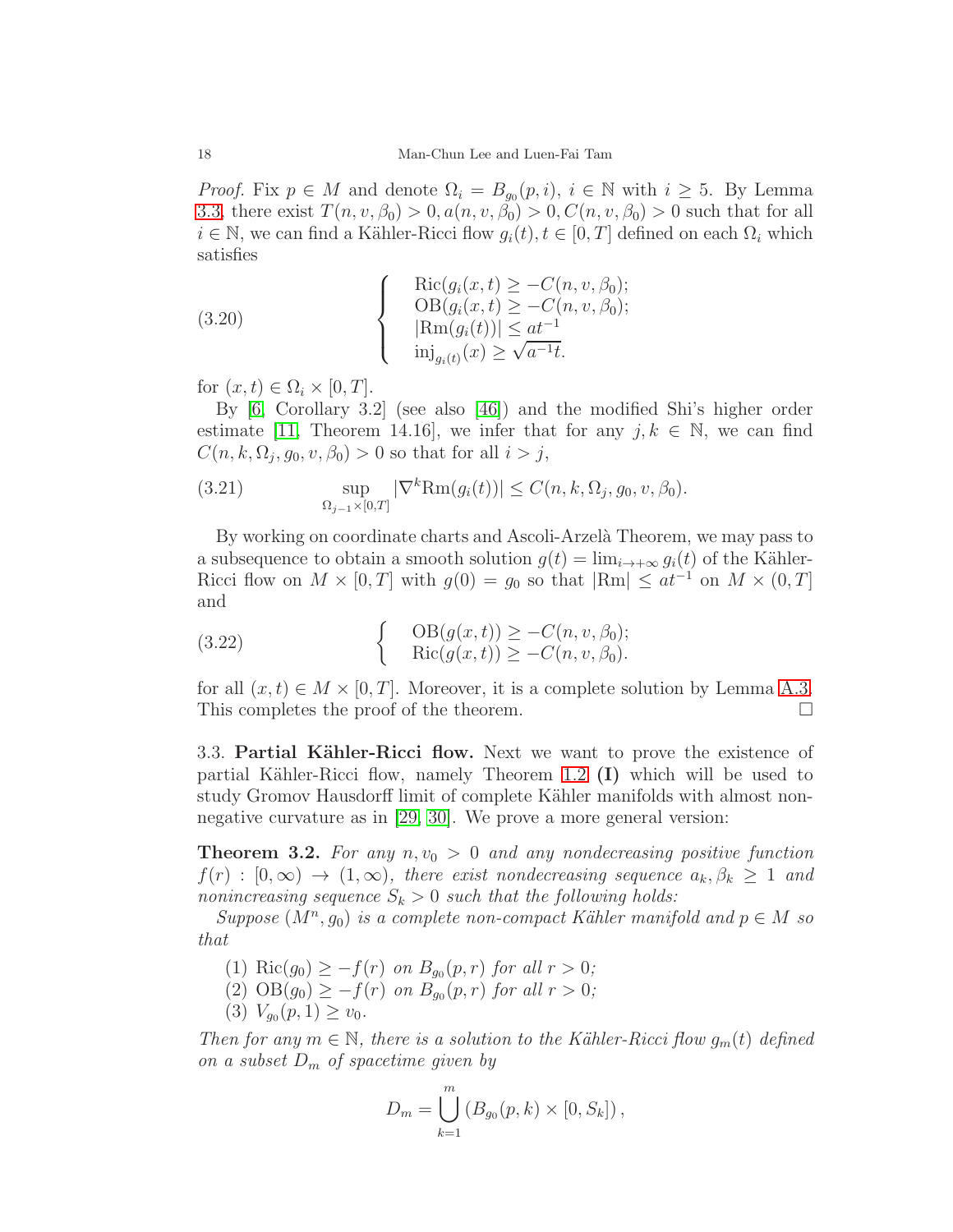with  $g_m(0) = g_0$  on where it is defined and satisfies

<span id="page-18-0"></span>(3.23) 
$$
\begin{cases}\n\operatorname{Ric}(g_m(t)) \ge -\beta_k; \\
\operatorname{OB}(g_m(t)) \ge -\beta_k; \\
|\operatorname{Rm}(g_m(t))| \le a_k t^{-1}; \\
\operatorname{inj}_{g_m(t)}(x) \ge \sqrt{a_k^{-1}t}\n\end{cases}
$$

on each  $B_{g_0}(p,k) \times (0, S_k]$ .

Proof. The proof is similar to that in [\[29,](#page-30-2) Theorem 1.2]. For the sake of completeness, we sketch the proof here. By volume comparison, for  $k \in \mathbb{N}$ , there exists a sequence  $v_k(n, v_0, f) > 0$  such that for all  $x \in B_{g_0}(p, k+4)$ ,  $V_{g_0}(x,1) \ge v_k.$ 

**Part A.** By Lemma [3.3,](#page-15-0) for each  $k \geq 2$ , there exist  $a_k(n, v_k, f(k+4))$  $1, \beta_k(n, v_k, f(k+4)) \geq 1$ ,  $T_k(n, v_k, f(k+4)) > 0$  and smooth solution  $g_k(t)$ defined on  $B_{g_0}(p,k) \times [0,T_k]$  such that

$$
\begin{cases}\n\operatorname{Ric}(g_k(t)) \geq -\beta_k; \\
\operatorname{OB}(g_k(t)) \geq -\beta_k; \\
|\operatorname{Rm}(g_k(t))| \leq a_k t^{-1}; \\
\operatorname{inj}_{g_k(t)}(x) \geq \sqrt{a_k^{-1}t}\n\end{cases}
$$

We may assume that  $a_k$  is nondecreasing.

Part B. By Theorem [1.3,](#page-3-1) Lemma [3.2](#page-14-0) and Proposition [2.2,](#page-8-1) for each k there is  $T_k(n, v_{k+1}, a_k, a_{k+1}) > 0$  such that for any smooth solution  $h(t)$  defined on  $B_{g_0}(p, k+1) \times [0, T]$  with  $h(0) = g_0$  so that

$$
\begin{cases}\n\operatorname{Ric}(h(t)) \ge -\beta_{k+1}; \\
\operatorname{OB}(h(t)) \ge -\beta_{k+1}; \\
|\operatorname{Rm}(h(t))| \le a_{k+1}t^{-1}; \\
\operatorname{inj}_{h(t)}(x) \ge \sqrt{a_{k+1}^{-1}t}\n\end{cases}
$$

can be extended to a smooth solution  $\tilde{h}(t)$  of the Kähler-Ricci flow on  $B_{g_0}(p, k) \times$  $[0, \widetilde{T}_k]$  so that  $\widetilde{h}(t) = h(t)$  on  $[0, \widetilde{T}_k \wedge T]$  and satisfies

$$
\begin{cases}\n\operatorname{Ric}(h(t)) \geq -\beta_k; \\
\operatorname{OB}(h(t)) \geq -\beta_k; \\
|\operatorname{Rm}(h(t))| \leq a_k t^{-1}; \\
\operatorname{inj}_{h(t)}(x) \geq \sqrt{a_k^{-1}t}\n\end{cases}
$$

on  $B_{g_0}(p, k) \times [0, \tilde{T}_k]$  by choosing larger  $\beta_k$  and  $a_k$ . We may adjust so that  $\tilde{T}_k$ is non-increasing.

Define  $S_k = \tilde{T}_k$  for  $k \in \mathbb{N}$ . Now fixed  $m \in \mathbb{N}$  with  $m \geq 2$ . By **Part A**, we can find a solution  $g_m(t)$  to the Kähler-Ricci flow defined on  $B_{g_0}(p, m+1) \times$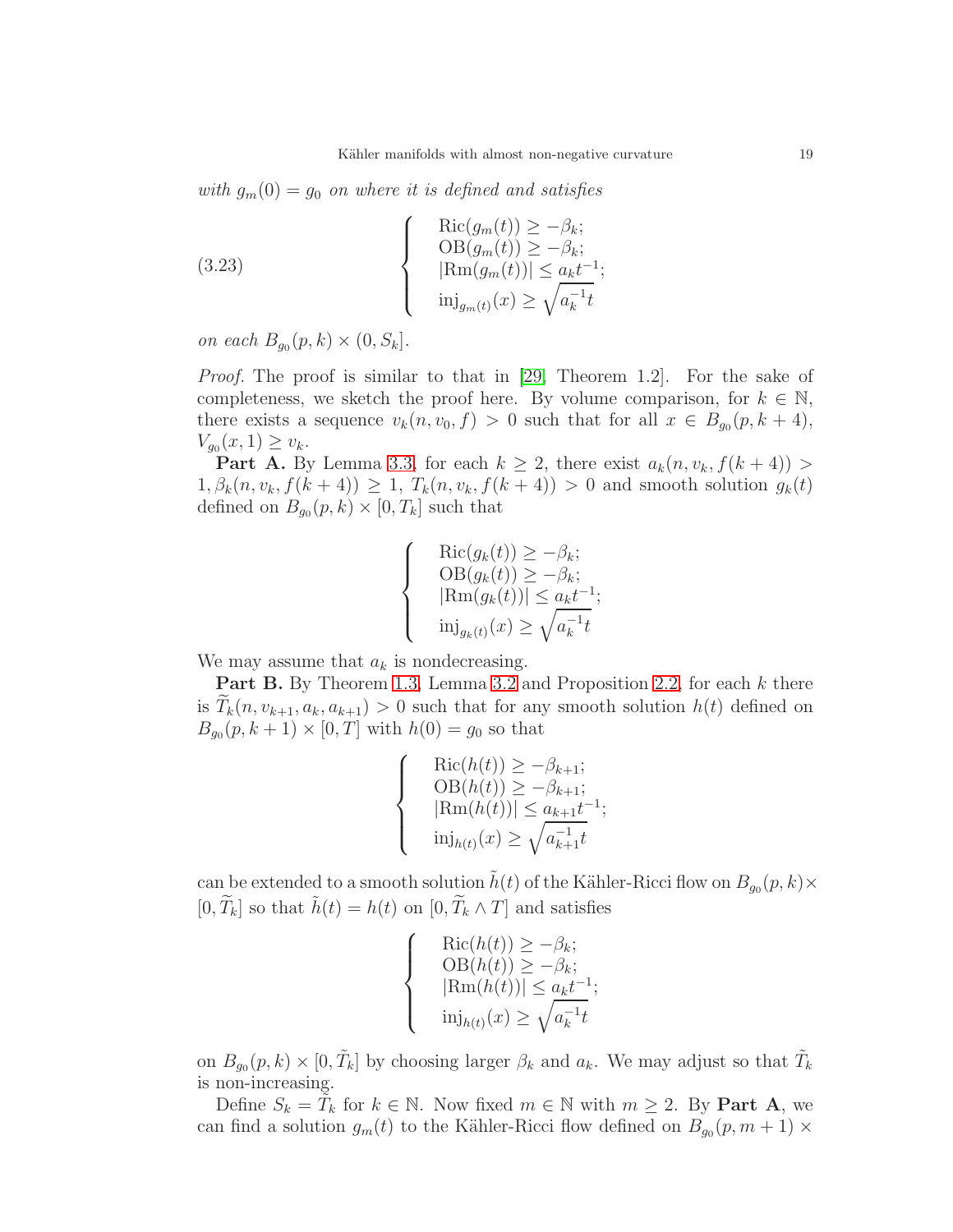$[0, T_{m+1}]$ . Then using **Part B**,  $g_m(t)$  admits a local extension on  $B_{g_0}(p, m) \times$  $[0, S_m]$  so that

> $\sqrt{ }$  $\bigg)$

> $\overline{\mathcal{L}}$

$$
Ric(g_m(t)) \ge -\beta_m;
$$
  
\n
$$
OB(g_m(t)) \ge -\beta_m;
$$
  
\n
$$
|Rm(g_m(t))| \le a_m t^{-1};
$$
  
\n
$$
inj_{g_m(t)}(x) \ge \sqrt{a_m^{-1}t}
$$

By the choice of  $S_k$ ,  $g_m(t)$  can be extended to  $[0, S_{m-1}]$  on  $B_{g_0}(p, m-1)$ , still denoted by  $g_m(t)$ , so that

$$
\left\{\begin{array}{ll} &\text{Ric}(g_m(t))\geq -\beta_{m-1};\\ &\text{OB}(g_m(t))\geq -\beta_{m-1};\\ &|\text{Rm}(g_m(t))|\leq a_{m-1}t^{-1};\\ &\text{inj}_{g_m(t)}(x)\geq \sqrt{a_{m-1}^{-1}t}\end{array}\right.
$$

on  $B_{g_0}(p, m-1) \times [0, S_{m-1}]$ . Inductively,  $g_m(t)$  can be further extended to  $[0, S_k]$  on each  $B_{g_0}(p, k)$  for  $m > k \ge 2$  so that  $(3.23)$  is true. This completes the proof of the theorem.  $\Box$ 

# 4. Applications

4.1. Gromov-Hausdorff limit of Kähler manifolds. The first application is to use the Kähler-Ricci flow to smooth a metric space which is the limit of a sequence of complete strongly or weakly non-collapsing Kähler manifolds with the almost non-negative curvature conditions. Namely, we obtain Theorem [1.1.](#page-1-0) The proof of part (I) is more tedious, but the idea is similar to the more easy proof of part (II). Hence we begin to prove this part to illustrate the idea.

*Proof of Theorem [1.1](#page-1-0) (II).* By using the global existence result of the Kähler-Ricci flow, the proofs here follow almost verbatim from the arguments in  $[1,$ Corollary 4], [\[19,](#page-30-1) Corollary 1.3] and [\[49,](#page-31-0) Theorem 1.8]. By Theorem [3.1,](#page-16-0) there is uniform constant  $T, a$  and L depending only on n and v such that for each i, there is a short-time solution  $g_i(t)$  to the Kähler-Ricci flow defined on  $M_i \times [0, T]$  with

- (1) Ric $(g_i(t)) \geq -L;$
- (2)  $|\text{Rm}(g_i(t))| \leq \underline{at^{-1}};$
- (3)  $\text{inj}_{g_i(t)}(x) \geq \sqrt{a^{-1}t}$

on  $M_i \times (0,T]$ . By Lemma [A.4,](#page-27-2) for all  $0 \leq s < t < T$ ,  $i \in \mathbb{N}$  and for all  $x, y \in M_i$ 

<span id="page-19-0"></span>(4.1) 
$$
d_{g_i(s)}(x,y) - \beta_n \sqrt{a}(\sqrt{t} - \sqrt{s}) \le d_{g_i(t)}(x,y) \le e^{L(t-s)} d_{g_i(s)}(x,y).
$$

On the other hand by Hamilton's compactness [\[15\]](#page-29-10), we may pass it to subsequence so that  $(M_i, g_i(t), p_i) \to (M_\infty, g_\infty(t), p_\infty)$  in the Cheeger-Gromov sense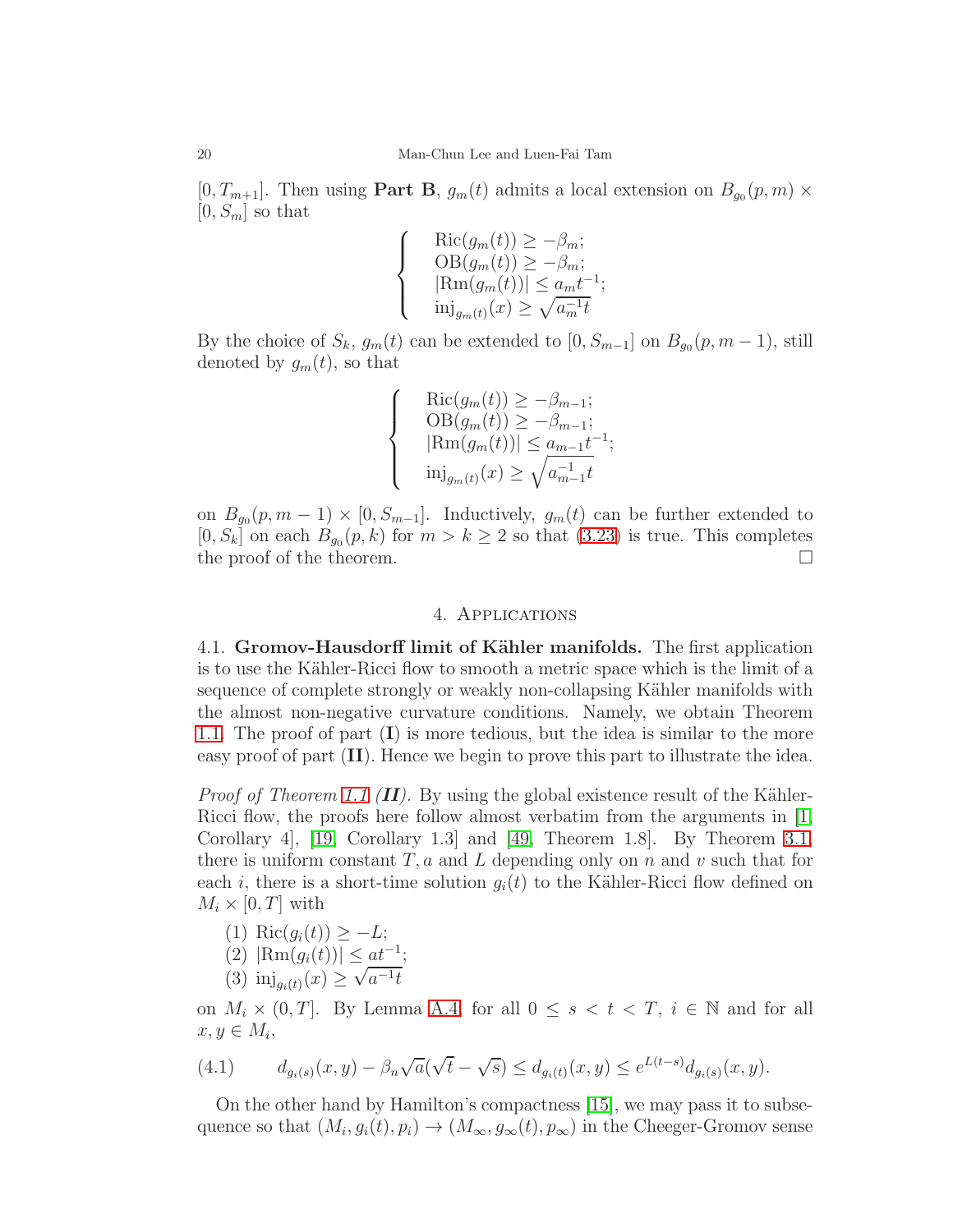for  $t \in (0, T]$ . In particular,  $g_{\infty}(t)$  is a complete Kähler-Ricci flow solution on  $(0, T]$  which satisfies

<span id="page-20-0"></span>(4.2) 
$$
d_{g_{\infty}(s)}(x,y) - \beta_n \sqrt{a}(\sqrt{t} - \sqrt{s}) \le d_{g_{\infty}(t)}(x,y) \le e^{L(t-s)}d_{g_{\infty}(s)}(x,y)
$$

for all  $0 < s < t < T$  and  $x, y \in M_\infty$ . Hence  $d_\infty(x, y) = \lim_{s\to 0} d_{g_\infty(s)}(x, y)$ exists as a distance function. The fact that  $d_{\infty}$  and  $d_{q_{\infty}(t)}$  generate the same topology as the one on  $M_{\infty}$  follows from Lemma [A.4.](#page-27-2)

It remains to show that  $(M_i, d_{g_i}, p_i)$  converges to  $(M_\infty, d_\infty, p_\infty)$  in the pointed Gromov-Hausdorff sense. Here  $g_i = g_i(0)$ . By [\[12,](#page-29-1) Definition 8.1.1], it suffices to prove the following.

**Claim 4.1.** For all  $r > 0, \varepsilon > 0$ , there exists N such that for all  $i > N$ , we can find  $f_i: B_{g_i}(p_i, r) \to M_\infty$  with

$$
\begin{cases}\nf_i(p_i) = p_\infty; \\
\left|d_{g_i}(x, y) - d_\infty(f_i(x), f_i(y))\right| < \varepsilon, \text{ for all } x, y \in B_{g_i}(p_i, r); \\
B_{d_\infty}(p_\infty, r - \varepsilon) \text{ is a subset } \varepsilon\text{-neighborhood of } f_i(B_{g_i}(p_i, r)) \text{ with respect to } d_\infty.\n\end{cases}
$$

Here  $g_i = g_i(0)$ .

To prove the claim, let  $r > 0$ . Consider the identity embedding,  $\phi_i$ :  $B_{g_i}(p_i, r) \to M_i$ . By [\(4.1\)](#page-19-0), we have (4.3)

<span id="page-20-1"></span>
$$
\begin{cases}\n\phi(p_i) = p_i; \\
|d_{g_i}(x, y) - d_{g_i(t)}(\phi_i(x), \phi_i(y))| \leq C_1 t^{\frac{1}{2}} (1+r), \text{ for all } x, y \in B_{g_i}(p_i, r); \\
B_{g_i(t)}(p_i, r - C_1 t^{\frac{1}{2}}) \subset \phi_i(B_{g_i}(p_i, r)) \subset B_{g_i(t)}(p_i, (1 + C_1 t)r).\n\end{cases}
$$

for  $0 < t < \min\{1, T\}$ , for some constant  $C_1$  independent of i, t and r. For fixed  $t, (M_i, g_i(t), p_i)$  converge to  $(M_\infty, g_\infty(t), p_\infty)$  in the Cheeger-Gromov sense and hence in the PGH sense, see [\[49,](#page-31-0) Lemma 6.1]. This implies for any  $\lambda > 0$ ,  $\delta > 0$  there is  $i_0$  such that for any  $i \geq i_0$ , there exists diffeomorphism  $\theta_i$ :  $B_{g_i(t)}(p_i, \lambda) \to M_\infty$  satisfying the following for all  $0 < \mu < \lambda$ .

$$
(4.4) \quad \begin{cases} \theta_i(p_i) = p_{\infty}; \\ \left| d_{g_i(t)}(x, y) - d_{g_{\infty}(t)}(\theta_i(x), \theta_i(y)) \right| < \delta, \text{ for all } x, y \in B_{g_i(t)}(p_i, \lambda); \\ B_{g_{\infty}(t)}(p_{\infty}, \mu - \delta) < \theta_i(B_{g_i(t)}(p_i, \mu) \subset B_{g_{\infty}(t)}(p_{\infty}, \mu + \delta). \end{cases}
$$

Here  $i_0$  depends on  $\lambda, \delta, t$ . In fact the

By [\(4.2\)](#page-20-0), for any  $\rho > 0$ , let  $\sigma : B_{g_{\infty}(t)}(p_{\infty}, \rho) \to M_{\infty}$  be the identity embedding  $\sigma: B_{q_\infty(t)}(p_\infty, \rho) \to M_\infty$ , then we have

<span id="page-20-2"></span>
$$
\begin{cases}\n(4.5) \\
\sigma(p_i) = p_i; \\
\left| \begin{array}{l}\n d_{g_\infty(t)}(x, y) - d_\infty(\sigma(x), \sigma(y)) \le C_2 t^{\frac{1}{2}} (1 + \rho), \text{ for all } x, y \in B_{g_\infty(t)}(p_\infty, \rho);\n\end{array}\n\right| \\
B_{d_\infty}(p_\infty, (1 - C_2 t)\rho) \subset B_{g_\infty(t)}(p_\infty, \rho).\n\end{cases}
$$

Now let  $\lambda = (1+C_1)r$ ,  $\rho = \lambda + \delta$ . Let  $f_i = \sigma \circ \theta_i \circ \phi_i$  which is a well-defined map from  $B_{g_i}(p_i, r)$  into  $M_\infty$  so that  $f_i(p_i) = p_\infty$ . In fact, if  $x \in B_{g_i}(p_i, r)$ , then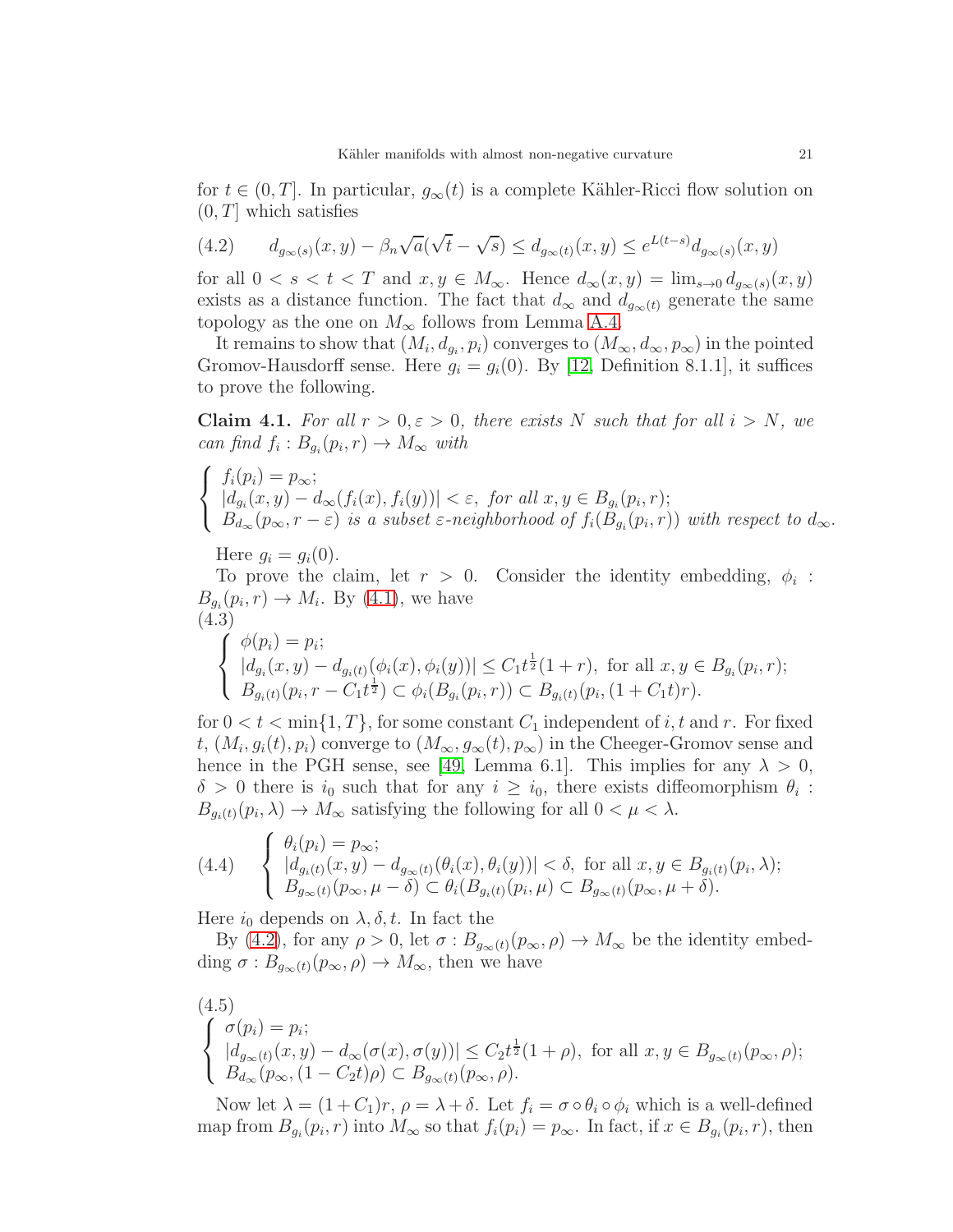$$
\phi_i(x) \in B_{g_i(t)}(p_i, (1 + C_1 t)r) = B_{g_i(t)}(p_i, \lambda) \text{ and } \theta_i(\phi_i(x)) \in B_{g_{\infty}(t)}(p_{\infty}, \lambda + \delta) =
$$
  
\n
$$
B_{g_{\infty}(t)}(p_{\infty}, \rho). \text{ Hence for all } x, y \in B_{g_i}(p_i, r),
$$
  
\n
$$
|d_{g_i}(x, y) - d_{\infty}(f_i(x), f_i(y))|
$$
  
\n
$$
\leq |d_{g_i}(x, y) - d_{g_i(t)}(\phi_i(x), \phi_i(y))|
$$
  
\n
$$
+ |d_{g_i(t)}(\phi_i(x), \phi_i(y)) - d_{g_{\infty}(t)}(\theta_i \circ \phi_i(x), \theta_i \circ \phi_i(y))|
$$
  
\n
$$
+ |d_{g_{\infty}(t)}(\theta_i \circ \phi_i(x), \theta_i \circ \phi_i(y)) - d_{\infty}(\sigma \circ \theta_i \circ \phi_i(x), \sigma \circ \theta_i \circ \phi_i(y))|
$$
  
\n
$$
\leq C_1 t^{\frac{1}{2}} (1 + r) + \delta + C_2 t^{\frac{1}{2}} (1 + \rho)
$$
  
\n
$$
= (C_1 + C_2) t^{\frac{1}{2}} (r + (2 + C_1)r + 2 + \delta).
$$

Next let 
$$
\mu = r - C_1 t^{\frac{1}{2}} < \lambda
$$
, by (4.3)–(4.5), we have  
\n
$$
f_i(B_{g_i}(p_i, r)) = \sigma \circ \theta_i \circ \phi_i(B_{g_i}(p_i, r))
$$
\n
$$
\supset \sigma \circ \theta_i(B_{g_i(t)}(p_i, \mu))
$$
\n(4.7)\n
$$
\supset \sigma(B_{g_{\infty}(t)}(p_{\infty}, \mu - \delta))
$$
\n
$$
\supset B_{d_{\infty}}(p_{\infty}, (1 - C_2 t)(\mu - \delta))
$$

Note that

$$
(1 - C_2 t)(\mu - \delta) = (1 - C_2 t)(r - C_1 t^{\frac{1}{2}} - \delta)
$$

For any  $r > 0$  and any  $\varepsilon > 0$ , choose  $\delta > 0$  small enough, and then choose t small enough, one can see that the claim is true. This completes the proof of the theorem.  $\Box$ 

Next we want to use the pyramid Kähler-Ricci flow to consider weakly noncollapsing complete Kähler manifolds with almost non-negative curvature condition. The following theorem covers Theorem [1.1](#page-1-0)(I) which is based on the construction by McLeod-Topping in  $[29, 30]$  $[29, 30]$  and the local Kähler-Ricci flow construction.

**Theorem 4.1.** Suppose that  $(M_i, g_i, J_i, p_i)$  is a sequence of complete, sooth pointed Kähler manifolds such that for some  $\beta_0, v_0 > 0$ , we have  $OB(g_i) \geq -\beta_0$ ,  $\text{Ric}(g_i) \geq -\beta_0$  on  $M_i$  and  $V_{g_i}(p_i, 1) \geq v_0$  for all  $i \in M$ . Then there exists a smooth complex manifold  $(M_{\infty}, J_{\infty})$ , a point  $x_{\infty} \in M_{\infty}$  and a complete distance metric  $d_{\infty}: M_{\infty} \times M_{\infty} \to [0, +\infty)$  generating the same topology as the one on  $M_{\infty}$  and a smooth Ricci flow g(t) defined on a subset of  $M_{\infty} \times (0, +\infty)$ that contains  $B_d(p_\infty, k) \times (0, T_k]$  for  $k \in \mathbb{N}$  with  $d_{q(t)} \to d_\infty$  locally uniformly on M as  $t \to 0$  and after passing to a subsequence in i, we have  $(M_i, d_{g_i}, p_i)$ converges to  $(M_{\infty}, d_{\infty}, p_{\infty})$  in the pointed Gromov Hausdorff sense. Moreover,  $g(t)$  is Kähler with respect to the complex structure  $J_{\infty}$  on where it is defined.

*Proof.* The existence and convergence of  $(M_{\infty}, d_{\infty}, p_{\infty}, g(t))$  as a smooth manifold and Riemannian Ricci flow was originated in [\[29,](#page-30-2) Theorem 5.1]. In fact, one can prove this using the argument is similar to the proof of Theorem [1.1](#page-1-0) (II) if we obtain relations similar to  $(4.3)$ – $(4.5)$ . These will be accomplished as follows.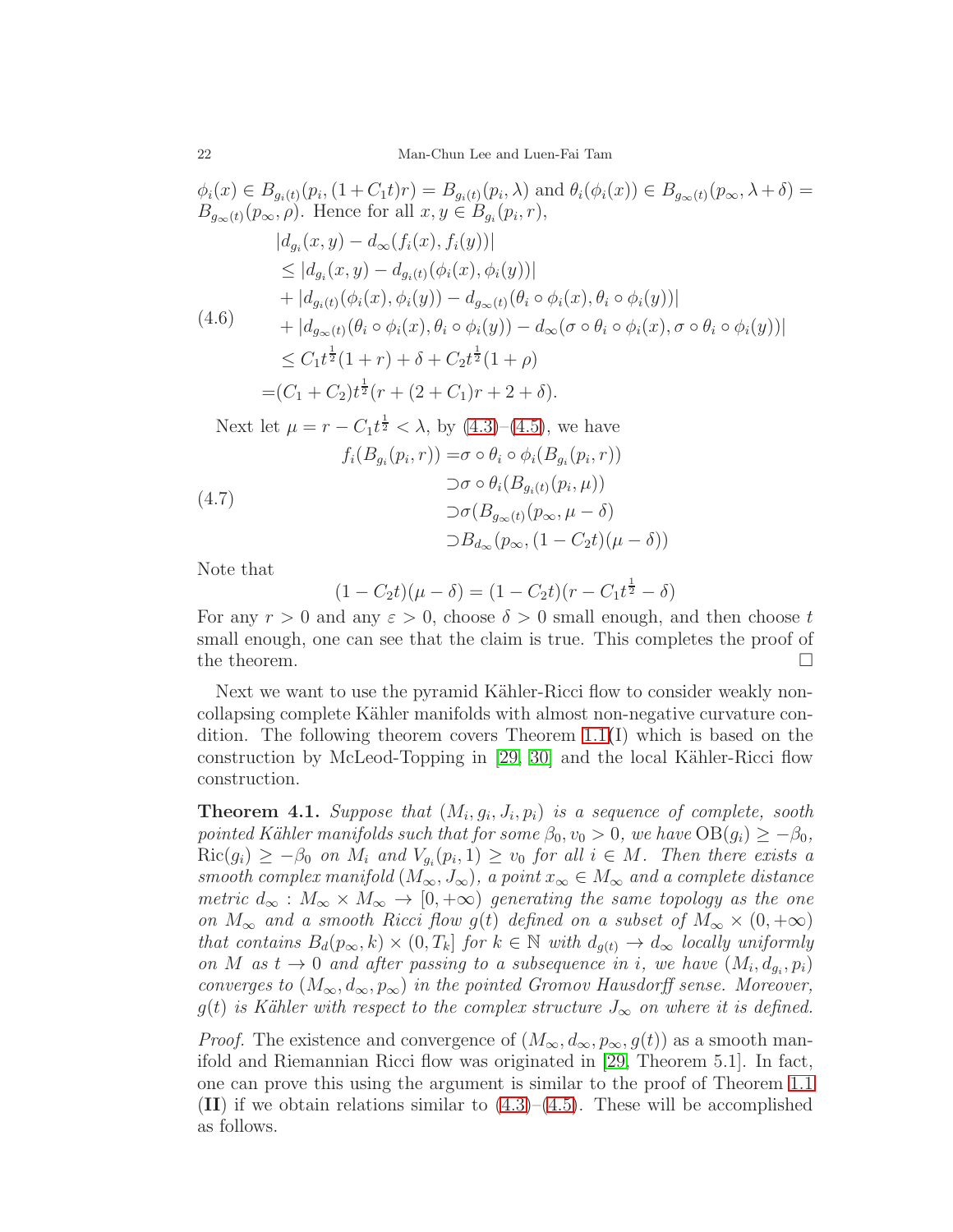- (a1)  $\text{inj}_{g_k(t)}(x) \ge \sqrt{a_l^{-1}}$  $\bar{t}^{-1}$ t;
- (**b1**)  $|\text{Rm}(g_i(x,t))| \leq a_i t^{-1};$
- $(\mathbf{c1}) \operatorname{Ric}(g_i(x,t)) \geq -a_i;$
- (d1)  $OB(g_i(x, t)) \ge -a_l$

for  $(x,t) \in B_{g_i}(p_i, l+1) \times (0,T_i]$ . By shrinking balls Lemma [A.3,](#page-27-0) (c1) and Lemma [A.4,](#page-27-2) one can see that for any  $\varepsilon > 0$ , one may choose  $T_l$  small enough which is independent of  $i$  so that

$$
B_{g_i}(p_i, l+1-2\varepsilon) \subset B_{g_i(t)}(p_i, l+1-\varepsilon) \subset B_{g_i}(p_i, l+1);
$$

and for  $0 < s < t < T_l$  and  $x, y \in B_{g_i}(p_i, \frac{l}{2})$  $\frac{l}{2}l$ ) there is  $c_l > 0$  independent of i with

(4.8) 
$$
d_{g_i(s)}(x,y) - c_l(\sqrt{t} - \sqrt{s}) \le d_{g_i(t)}(x,y) \le e^{c_l(t-1)} d_{g_i(s)}(x,y).
$$

STEP 2: By the local Hamilton's compactness [\[29,](#page-30-2) Lemma B.3], for each  $l \geq 2$ , there is a smooth pointed Riemannian manifold  $(N_l, h_l, q_l)$ , a decreasing sequence  $S_l > 0$  with  $T_l \geq S_l > 0$  and a Ricci flow  $h_l(t)$  which may not be complete defined on  $N_l \times (0, S_l]$  with the following properties:

- (a2)  $B_{h_l(t)}(q_l, l+1) \in N_l$  for  $t \in (0, S_l);$
- (b2) for  $t \in (0, S_l)$ ,  $B_{h_l(t)}(q_l, l) \subset \Omega_l$  which is the connected component of  $q_l$ containing  $q_l$  in

$$
\bigcap_{t\in(0,S_l)}B_{h_l(t)}(q_l,l+1);
$$

(c2) passing to a subsequence, for each i, there is a smooth map  $\phi_{l,i}$  from  $\Omega_l$  into  $B_{g_i(0)}(p_i, l+2)$  with  $\phi_{l,i}(q_l) = p_i$ , which is diffeomorphic onto its image such that  $\phi_l^*$  $\hat{I}_{l,i}(g_i(t))$  converge uniformly in  $C^{\infty}$  norm in  $\Omega_l \times [\delta, S_l]$ for all  $\delta > 0$ .

By a diagonal process, we may assume that the subsequence in  $i$  is independent of *l*. Hence for each *l*, and for any  $0 < \delta < S_l$ , if *i* is large enough depending only on l and  $\delta$ ,

<span id="page-22-0"></span>(4.9) 
$$
B_{g_i(t)}(p_i, l - \frac{1}{4}) \subset \phi_{l;i}(\Omega_l) \subset \bigcap_{s \in (\delta, S_l)} B_{g_i(s)}(p_i, l + \frac{5}{4}).
$$

In particular,  $\phi_{l,i}(\Omega_l) \subset \phi_{l+1,i}(\Omega_{l+1})$ . Hence

$$
\phi_{l+1;i}^{-1} \circ \phi_{l;i} : \Omega_l \to \Omega_{l+1}
$$

is a well-defined diffeomorphism onto its image, which maps  $q_l$  to  $q_{l+1}$ . Combining these with (c2), let  $i \to \infty$ , we conclude  $\phi_{l+1}^{-1}$  $l_{l+1;i}^{-1} \circ \phi_{l;i}$  converge to a smooth map

$$
\phi_l : \Omega_l \to \Omega_{l+1}
$$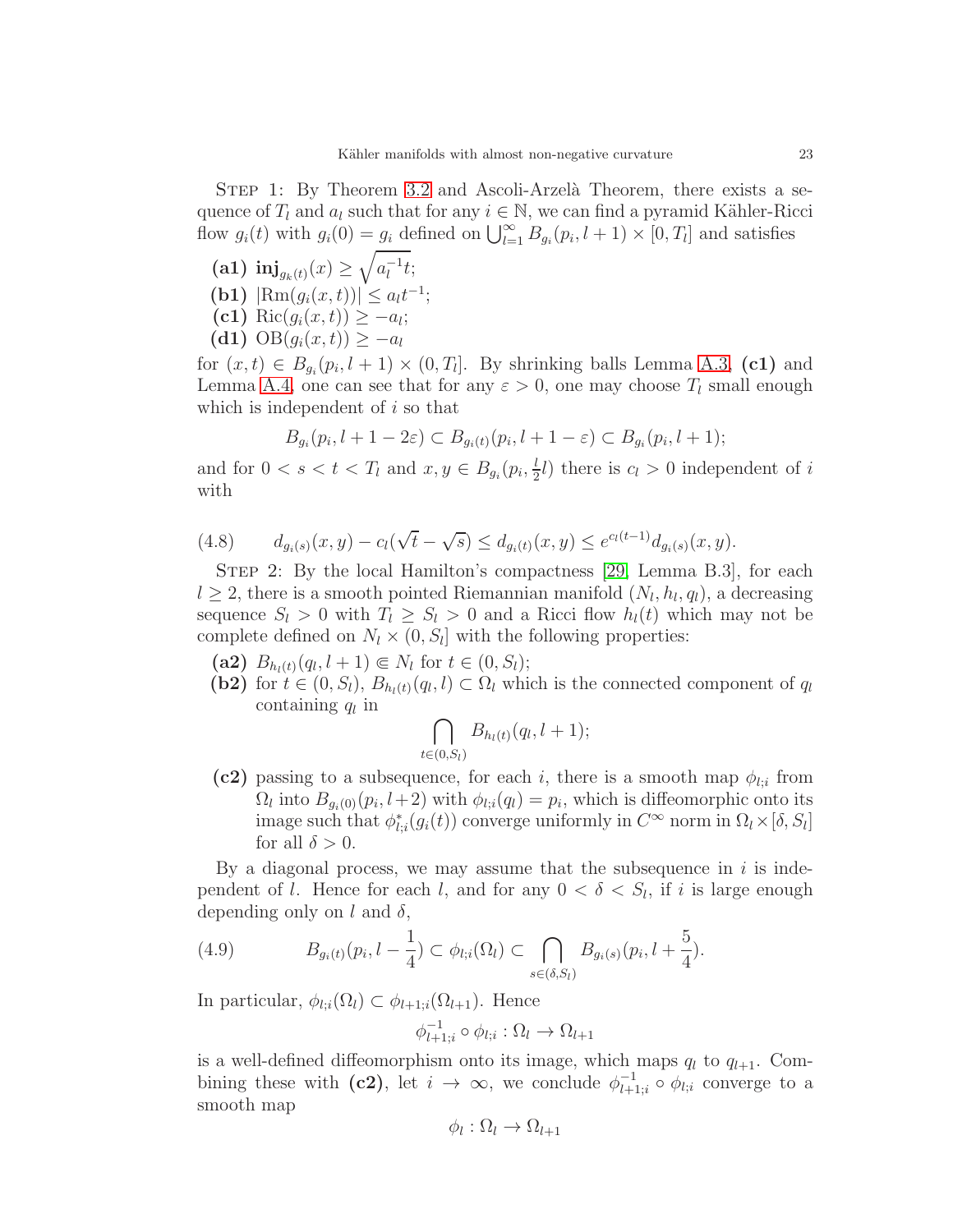which is a diffeomorphism onto its image, with  $\phi_l(q_l) = q_{l+1}$  such that

$$
\phi_l^*(h_{l+1}(t)) = h_l(t)
$$

for  $0 < t < S_{l+1}$  on  $\phi_l(\Omega_l)$ . Hence one can glue  $\Omega_l$  to be a smooth manifold. More precisely, by [\[29,](#page-30-2) Theorem C.1], there exists a smooth manifold  $M_{\infty}$ , a point  $p_{\infty} \in M_{\infty}$  smooth maps diffeomorphisms

$$
F_l:\Omega_l\to M_\infty
$$

which is diffeomorphic onto its image, so that  $F_l(q_l) = p_{\infty}$  and

- (a3)  $M_{\infty} = \bigcup_{l=2}^{\infty} F_l(\Omega_l);$
- (b3)  $F_l(\Omega_l) \subset F_{l+1}(\Omega_{l+1});$
- (c3)  $\phi_l = F_{l+1}^{-1} \circ F_l$ .

Since  $\phi_l^*$  $\hat{I}_l(h_{l+1}(t)) = h_l(t)$ , by the above,  $(F_l)_*(h_l(t))$  can be glued together to a smooth  $g_{\infty}(t)$  which satisfies the Ricci flow equation. Note that on each  $F_l(\Omega_l)$ ,  $g_\infty(t)$  is defined on  $(0, S_l)$  and  $M_\infty$  is complete by  $(b2)$ . Moreover, in  $F_l(\Omega_l)\times(0, S_l)$ , we have

- (a4) Ric $(g_{\infty}(t)) \ge -a_l;$
- (**b4**)  $|\text{Rm}(q_{\infty}(t))| \leq a_l/t;$
- (c4)  $OB(g_{\infty}(t)) \geq -a_l$ .

Let  $f_i^l = \phi_{l;i} \circ F_l^{-1}$ <sup>1-1</sup>. Then  $f_i^l : F_l(\Omega_l) \to B_{g_k}(p_k, l+1)$  are smooth maps for i that maps  $p_{\infty}$  to  $p_i$  and are diffeomorphic onto their images so that  $(f_k^l)^* g_i(t) \to g_\infty(t)$  locally smoothly uniformly on compact subsets of  $F_l(\Omega_l) \times$  $(0, S_l]$ . Moreover,  $\Omega_l \supset B_{g_{\infty}(t)}(p_{\infty}, l)$  and

(4.10) 
$$
d_{g_{\infty}(s)}(x,y) - c_l(\sqrt{t} - \sqrt{s}) \leq d_{g_{\infty}(t)}(x,y) \leq e^{c_l(t-s)}d_{g_i(s)}(x,y).
$$

for  $x, y \in \bigcap_{\tau \in (0, S_l)} B_{g_\infty}(p_\infty, l/2) \subset \Omega_l$  for some possible larger  $c_l$ .

Together with [\[48,](#page-31-3) Lemma 3.1, Corollary 3.3], one can modify the proof of Theorem [1.1](#page-1-0) (II) to conclude that the distance function  $d_{\infty}(s)$  induced by  $g_{\infty}(s)$  will converge to a distance function  $d_{\infty}$ . Moreover,

(4.11) 
$$
d_{\infty}(x, y) - c_l \sqrt{t} \leq d_{g_{\infty}(t)}(x, y) \leq e^{c_l t} d_{\infty}(x, y).
$$

for  $x, y \in B_{d_{\infty}}(p_{\infty}, l/4)$ , say.

Then  $d_{\infty}$  and  $d_{\infty}(s)$ ,  $s > 0$  induce the same topology on  $M_{\infty}$  thanks to Lemma [A.4.](#page-27-2) As in the proof of Theorem [1.1](#page-1-0) (II), one can conclude that after passing to a subsequence,  $(M_i, d_{g_i}, p_i)$  converge to  $(M_\infty, d_\infty, p_\infty)$  in the PGH sense.

STEP 3: Building on the above construction, it remains to prove that  $M_{\infty}$ admits a complex structure  $J_{\infty}$  and  $g_{\infty}(t)$  is Kähler with respect to  $J_{\infty}$  for  $t > 0$ . The main ingredient here is that we constructed  $q_i(t)$  so that it preserved Kählerity locally. From STEP 2 and  $(4.9)$ , we can restrict to a smaller set so that  $f_i^m : B_{d_\infty}(p_\infty, m-1) \to B_{g_i}(p_i, m+1) \subset M_k$  are smooth maps that map  $p_{\infty}$  to  $p_i$  such that  $(f_i^m)^* g_i(t) \to g_{\infty}(t)$  smoothly uniformly on any  $[\delta, T_m], \delta > 0$ . Now we can follow closely the argument in [\[10,](#page-29-13) Chapter 3]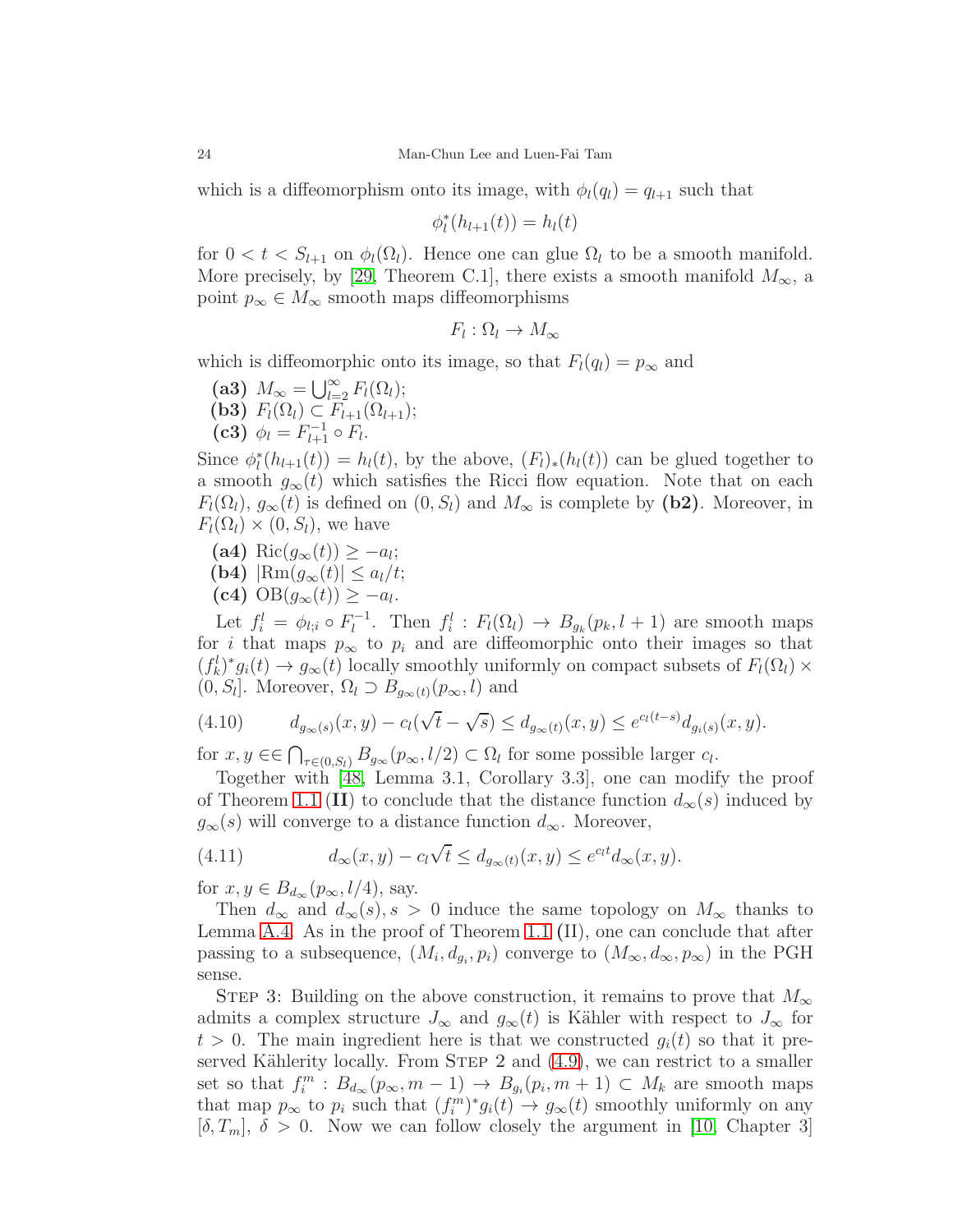to construct the complex structure. Consider the sequence of  $(1, 1)$  tensor  $J_{m,i} = ((f_i^m)^{-1})_* J_i(f_i^m)_*$  on  $B_{d_{\infty}}(p_{\infty}, m-1)$ . Clearly on  $B_{d_{\infty}}(p_{\infty}, m-1)$ ,

<span id="page-24-0"></span>(4.12) 
$$
\begin{cases}\n\nabla^{(f_i^m)_*g_i(t)} J_{m,i} = 0; \\
(J_{m,i})^2 = -\mathrm{Id}_{TM_\infty}; \\
(f_i^m)_* g_i(t) \circ J_{m,i} = (f_i^m)_* g_i(t).\n\end{cases}
$$

For any  $\delta > 0$ , since we have  $(f_i^m)_*g_i(t) \to g_\infty(t)$  smoothly uniformly on  $B_{d_{\infty}}(p_{\infty}, m-1) \times [\delta, T_m], (4.12), (b)$  $B_{d_{\infty}}(p_{\infty}, m-1) \times [\delta, T_m], (4.12), (b)$  $B_{d_{\infty}}(p_{\infty}, m-1) \times [\delta, T_m], (4.12), (b)$  and Shi's estimate [\[44\]](#page-31-4) implies that  $J_{m,i}$ are locally uniformly bounded in any  $C<sup>l</sup>$  norm with respect to  $g_{\infty}(T_m)$ . Hence by passing to subsequence in k and Ascoli-Arzelà Theorem,  $J_{m,i}$  converges to a smooth (1, 1) tensor  $J_m$  in  $C^{\infty}_{loc}$  on compact sets of  $B_{d_{\infty}}(p_{\infty}, m-1)$ . Moreover, by passing  $(4.12)$  to  $J_m$ , we have a sequence of locally defined almost complex structure  $J_m$  on  $B_{d_{\infty}}(p_{\infty}, m-1)$  such that

(4.13) 
$$
\begin{cases} \nabla^{g(t)} J_m = 0; \\ \n(d_m)^2 = -\mathrm{Id}_{TM_{\infty}}; \\ \ng_\infty(t) \circ J_m = g_\infty(t). \n\end{cases}
$$

By passing (b1) to limiting solution,  $g_{\infty}(t)$  is a pyramid Ricci flow solution such that for all  $k \in \mathbb{N}$ ,

<span id="page-24-1"></span>
$$
|\text{Rm}(g_{\infty}(t))| \le \frac{a_{k+1}}{t}
$$
 on  $B_{d_{\infty}}(p_{\infty}, k) \times (0, T_k]$ .

This together with Shi's higher order estimates [\[44\]](#page-31-4) and [\(4.13\)](#page-24-1) implies that for fixed compact set  $\Omega = B_{d_{\infty}}(p_{\infty}, k)$  and m sufficiently large,  $J_m$  are uniformly bounded in any  $C^l_{\Omega}$  norm with respect to metric  $g(T_k)$ . Therefore by diagonal subsequence argument and Ascoli-Arzelà Theorem again,  $M_{\infty}$  admits a smooth almost complex structure  $J_{\infty} = \lim_{m \to +\infty} J_m$ .

To see that  $J_{\infty}$  is a complex structure, it suffices to point out that the Nijenhuis tensor vanishes. This follows easily from the local existence of almost Hermitian metric  $h = g_{\infty}(T_m)$  on each  $B_{d_{\infty}}(p_{\infty}, m-1)$  so that  $\nabla^h J_{\infty} = 0$ where  $\nabla^h$  is the Levi-Civita connection of h. The Kählerity of  $g_{\infty}(t)$  follows immediately.  $\Box$ 

Remark 4.1. The general version of Gromov compactness theorem will imply the existence of limit space if the  $Ric(q_i)$  is bounded from below by a function of distance function  $d_{g_i}(x, p_i)$ , for example see [\[41,](#page-31-7) Corollary 30]. In this case, it is also clear from the proof in [\[29,](#page-30-2) Theorem 5.1] that one may also allow the  $OB(g_i)$  and  $Ric(g_i)$  to be bounded from below by a uniform decreasing function of  $d_{g_i}(x, p_i)$ .

4.2. Applications to Kähler manifolds with non-negative curvature. First, we establish a longtime existence result of the Kähler-Ricci flow under maximal volume growth condition.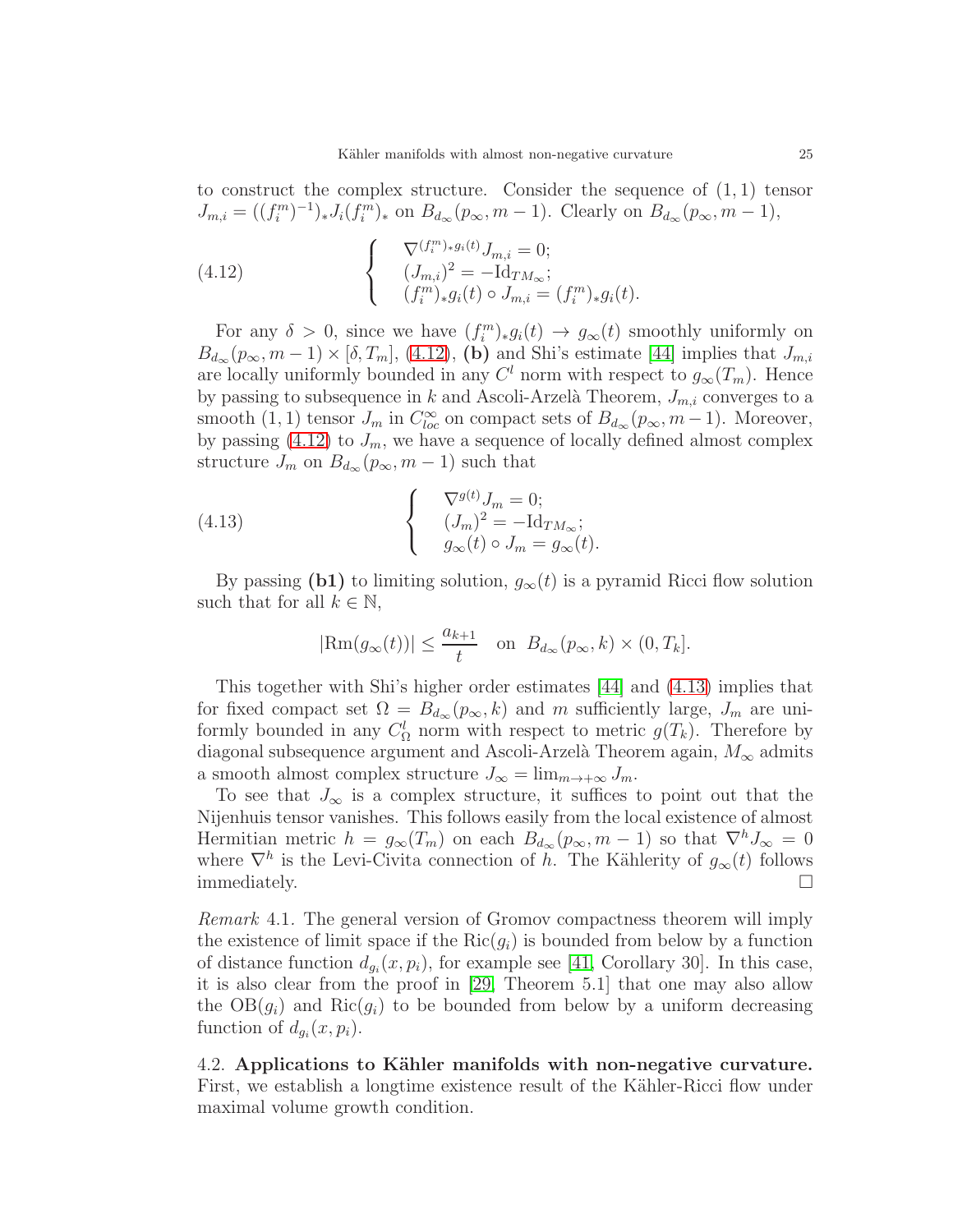<span id="page-25-0"></span>**Theorem 4.2.** Suppose  $(M^n, g_0)$  is a complete non-compact Kähler manifold with non-negative orthogonal bisectional curvature, non-negative Ricci curvature and maximal volume growth. There is a complete solution to the Kähler-Ricci flow  $g(t)$  with  $g(0) = g_0$  on  $M \times [0, \infty)$  such that

- (i)  $OB(g(t)) \geq 0$ ,  $Ric(g(t)) \geq 0$  for all  $t \geq 0$ ;
- (ii)  $|\text{Rm}(g(t))| \le at^{-1}$ ,  $\text{inj}_{g(t)}(x) \ge \sqrt{a^{-1}t}$  for some  $a > 0$  for all  $x \in M, t >$ 0.
- (iii)  $V_{g(t)}(B_{g(t)}(x,r)) \geq vr^{2n}$  for some  $v > 0$  for all  $x \in M$ ,  $r > 0$  and  $t > 0$ .

*Proof.* Since  $(M, g_0)$  has maximal volume growth,  $V_{g_0}(B(x, r)) \geq v r^{2n}$  for some  $v > 0$  for all  $x \in M, r > 0$ . For any  $R >> 1$ , let  $h_0^R = R^{-2}g_0$ . Then  $OB(h_0^R) \ge$  $(0, \text{Ric}(h_0^R) \geq 0 \text{ and } V_{h_0^R}(B(x, 1)) \geq v \text{ for all } x \text{ by volume comparison. By}$ Theorem [3.1,](#page-16-0) there exist  $a > 0, T > 0$  independent of R so that a short-time solution  $h^R(t)$  to the Kähler-Ricci flow defined on  $M \times [0, T]$   $h^R(0) = h_0^R$  such that and for all  $(x, t) \in M \times (0, T]$ ,

(4.14) 
$$
\begin{cases} |\text{Rm}(h^{R}(t))| \leq at^{-1};\\ \min_{h^{R}(t)}(x) \geq \sqrt{a^{-1}t} \end{cases}
$$

By Corollary [2.1,](#page-9-1) we conclude that  $OB(h^R(t)) \geq 0$ , Ric $(h^R(t)) \geq 0$ . Rescale it back to  $g_R(t) = R^2 h^R(R^{-2}t)$ . Then  $g_R(t)$  is a solution to the Kähler-Ricci flow so that it is defined on  $M \times [0, T \cdot R^2]$ ,  $g_R(0) = g_0$  and satisfies

(4.15) 
$$
\begin{cases} |\text{Rm}(g_R(t))| \leq at^{-1};\\ \text{inj}_{g_R(t)}(x) \geq \sqrt{a^{-1}t} \\ \text{OB}(g_R(t)) \geq 0, \text{Ric}(g_R(t)) \geq 0. \end{cases}
$$

for  $(x, t) \in M \times (0, T \cdot R^2]$ . As in the proof of Theorem [3.1,](#page-16-0) we may find  $R_i \to +\infty$  so that  $g(t) = \lim_{i \to +\infty} g_{R_i}(t)$  is defined on  $M \times [0, +\infty)$ . And the convergence is locally uniformly in any  $C<sup>k</sup>$  norm on any compact sets of  $M \times [0, T]$ . Moreover,  $q(t)$  satisfies (i) and (ii) in the theorem.

On the other hand, by [\[48,](#page-31-3) Lemma 2.3], by choosing a smaller  $T$ , one can conclude that  $V_{h^R(t)}(x,1) \ge c > 0$  for some c independent of  $R, t, x$ . From this and the volume comparison, one can conclude that (iii) is true.  $\Box$ 

Now we are ready to prove the uniformization result.

Corollary 4.1. Suppose  $(M^n, g_0)$  is a complete non-compact Kähler manifold with non-negative orthogonal bisectional curvature, non-negative Ricci curvature and maximal volume growth. Then M is biholomorphic to a pseudoconvex domain in  $\mathbb{C}^n$  which is homeomorphic to  $\mathbb{R}^{2n}$ . Moreover, M admits a non-trivial holomorphic function with polynomial growth.

*Proof.* Let  $q(t)$  be as in Theorem [4.2.](#page-25-0) From the injectivity radius lower bound and non-negative Ricci curvature in the theorem, one can conclude that M is simply connected. By taking  $g_i = i^{-1}g(i)$  and by [\[4,](#page-29-14) Theorem 1.2], M is biholomorphic to a pseudoconvex domain in  $\mathbb{C}^n$  which is homeomorphic to  $\mathbb{R}^{2n}$ .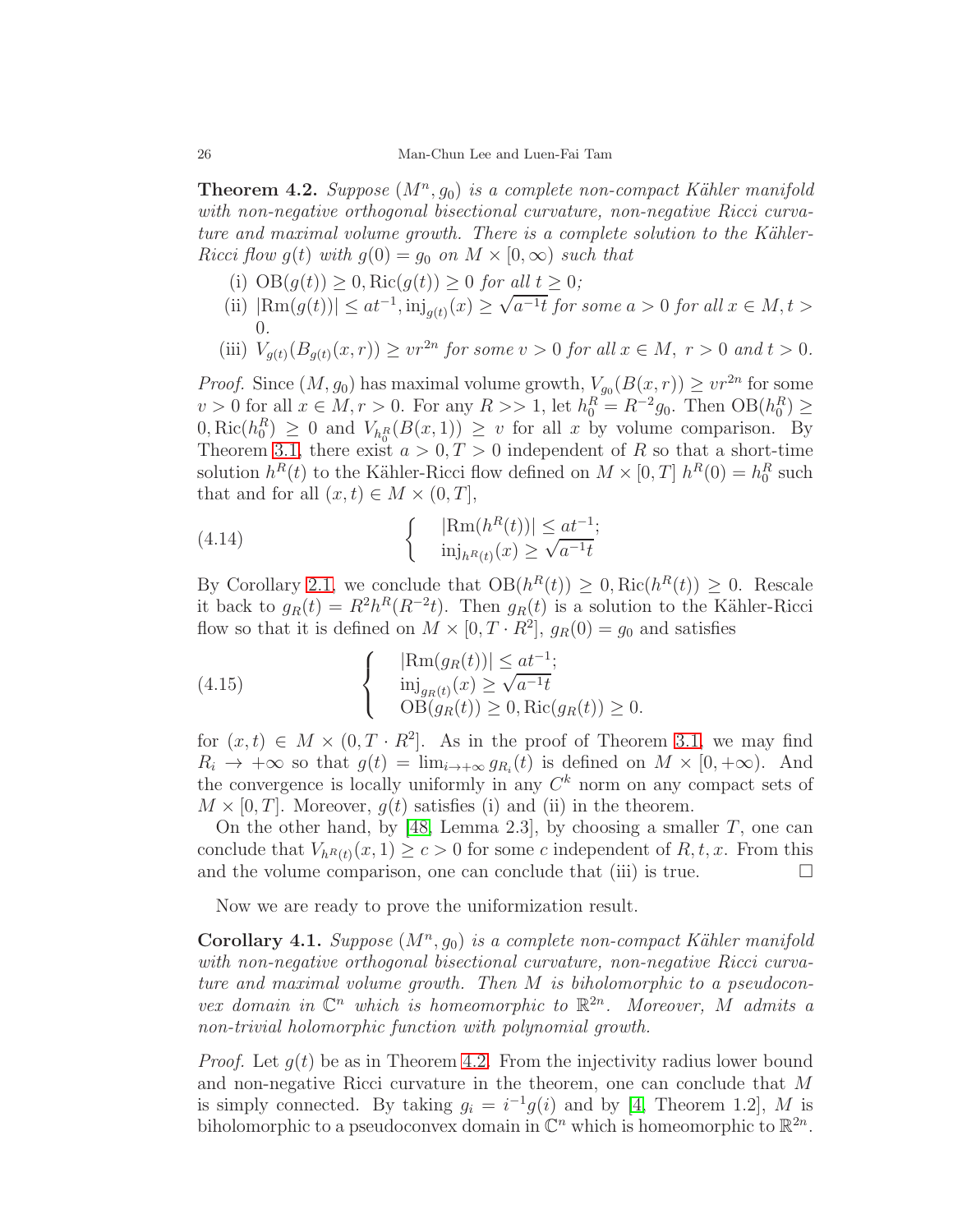One can also prove the biholomorphism using the argument in [\[45,](#page-31-8) section 9], see also [\[7,](#page-29-15) Theorem 1.2].

It remains to show the existence of non-trivial holomorphic function. Since  $g(1) \leq g(0)$ , we can assume  $|\text{Rm}(t)| \leq a(t+1)^{-1}$  for all  $t > 0$  by working on  $g(1)$ instead of  $g_0$ . Let  $F(x,t) = \log \frac{\det g(t)}{\det g_0}$  and  $k(x,s) = \int_{B_{g_0}(x,s)} R_{g_0} d\mu_{g_0}$ . By the proof of [\[33,](#page-30-18) Theorem 2.1], curvature estimates  $|\text{Rm}| \leq a(t+1)^{-1}$  and Ricci flow equation, we can find  $C > 0$  such that for all  $t > 0, \int_0^t sk(x, s)ds \leq C \log(t+1)$ and hence  $\int_0^\infty k(x,s)ds < +\infty$ . Using the result in [\[35,](#page-30-19) Theorem 1.2], we can find smooth function u with logarithmic growth such that  $\sqrt{-1}\partial\bar{\partial}u = \text{Ric}(g_0)$ . Let  $v(t)$  be the heat equation with initial data u. Note that M is simply connected. By [\[32,](#page-30-20) Theorem 2.1, Proposition 2.1], there is splitting  $M =$  $M_1 \times M_2$  where  $\sqrt{-1}\partial \overline{\partial} v > 0$  on  $M_1$  and  $\sqrt{-1}\partial \overline{\partial} v = 0$  on  $M_2$ . By Cheng-Yau's gradient estimate,  $v(x, t) = c = u(x)$  on  $M_2$ . Hence  $M_2$  has nonnegative OB and Ric  $\equiv 0$ . Therefore  $M_2$  must be flat, see [\[32,](#page-30-20) Page 9-10]. This can also be done by applying Hamilton's strong maximum principle on  $Ric(g(t))$  directly as  $OB(g(t)) \geq 0$ . Therefore, there is a strictly plurisubharmonic function on M with logarithmic growth. The existence now follows from standard argument using  $\tilde{L}^2$  estimate of  $\bar{\partial}$  equation [\[31,](#page-30-21) Proposition 3.2], see [\[34,](#page-30-22) Corollary 6.2] for example. This completes the proof.

# Appendix A. Some auxiliary results

In this section, we collect some preliminary results for the construction of local Kähler-Ricci flow. First, we have a local existence lemma of Kähler-Ricci flow from [\[20,](#page-30-10) Lemma 5.1] which is based on using the Chern-Ricci flow. This is a Kähler analogy of  $[49, \text{Lemma } 4.3]$ , see also  $[17, \text{Lemma } 6.2]$ .

<span id="page-26-0"></span>**Lemma A.1.** There exists  $1 > \alpha_n > 0$  depending only on n so that the following is true: Let  $(N^n, h_0)$  be a Kähler manifold and  $U \subset N$  is a precompact open set. Let  $\rho > 0$  be such that  $B_{h_0}(x, \rho) \subset\subset N$ ,  $|\text{Rm}(h_0)|(x) \leq \rho^{-2}$  and  $\min_{h_0}(x) \ge \rho$  for all  $x \in U$ . Assume  $U_\rho$  is non-empty. Then for any component X of  $U_{\rho}$ , there is a solution  $h(t)$  to the Kähler-Ricci flow on  $X \times [0, \alpha_n \rho^2]$ , where for any  $\lambda > 0$ 

$$
U_{\lambda} := \{ x \in U | B_{h_0}(x, \lambda) \subset \subset U \},
$$

with  $q(t)$  satisfies the following:

(i)  $h(0) = h_0$  on X  $(ii)$  $\alpha_n h_0 \leq h(t) \leq \alpha_n^{-1} h_0$ on  $X \times [0, \alpha_n \rho^2]$ .

The following local estimates of Kähler-Ricci flow are by Sherman-Weinkove [\[43\]](#page-31-9) and Lott-Zhang [\[28\]](#page-30-23). The following is from [\[28,](#page-30-23) Propositon A.1].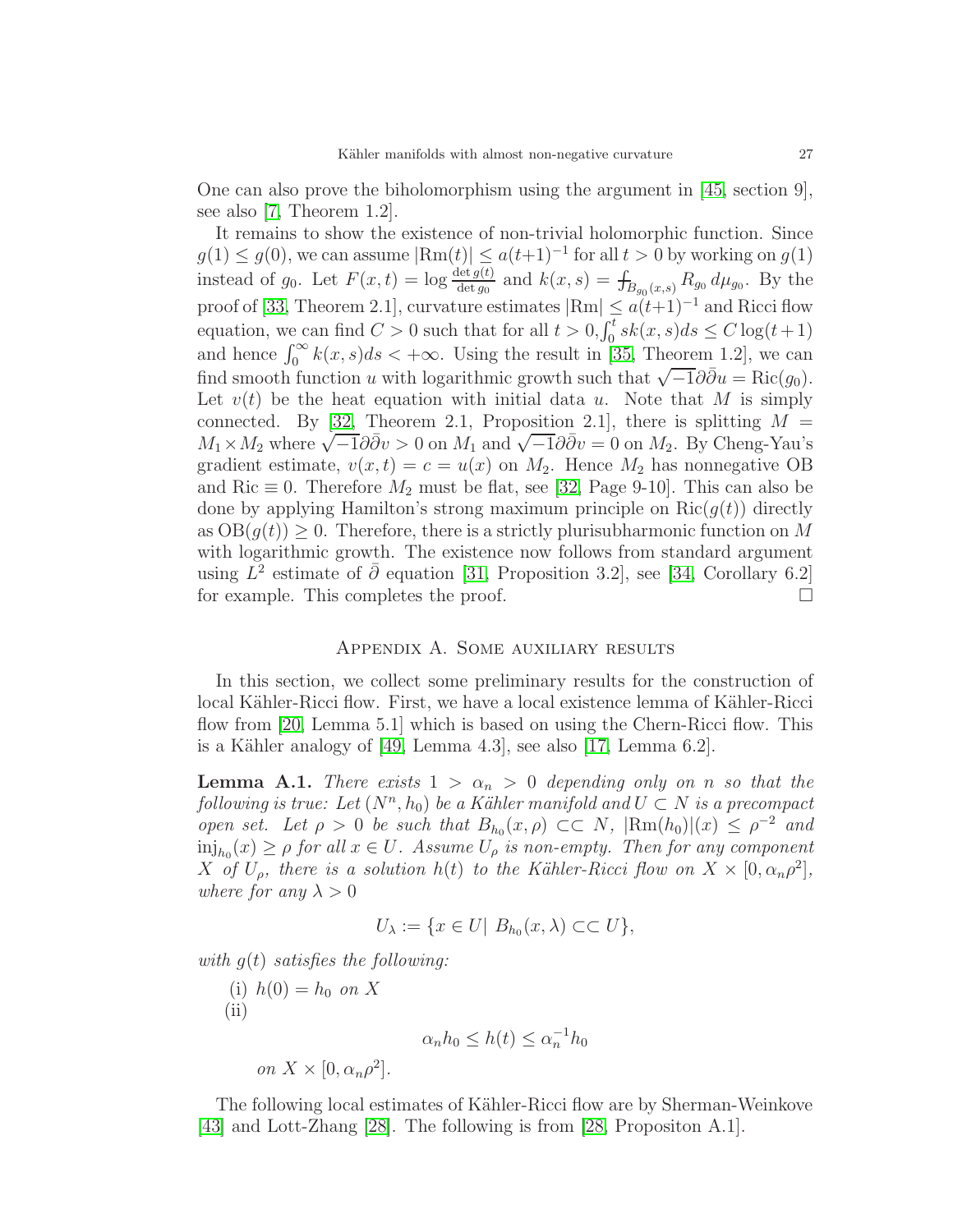<span id="page-27-1"></span>**Lemma A.2.** For any  $K, n > 0$ , there exists  $A(n, K)$  depending only on  $n, K$  such that the following holds: For any Kähler manifold  $(N^n, g_0)$  (not necessarily complete), suppose  $q(t), t \in [0, S]$  is a solution of Kähler Ricci flow on  $B_{g_0}(x_0, r)$  with  $g(0) = g_0$  and  $B_{g_0}(x_0, r) \in N$  such that on  $B_0(x_0, r)$ ,

 $|\text{Rm}(g_0)| \le Kr^{-2} \quad and \quad |\nabla_{g_0} \text{Rm}(g_0)| \le Kr^{-3}.$ 

Assume in addition that on  $B_{g_0}(x_0,r)$ ,

$$
K^{-1}g_0 \le g(t) \le Kg_0
$$

Then on  $B_{g_0}(x_0, \frac{r}{8})$  $(\frac{r}{8}), t \in [0, S],$ 

$$
|\text{Rm}|(g(t)) \le Ar^{-2}.
$$

In the study of Ricci flow which may not be complete or may not have uniformly bounded curvature, we need good estimates to compare distance functions in different time. Here are basic results which are used in this work. The first one is the shrinking balls lemma by Simon-Topping [\[48,](#page-31-3) Corollary 3.3]:

<span id="page-27-0"></span>**Lemma A.3.** There exists a constant  $\beta = \beta(m) \geq 1$  depending only on m such that the following is true. Suppose  $(N^m, g(t))$  is a Ricci flow for  $t \in [0, S]$ and  $x_0 \in N$  with  $B_0(x_0, r) \subset M$  for some  $r > 0$ , and  $\text{Ric}(g(t)) \leq (n-1)a/t$ on  $B_{g_0}(x_0, r)$  for each  $t \in (0, S]$ . Then

$$
B_t\left(x_0,r-\beta\sqrt{at}\right)\subset B_{g_0}(x_0,r).
$$

The following bi-Hölder Distance estimates are from [\[49,](#page-31-0) Lemma 3.1].

<span id="page-27-2"></span>**Lemma A.4.** Let  $(N^m, g(t))$  be a Ricci flow for  $t \in (0, T]$ , not necessarily complete, and let  $p \in N$  such that for all  $t \in (0,T]$ , we have  $B_{q(t)}(p, 2r) \in N$ . Suppose further that for some  $c_0, \alpha > 0$  and for each  $t \in (0, T]$ , we have

$$
-\alpha \le \text{Ric}(g(t)) \le \frac{(m-1)c_0}{t}
$$

on  $B_{q(t)}(x_0, 2r)$ . Define  $\Omega_T = \bigcap_{t \in (0,T]} B_{q(t)}(x_0, r)$ . For any  $x, y \in \Omega_T$  let  $d_{q(t)}(x, y)$  be the distance of x, y with respect to  $q(t)$  which is unambiguous defined for all  $t \in (0, T]$  and must be realised by a minimising geodesic lying within  $B_{q(t)}(x_0, 2r)$ . Then we have the following.

(1) For any  $0 < s \le t \le T$ , we have

$$
d_{g(s)}(x, y) - \beta(m)\sqrt{c_0}(\sqrt{t} - \sqrt{s}) \le d_{g(t)}(x, y) \le e^{\alpha(t-s)}d_{g(s)}(x, y)
$$

for some positive constant  $\beta(m)$  depending only on m.

(2)  $d_{g(s)}$  converges uniformly to a distance metric  $d_0$  on  $\Omega_T$  as  $t \to 0^+$  and

$$
d_0(x,y) - \beta(m)\sqrt{c_0}\sqrt{t} \le d_{g(t)}(x,y) \le e^{\alpha t}d_0(x,y).
$$

(3) There exists  $\gamma > 0$ , depending only on n,  $c_0$  and upper bounds for T and r, such that  $d_{g(t)}(x, y) \ge \gamma(d_0(x, y))^{1+2(m-1)c_0}$  for all  $t \in (0, T]$ .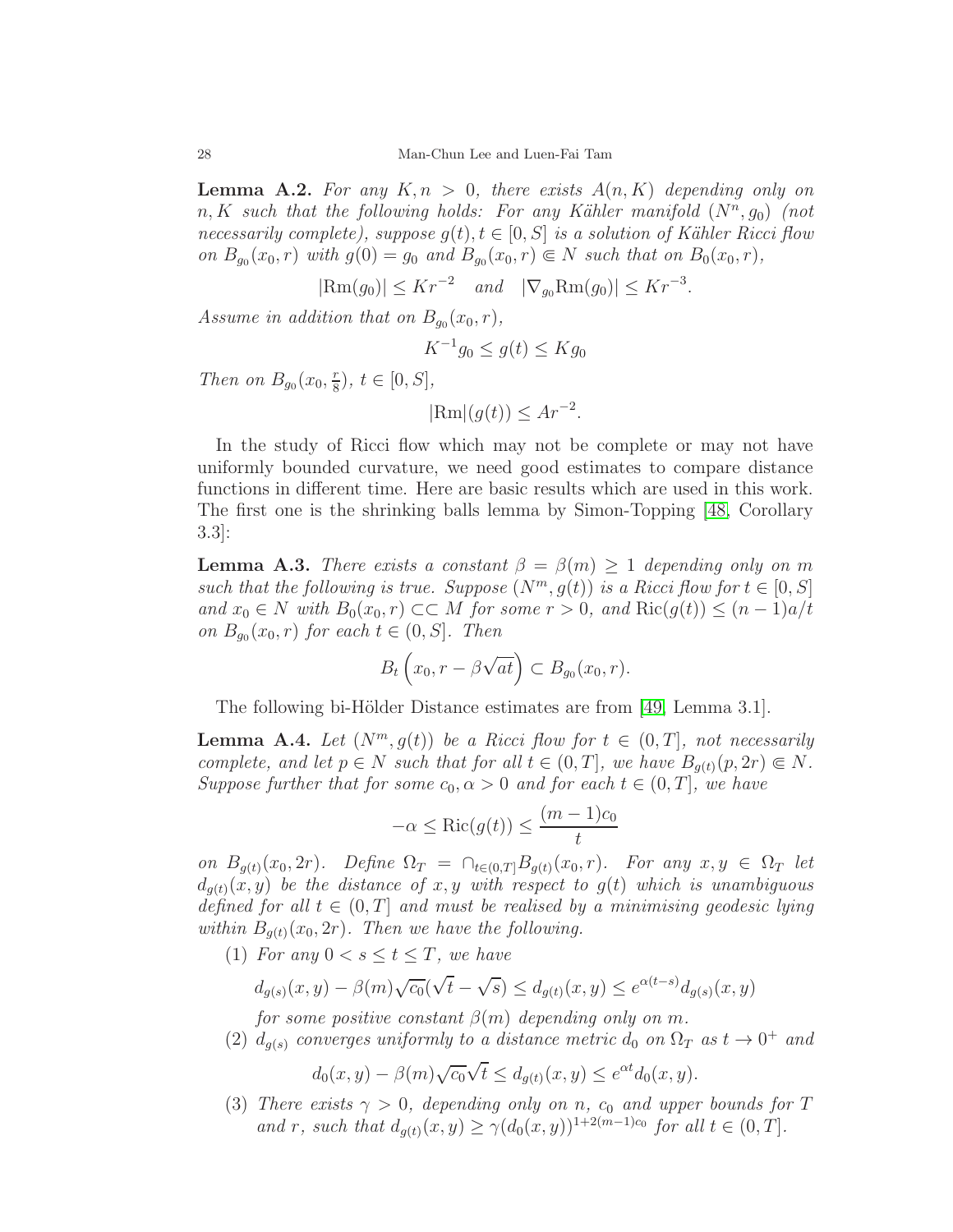Kähler manifolds with almost non-negative curvature 29

(4) For all 
$$
t \in (0, T]
$$
 and  $R < R_0 =: re^{-\alpha T} - \beta \sqrt{c_0 T}$ , we have  

$$
B_{g(t)}(x_0, R_0) \subset \Omega_T; B_{d_0}(x_0, R) \Subset \mathcal{O}
$$

where  $\mathcal O$  is the component of int( $\Omega_T$ ) containing  $x_0$ .

# Appendix B. An example by Ni-Zheng

In [\[37,](#page-30-11) section 7], Ni and Zheng has constructed an  $U(n)$  invariant Kähler metric on  $\mathbb{C}^n$  with  $\overline{OB} \geq 0$ , Ric  $> 0$  and holomorphic sectional curvature being negative somewhere. In particular, the holomorphic bisectional curvature is not nonnegative. In this section, we will show that their example also have maximal volume growth. Let  $(z_1, ..., z_n)$  be the standard coordinate on  $\mathbb{C}^n$ and  $r = |z|^2$ . An  $U(n)$  invariant metric on  $\mathbb{C}^n$  can be characterized by a smooth function  $\xi \in C^{\infty}([0, +\infty)]$  with  $\xi(0) = 0$  in the following way: for a given smooth function  $\xi$ , define  $h(r) = \exp(-\int_0^r s^{-1}\xi(s)ds)$  and  $f(r) =$  $r^{-1}\int_0^r h(s)ds$  with  $h(0) = 1$ . Then  $g_{ij} = f(r)\delta_{ij} + f'(r)\overline{z}_iz_j$  defines a  $U(n)$ invariant Kähler metric on  $\mathbb{C}^n$ . In particular, g is a complete metric if  $\xi \in (0,1)$ according to [\[51\]](#page-31-10).

First, we recall a necessary and sufficient condition for a complete  $U(n)$ invariant Kähler metric to have asymptotic Euclidean volume growth using the characterization function  $\xi$ . The following theorem was proved in [\[51,](#page-31-10) Theorem 3 within the class of  $U(n)$  invariant metrics with nonnegative bisectional curvature, but it is clear from their proof that it suffices to assume the completeness, namely  $\xi \in (0,1)$ .

**Theorem B.1.** [\[51,](#page-31-10) Theorem 3] If  $\xi \in (0,1)$ , then the corresponding complete  $U(n)$  invariant Kähler metric g satisfies

$$
\lim_{r \to +\infty} \frac{V_g(B_g(p, r))}{r^{2n}} = c_n (1 - \xi(\infty))^{2n}
$$

for some dimensional constant  $c_n > 0$ .

It suffices to check that the example given in [\[37,](#page-30-11) Section 7] satisfies  $\xi(\infty)$  < 1. Following the notations in [\[37\]](#page-30-11), we have

$$
\frac{1}{(1 - \xi(r))^2} = 1 + (F'(x))^2 = (k(x^2))^2
$$

where F is a function of  $x = \sqrt{rh}$ . Hence, the condition  $\xi(\infty) < 1$  is equivalent to the finiteness of  $F'(x_0)$  where  $x_0 = \lim_{r \to +\infty} \sqrt{rh} \leq +\infty$ . From their first example,  $k(t)$  is chosen to be  $1 + \alpha + t\alpha'$  where

$$
\alpha(t)=\lambda\left(1-\frac{1}{(1+t^2)^a}\right)
$$

for some  $a \in (\frac{1}{2})$  $(\frac{1}{2}, 1)$  and  $\lambda = \lambda(a) > 1$ . In particular, for  $\lambda$  sufficiently large, the corresponding  $U(n)$ -invariant Kähler metric will have OB, Ric  $> 0$  but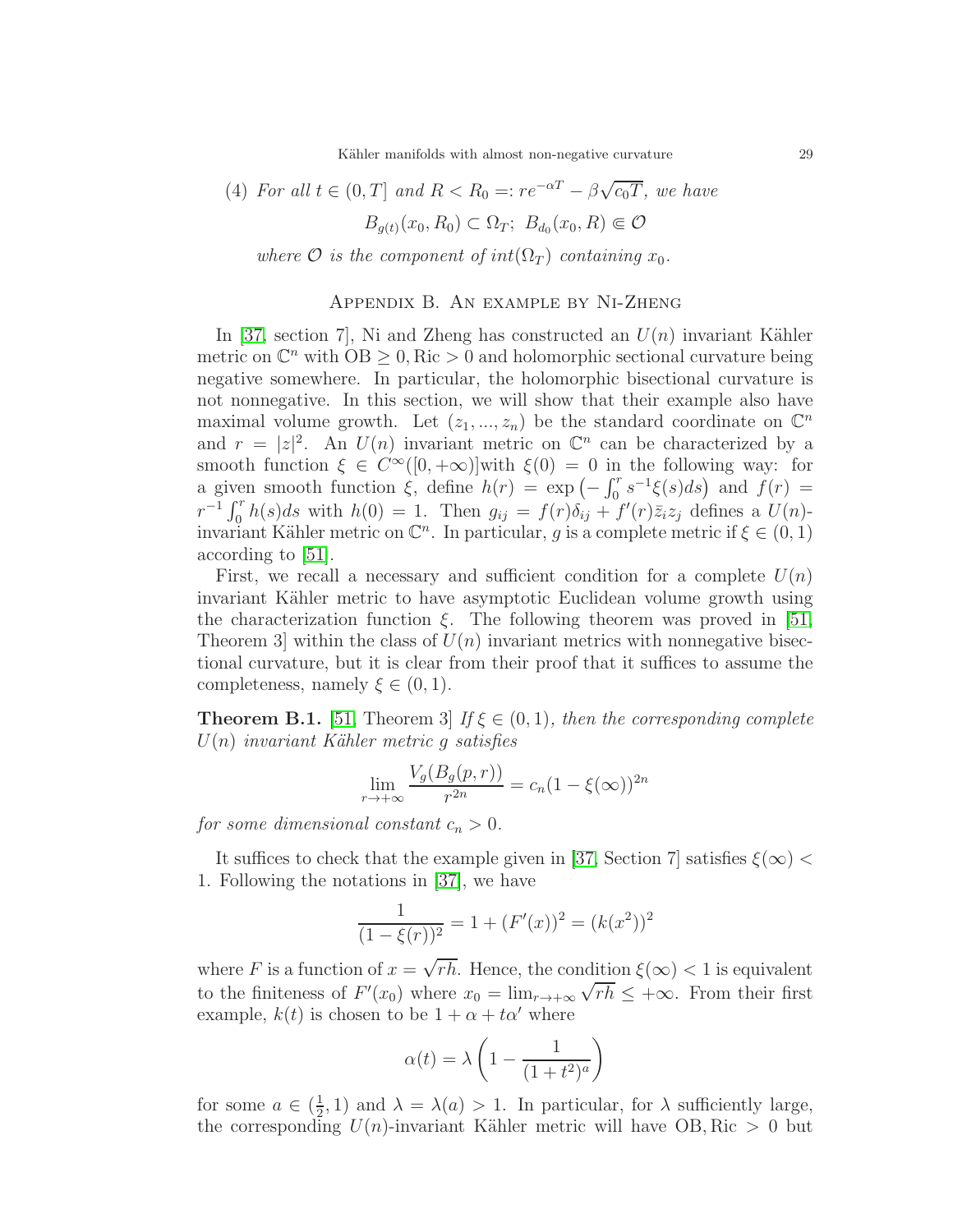negative holomorphic sectional curvature somewhere. To check the finiteness of  $F'(x_0)$ ,

$$
\alpha+t\alpha'=\lambda\left(1-\frac{1}{(1+t^2)^a}\right)+\frac{2a\lambda t^2}{(1+t^2)^{a+1}}\to\lambda<\infty.
$$

Hence  $x_0 = \infty$  and  $\xi(\infty) < 1$ . As g has Ric  $\geq 0$ , g has maximal volume growth.

### **REFERENCES**

- <span id="page-29-2"></span>[1] Bamler, R; Cabezas-Rivas, E; Wilking, B., The Ricci flow under almost non-negative curvature conditions. Invent. Math.  $217$  (2019), no. 1, 95–126.
- <span id="page-29-7"></span>[2] Cao, H.-D.; Chen, B.-L.; Zhu, X.-P., Recent developments on Hamilton's Ricci flow, Surveys in differential geometry. Vol. XII. Geometric flows, 47112, Surv. Differ. Geom., 12, Int. Press, Somerville, MA, 2008.
- <span id="page-29-8"></span>[3] Cao, H.-D.,The Kähler-Ricci flow on Fano manifolds, An introduction to the Kähler-Ricci flow, Lecture Notes in Math., vol. 2086, Springer, Cham, 2013, pp. 239–297. MR 3185335
- <span id="page-29-14"></span>[4] Chau, A.; Tam, L.-F., On the Steinness of a class of Kähler manifolds J. Differential Geom. 79 no.2 (2008), 167–183.
- <span id="page-29-4"></span> $[5]$  Chau, A.; Tam, L.-F., On the complex structure of Kähler manifolds with nonnegative curvature, J. Differential Geom. 73 (2006), no. 3, 491–530.
- <span id="page-29-11"></span>[6] Chen, B.-L., Strong uniqueness of the Ricci flow, J. Differential Geom. 82 (2009), no. 2, 363–382, MR2520796, Zbl 1177.53036.
- <span id="page-29-15"></span>[7] Chen, B.-L.; Zhu, X.P., On complete noncompact Kähler manifolds with positive bisectional curvature, Math. Ann. 327 (2003) 1–23, MR 2005119, Zbl 1034.32015.
- <span id="page-29-5"></span>[8] Chen, X. X., On Kähler manifolds with positive orthogonal bisectional curvature, Adv. Math. 215 (2007), no. 2, 427–445.
- <span id="page-29-9"></span>[9] Cheeger, J.; Gromov, M.; Taylor, M., Finite propagation speed, kernel estimates for functions of the Laplace operator, and the geometry of complete Riemannian manifolds, J. Differential Geom. 17 (1982), no. 1, 15–53.
- <span id="page-29-13"></span>[10] Chow, B; Chu, S.C.; Glickenstein, D.; Guenther, C.; Isenberg, J.; Ivey, T.; Knopf, D.; Lu, P.; Luo, F.; Ni, L.,The Ricci flow: techniques and applications. Part I. Geometric aspects. Mathematical Surveys and Monographs, 135. American Mathematical Society, Providence, RI, 2007. MR2302600 (2008f:53088)
- <span id="page-29-12"></span>[11] Chow, B; Chu, S.-C.; Glickenstein, D.; Guenther, C.; Isenberg, J.; Ivey, T.; Knopf, D.; Lu, P.; Luo, F.; Ni, L., Ricci flow: Techniques and Applications: Part II: Analytic aspects. 'Mathematical Surveys and Monographs,' 144 A.M.S. 2008.
- <span id="page-29-1"></span>[12] D. Burago; Y. Burago; S. Ivanov, A course in metric geometry, Graduate Studies in Mathematics 33, Amer. Math. Soc. (2001) MR1835418
- <span id="page-29-3"></span>[13] Gill, M., Convergence of the parabolic complex Monge-Ampère equation on compact Hermitian manifolds, Comm. Anal. Geom. 19 (2011), no. 2, 277–303.
- <span id="page-29-0"></span>[14] Gromov, M., Metric structures for Riemannian and non-Riemannian spaces. Based on the 1981 French original. With appendices by M. Katz, P. Pansu and S. Semmes. Translated from the French by Sean Michael Bates. Progress in Mathe- matics, 152. Birkhauser Boston, Inc., Boston, MA, 1999.
- <span id="page-29-10"></span>[15] Hamilton R.-S., A compactness property for solutions of the Ricci flow, American J. Math. 117 (1995) 545–572.
- <span id="page-29-6"></span>[16] Huang, S.-C.; Tam, L.-F., Kähler-Ricci flow with unbounded curvature, Amer. J. Math. 140 (2018), no. 1, 189–220.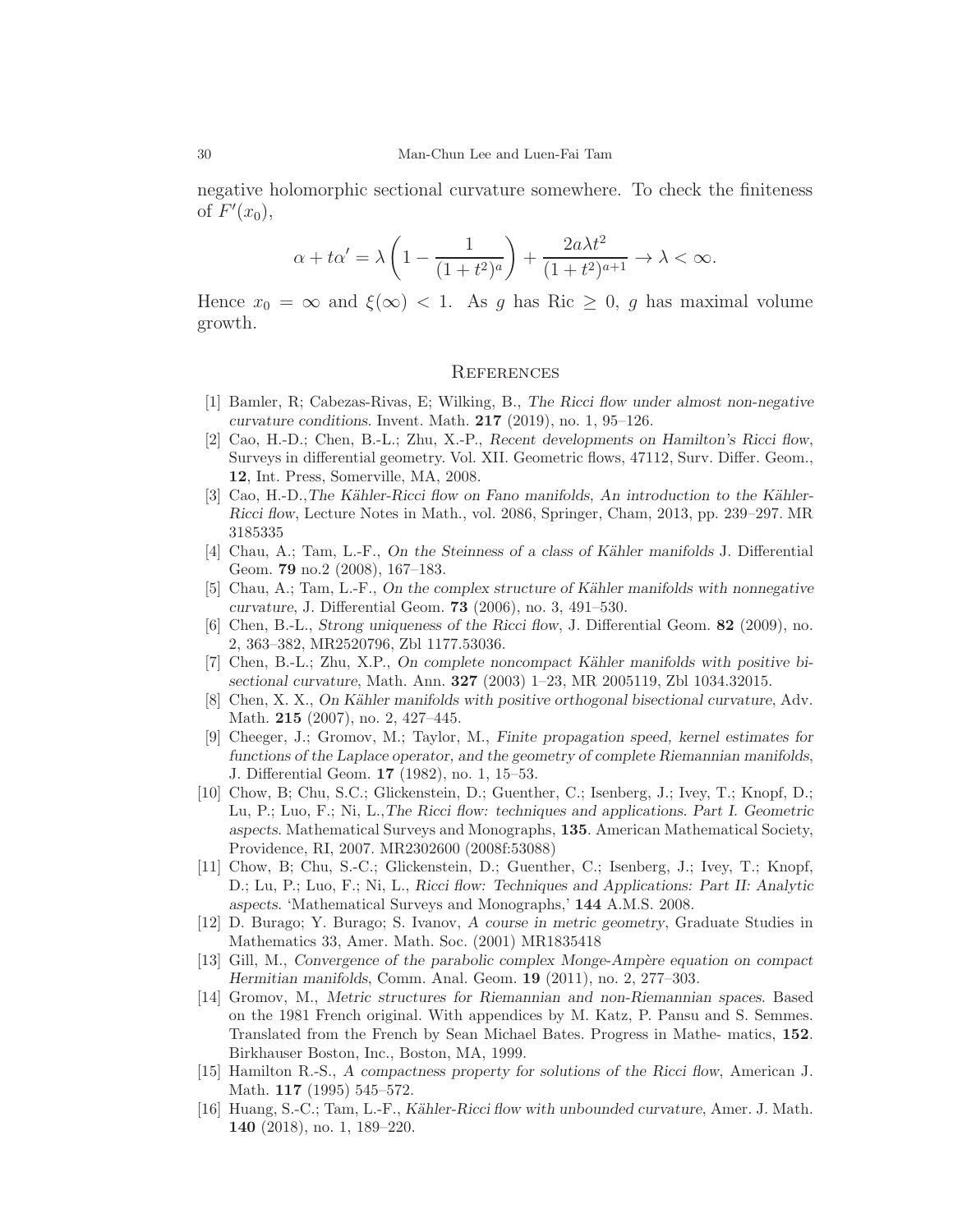- <span id="page-30-9"></span>[17] Hochard, R., Short-time existence of the Ricci flow on complete, non-collapsed 3 manifolds with Ricci curvature bounded from below, arXiv preprint [arXiv:1603.08726](http://arxiv.org/abs/1603.08726) (2016).
- <span id="page-30-0"></span>[18] Hochard, R., Theórèmes d'existence en temps court du flot de Ricci pour des variétés non-complètes, non-éffondrées, àcourbure minorée, PhD thesis, Universite, de Bordeaux, 2019.
- <span id="page-30-10"></span><span id="page-30-1"></span>[19] Lai, Y., Ricci flow under Local Almost Non-negative Curvature Conditions, Advances in Mathematics 343 (2019), 353–392.
- <span id="page-30-8"></span>[20] Lee, M.-C.; Tam, L.-F., Chern-Ricci flows on noncompact manifolds., [arXiv:1708.00141.](http://arxiv.org/abs/1708.00141) to appear in J. Differential Geometry.
- [21] Lee, M.-C.; Tam, L.-F., Some curvature estimates of Kähler Ricci flow., Proc. Amer. Math. Soc. 147 (2019), no. 6, 2641–2654.
- <span id="page-30-16"></span><span id="page-30-15"></span>[22] Lee, M.-C.; Tam, L.-F., Some local Maximum principles along Ricci Flow, [arXiv:2005.03189.](http://arxiv.org/abs/2005.03189)
- [23] Li, X; Ni, L.,K¨ahler-Ricci Shrinkers and ancient solutions with nonnegative orthogonal bisectional curvature, J. Math. Pures Appl. (9) 138 (2020), 28–45.
- <span id="page-30-12"></span>[24] Liu, G.,Gromov-Hausdorff limits of Kähler manifolds and the finite generation conjecture Ann. of Math. (2) 184 (2016), no. 3, 775–815.
- <span id="page-30-7"></span>[25] Liu, G., Gromov-Hausdorff limits of Kähler manifolds with bisectional curvature lower bound, Comm. Pure Appl. Math. 71 (2018), no. 2, 267–303
- <span id="page-30-6"></span><span id="page-30-5"></span>[26] Liu, G., On Yau's uniformization conjecture, Camb. J. Math. 7 (2019), no. 1-2, 33–70.
- <span id="page-30-23"></span>[27] Liu, G.; Székelyhidi, Gromov-Hausdorff limits of Kähler manifolds with Ricci curvature bounded below, [arXiv:1804.08567](http://arxiv.org/abs/1804.08567)
- [28] Lott, J.; Zhang, Z., Ricci flow on quasiprojective manifolds II, J. Eur. Math. Soc. (JEMS) 18 (2016), no. 8, 1813–1854, MR3519542, Zbl 1351.53081.
- <span id="page-30-3"></span><span id="page-30-2"></span>[29] McLeod, A.-D.; Topping, P.-M.,Global Regularity of Three-dimensional Ricci Limit Spaces, [arXiv:1803.00414,](http://arxiv.org/abs/1803.00414) to appear in Trans. Amer. Math. Soc.
- <span id="page-30-21"></span>[30] McLeod, A.-D.; Topping, P.-M., Pyramid Ricci Flow in Higher Dimensions, [arXiv:1906.07292,](http://arxiv.org/abs/1906.07292) to appear in Math. Zeit.
- [31] Ni, L. Vanishing theorems on complete Kähler manifolds and their applications, J. Differential Geom. 50 (1998) 89–122, MR 1678481, Zbl 0963.32010.
- <span id="page-30-20"></span>[32] Ni, L.; Niu, Y.-Y., A gap theorem on Kähler manifold with nonnegative orthogonal bisectional curvature. J. Reine Angew. Math. (Crelle), to appear. DOI: 10.1515/crelle-2019-0002.
- <span id="page-30-18"></span>[33] Ni L.; Tam, L.-F., Kähler-Ricci flow and the Poincaré-Lelong equation, Comm. Anal. Geom. 12 (2004) 111–141, MR 2074873, Zbl 1067.53054.
- <span id="page-30-22"></span>[34] Ni L.; Tam, L.-F., Plurisubharmonic functions and the structure of complete Kähler manifolds with nonnegative curvature, J. Differential Geom. 64(2003), no. 3, 457–524.
- <span id="page-30-19"></span>[35] Ni L.; Tam, L.-F., Poincare-Lelong equation via the Hodge–Laplace heat equation, Compos. Math. 149 (2013), no. 11, 1856–1870.
- <span id="page-30-17"></span><span id="page-30-11"></span>[36] Ni L., Ancient solutions to Kähler-Ricci flow. Math. Res. Lett.  $12(2005)$ , no. 5-6, 633–653.
- [37] Ni, L.; Zheng, F.-Y., Comparison and vanishing theorems for Kähler manifolds, Calc. Var. Partial Differential Equations 57 (2018), no. 6, Art. 151, 31 pp.
- <span id="page-30-13"></span>[38] Niu, Y., A note on nonnegative quadratic orthogonal bisectional curvature, Proc. Amer. Math. Soc. **142** (2014), no. 11, 3975-3979.
- <span id="page-30-14"></span><span id="page-30-4"></span>[39] Perelman, G., Alexandrov spaces with curvatures bounded from below, II, preprint, 1991.
- [40] Perelman, G., The entropy formula for the Ricci flow and its geometric applications, [arXiv:math.DG/0211159](http://arxiv.org/abs/math/0211159)